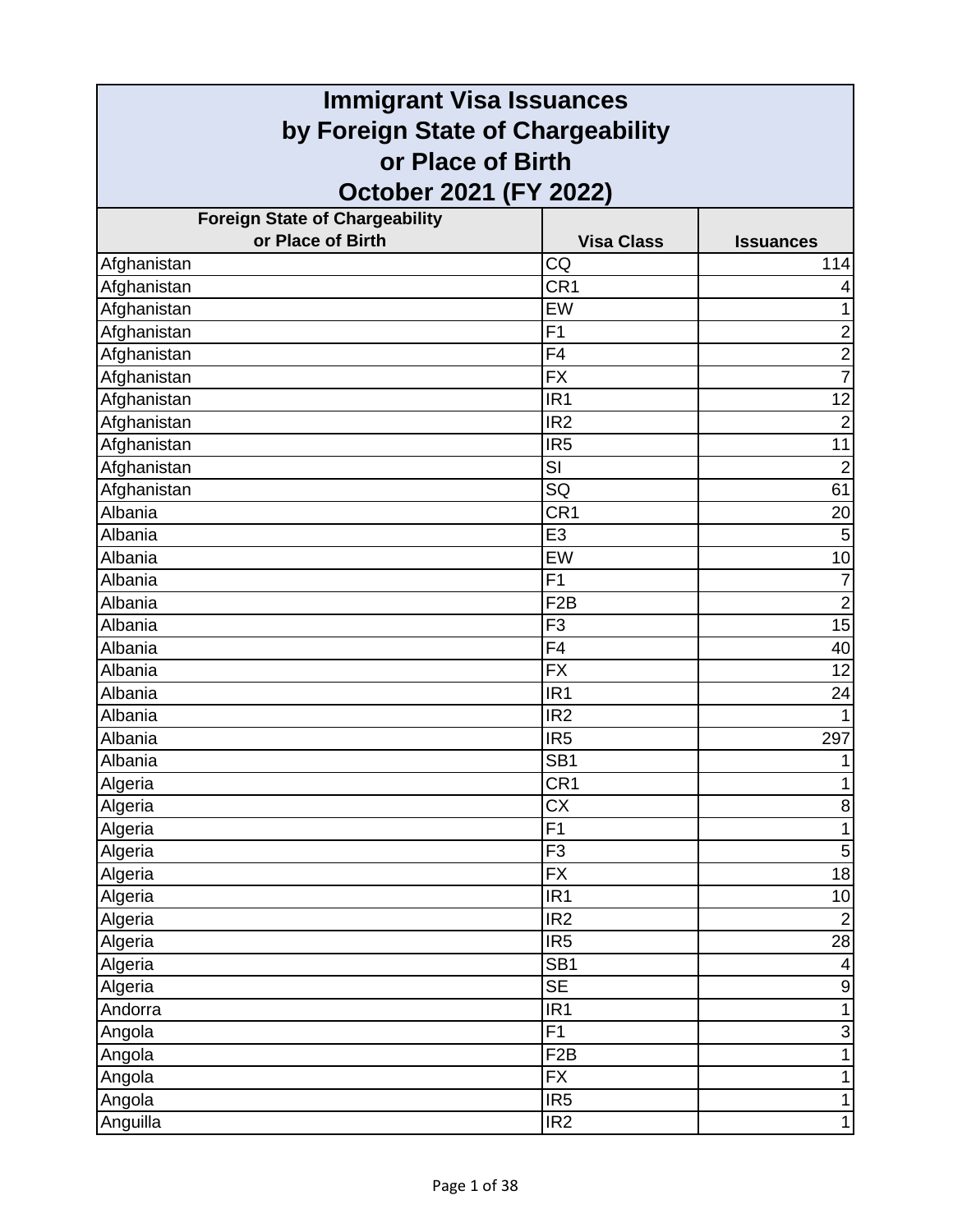| <b>Immigrant Visa Issuances</b>       |                   |                  |
|---------------------------------------|-------------------|------------------|
| by Foreign State of Chargeability     |                   |                  |
| or Place of Birth                     |                   |                  |
| October 2021 (FY 2022)                |                   |                  |
| <b>Foreign State of Chargeability</b> |                   |                  |
| or Place of Birth                     | <b>Visa Class</b> | <b>Issuances</b> |
| Antigua and Barbuda                   | E <sub>3</sub>    |                  |
| Antigua and Barbuda                   | F <sub>1</sub>    | $\boldsymbol{9}$ |
| Antigua and Barbuda                   | F <sub>2</sub> B  | $\overline{3}$   |
| Antigua and Barbuda                   | F <sub>3</sub>    | $\overline{2}$   |
| Antigua and Barbuda                   | <b>FX</b>         | 8                |
| Antigua and Barbuda                   | IR <sub>1</sub>   | $\overline{2}$   |
| Antigua and Barbuda                   | IR <sub>2</sub>   | $\overline{2}$   |
| Antigua and Barbuda                   | IR <sub>5</sub>   | $\overline{c}$   |
| Argentina                             | CR <sub>1</sub>   | 4                |
| Argentina                             | E1                | 5                |
| Argentina                             | E2                | $\overline{3}$   |
| Argentina                             | F1                | 12               |
| Argentina                             | F <sub>2</sub> B  | 4                |
| Argentina                             | F <sub>4</sub>    | $\,6$            |
| Argentina                             | <b>FX</b>         | 23               |
| Argentina                             | IR <sub>1</sub>   | 9                |
| Argentina                             | IR <sub>2</sub>   | $\overline{13}$  |
| Argentina                             | IR <sub>5</sub>   | 26               |
| Argentina                             | SB <sub>1</sub>   |                  |
| Armenia                               | CR <sub>1</sub>   | 1                |
| Armenia                               | E <sub>3</sub>    | $\overline{2}$   |
| Armenia                               | F1                | 10               |
| Armenia                               | F <sub>2</sub> B  | 1                |
| Armenia                               | F4                | 12               |
| Armenia                               | <b>FX</b>         | 4                |
| Armenia                               | IH <sub>3</sub>   | $\overline{3}$   |
| Armenia                               | IR <sub>1</sub>   | 5                |
| Armenia                               | IR <sub>2</sub>   | $\overline{6}$   |
| Armenia                               | IR <sub>5</sub>   | 45               |
| Armenia                               | SB <sub>1</sub>   | $\mathbf 2$      |
| Australia                             | CR <sub>1</sub>   | $\overline{2}$   |
| Australia                             | E <sub>2</sub>    | $\overline{2}$   |
| Australia                             | <b>FX</b>         | $\mathbf{1}$     |
| Australia                             | IR <sub>1</sub>   | $\overline{3}$   |
| Austria                               | CR <sub>1</sub>   | $\overline{2}$   |
| Austria                               | IR <sub>1</sub>   | $\overline{3}$   |
| Azerbaijan                            | CR <sub>1</sub>   | $\mathbf{1}$     |
| Azerbaijan                            | DV                | 4                |
| Azerbaijan                            | E <sub>3</sub>    | $\mathbf 1$      |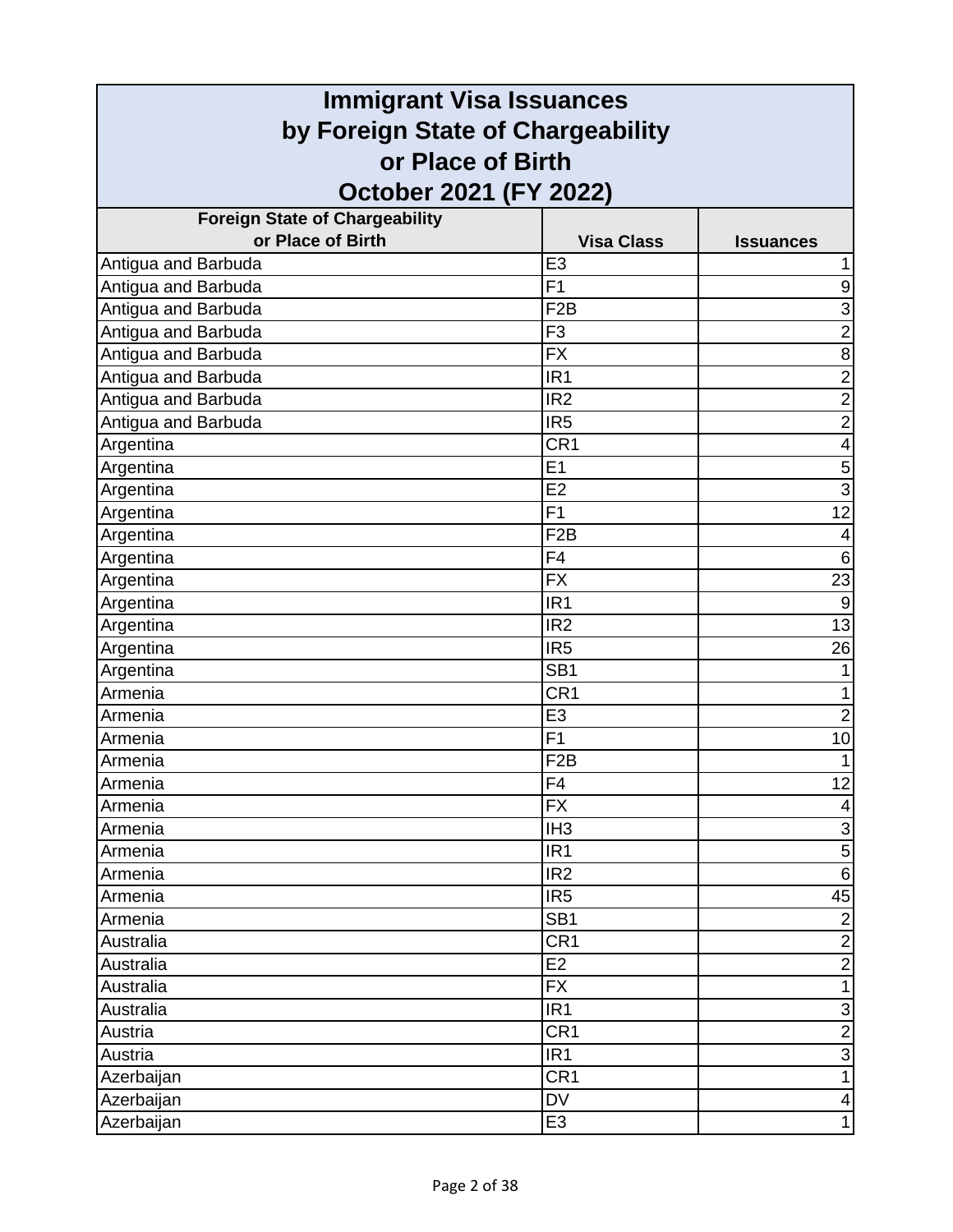| <b>Immigrant Visa Issuances</b>                        |                   |                           |
|--------------------------------------------------------|-------------------|---------------------------|
| by Foreign State of Chargeability<br>or Place of Birth |                   |                           |
|                                                        |                   |                           |
| <b>Foreign State of Chargeability</b>                  |                   |                           |
| or Place of Birth                                      | <b>Visa Class</b> | <b>Issuances</b>          |
| Azerbaijan                                             | F <sub>4</sub>    |                           |
| Azerbaijan                                             | <b>FX</b>         | 1                         |
| Azerbaijan                                             | IR <sub>1</sub>   | 1                         |
| Azerbaijan                                             | IR <sub>2</sub>   | 1                         |
| Azerbaijan                                             | IR <sub>5</sub>   | $\overline{\mathbf{c}}$   |
| Bahamas, The                                           | CR <sub>1</sub>   | 1                         |
| Bahamas, The                                           | E <sub>3</sub>    | $\overline{\mathbf{c}}$   |
| Bahamas, The                                           | F <sub>1</sub>    | $\overline{3}$            |
| Bahamas, The                                           | F <sub>2</sub> B  | 3                         |
| Bahamas, The                                           | <b>FX</b>         | $\overline{3}$            |
| Bahamas, The                                           | IR <sub>1</sub>   | 1                         |
| Bahamas, The                                           | IR <sub>2</sub>   | 3                         |
| Bahamas, The                                           | IR <sub>5</sub>   | $\overline{2}$            |
| <b>Bahrain</b>                                         | <b>FX</b>         | 1                         |
| <b>Bahrain</b>                                         | IR <sub>1</sub>   |                           |
| Bangladesh                                             | CR <sub>1</sub>   | 11                        |
| Bangladesh                                             | E2                |                           |
| Bangladesh                                             | EW                | 15                        |
| Bangladesh                                             | F1                | $\overline{3}$            |
| Bangladesh                                             | F <sub>2</sub> B  | $\overline{3}$            |
| Bangladesh                                             | F <sub>3</sub>    | $\overline{9}$            |
| Bangladesh                                             | F4                | 302                       |
| Bangladesh                                             | <b>FX</b>         | 17                        |
| Bangladesh                                             | IR1               | 59                        |
| Bangladesh                                             | IR <sub>2</sub>   | 17                        |
| Bangladesh                                             | IR4               |                           |
| Bangladesh                                             | IR <sub>5</sub>   | 127                       |
| Bangladesh                                             | SB <sub>1</sub>   | 9                         |
| Bangladesh                                             | <b>SE</b>         | 25                        |
| <b>Barbados</b>                                        | E <sub>3</sub>    | $\overline{2}$            |
| <b>Barbados</b>                                        | F1                | 10                        |
| <b>Barbados</b>                                        | <b>FX</b>         | $\ensuremath{\mathsf{3}}$ |
| <b>Barbados</b>                                        | IR <sub>1</sub>   | $\overline{2}$            |
| <b>Barbados</b>                                        | IR <sub>2</sub>   | $\overline{3}$            |
| <b>Barbados</b>                                        | IR <sub>5</sub>   | $\mathbf{1}$              |
| <b>Barbados</b>                                        | SB <sub>1</sub>   | $\mathbf{1}$              |
| <b>Belarus</b>                                         | CR <sub>1</sub>   | $\overline{\mathbf{c}}$   |
| <b>Belarus</b>                                         | F1                | $\overline{2}$            |
| <b>Belarus</b>                                         | F <sub>2</sub> B  | $\overline{\mathbf{4}}$   |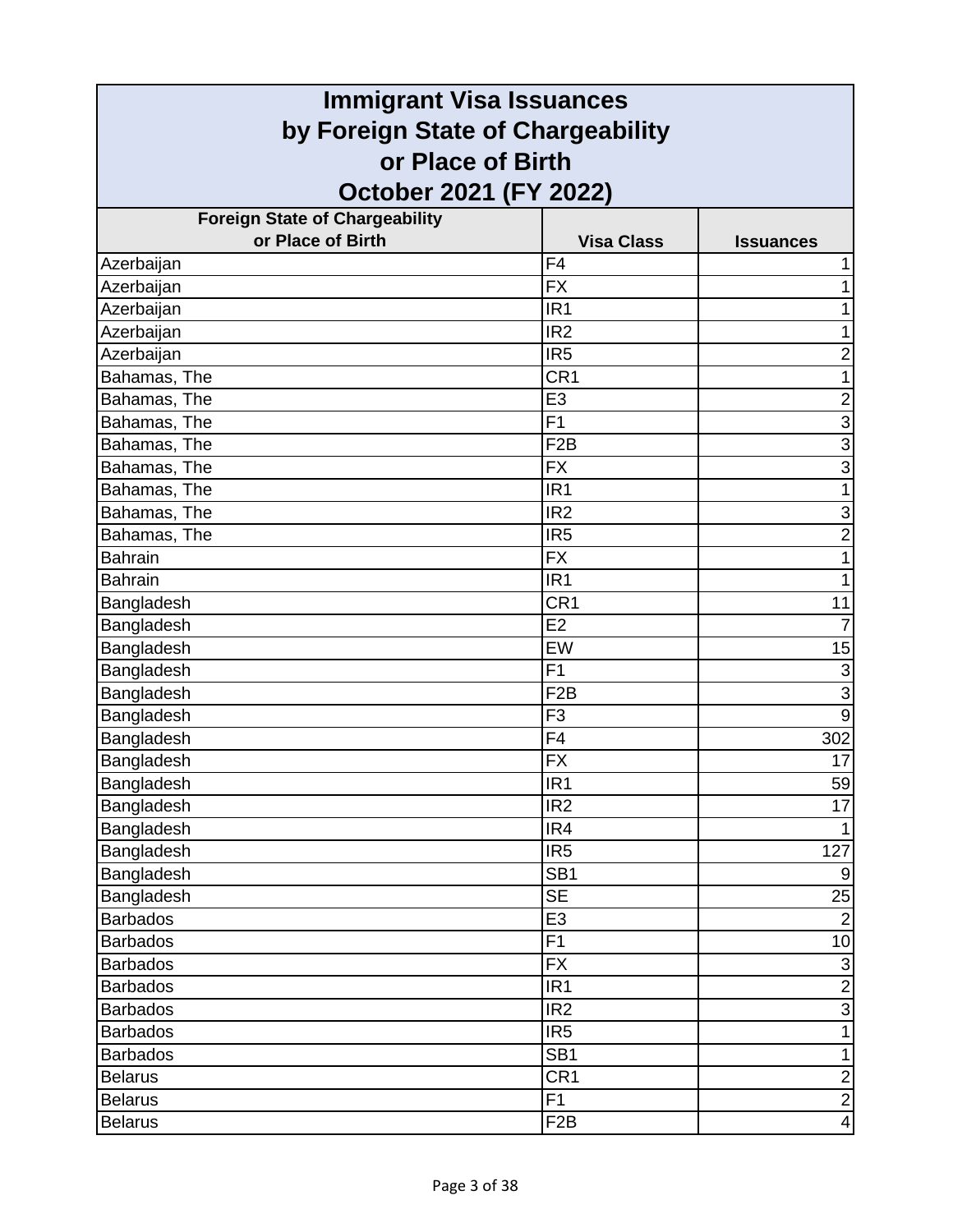| <b>Immigrant Visa Issuances</b>       |                   |                         |  |
|---------------------------------------|-------------------|-------------------------|--|
| by Foreign State of Chargeability     |                   |                         |  |
|                                       | or Place of Birth |                         |  |
| October 2021 (FY 2022)                |                   |                         |  |
| <b>Foreign State of Chargeability</b> |                   |                         |  |
| or Place of Birth                     | <b>Visa Class</b> | <b>Issuances</b>        |  |
| <b>Belarus</b>                        | F <sub>3</sub>    | $\overline{\mathbf{c}}$ |  |
| <b>Belarus</b>                        | F <sub>4</sub>    | $\overline{3}$          |  |
| <b>Belarus</b>                        | <b>FX</b>         | 24                      |  |
| <b>Belarus</b>                        | IR <sub>1</sub>   | $\mathbf{3}$            |  |
| <b>Belarus</b>                        | IR <sub>5</sub>   | $\overline{26}$         |  |
| Belgium                               | CR <sub>1</sub>   | $\mathbf{1}$            |  |
| Belgium                               | E2                | $\overline{\mathbf{c}}$ |  |
| Belgium                               | IR <sub>1</sub>   | $\overline{2}$          |  |
| Belgium                               | SB <sub>1</sub>   | $\overline{\mathbf{c}}$ |  |
| <b>Belize</b>                         | E <sub>3</sub>    | $\overline{7}$          |  |
| <b>Belize</b>                         | F <sub>1</sub>    | $\overline{7}$          |  |
| <b>Belize</b>                         | F <sub>3</sub>    | 1                       |  |
| <b>Belize</b>                         | F4                | $\overline{3}$          |  |
| <b>Belize</b>                         | <b>FX</b>         | 1                       |  |
| <b>Belize</b>                         | IR <sub>1</sub>   | 4                       |  |
| <b>Belize</b>                         | IR <sub>2</sub>   | $\,6$                   |  |
| <b>Belize</b>                         | IR <sub>5</sub>   | $\overline{2}$          |  |
| <b>Benin</b>                          | CR <sub>1</sub>   | 1                       |  |
| <b>Benin</b>                          | F <sub>1</sub>    | 1                       |  |
| <b>Benin</b>                          | <b>FX</b>         | $\overline{\mathbf{c}}$ |  |
| <b>Benin</b>                          | IR <sub>1</sub>   | $\overline{2}$          |  |
| <b>Benin</b>                          | IR <sub>2</sub>   | $\overline{2}$          |  |
| <b>Benin</b>                          | IR <sub>5</sub>   | $\overline{2}$          |  |
| Bermuda                               | E1                | $\mathbf{1}$            |  |
| Bermuda                               | E <sub>3</sub>    | $\overline{2}$          |  |
| Bermuda                               | IR <sub>1</sub>   | $\overline{2}$          |  |
| <b>Bhutan</b>                         | CR <sub>1</sub>   | $\mathbf{1}$            |  |
| <b>Bhutan</b>                         | $\overline{IR1}$  | $\mathbf{1}$            |  |
| <b>Bolivia</b>                        | CR <sub>1</sub>   | $\overline{2}$          |  |
| <b>Bolivia</b>                        | F <sub>1</sub>    | 10                      |  |
| <b>Bolivia</b>                        | F <sub>2</sub> B  | $\sqrt{5}$              |  |
| <b>Bolivia</b>                        | F <sub>3</sub>    | 15                      |  |
| <b>Bolivia</b>                        | F4                | $\overline{7}$          |  |
| <b>Bolivia</b>                        | <b>FX</b>         | 27                      |  |
| <b>Bolivia</b>                        | $\overline{IR1}$  | 13                      |  |
| <b>Bolivia</b>                        | IR <sub>2</sub>   | $\boldsymbol{9}$        |  |
| <b>Bolivia</b>                        | IR <sub>5</sub>   |                         |  |
| Bosnia-Herzegovina                    | CR <sub>1</sub>   | $\frac{15}{2}$          |  |
| Bosnia-Herzegovina                    | F1                |                         |  |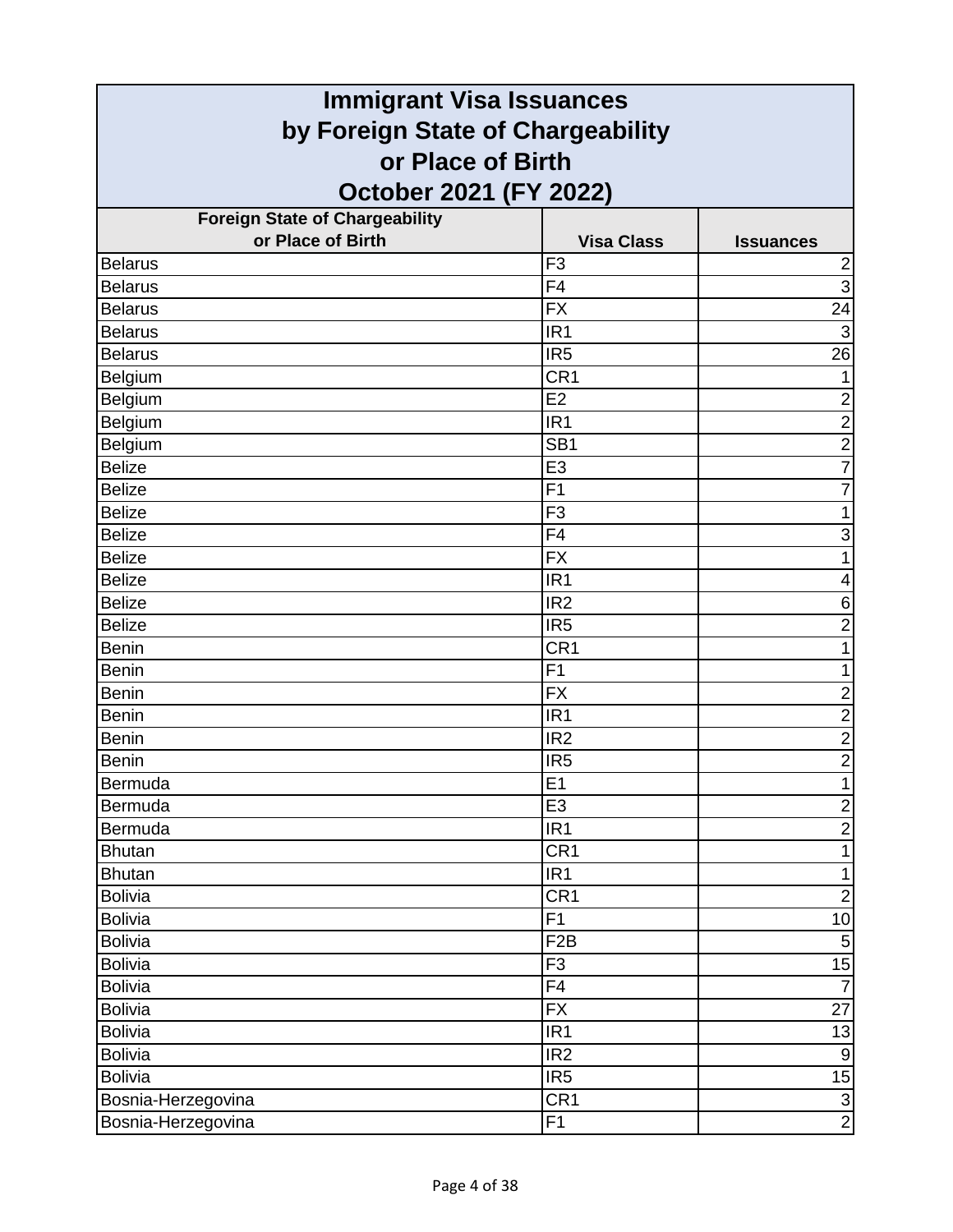| <b>Immigrant Visa Issuances</b>                        |                   |                         |
|--------------------------------------------------------|-------------------|-------------------------|
| by Foreign State of Chargeability<br>or Place of Birth |                   |                         |
|                                                        |                   |                         |
| <b>Foreign State of Chargeability</b>                  |                   |                         |
| or Place of Birth                                      | <b>Visa Class</b> | <b>Issuances</b>        |
| Bosnia-Herzegovina                                     | F <sub>3</sub>    | 14                      |
| Bosnia-Herzegovina                                     | F4                | 4                       |
| Bosnia-Herzegovina                                     | IR <sub>1</sub>   | 3                       |
| Bosnia-Herzegovina                                     | IR <sub>2</sub>   | $\overline{2}$          |
| <b>Botswana</b>                                        | IR <sub>2</sub>   | $\mathbf{1}$            |
| <b>Brazil</b>                                          | CR <sub>1</sub>   | 6                       |
| <b>Brazil</b>                                          | CR <sub>2</sub>   | $\overline{2}$          |
| <b>Brazil</b>                                          | E <sub>1</sub>    | 17                      |
| <b>Brazil</b>                                          | E2                | $\overline{4}$          |
| <b>Brazil</b>                                          | E <sub>3</sub>    | 16                      |
| <b>Brazil</b>                                          | EW                | 13                      |
| <b>Brazil</b>                                          | F1                | 28                      |
| <b>Brazil</b>                                          | F <sub>2</sub> B  | $\overline{7}$          |
| <b>Brazil</b>                                          | F <sub>3</sub>    | 14                      |
| <b>Brazil</b>                                          | F <sub>4</sub>    | 39                      |
| <b>Brazil</b>                                          | <b>FX</b>         | 87                      |
| <b>Brazil</b>                                          | IB <sub>1</sub>   | $\overline{2}$          |
| <b>Brazil</b>                                          | IR <sub>1</sub>   | 79                      |
| <b>Brazil</b>                                          | IR <sub>2</sub>   | 44                      |
| <b>Brazil</b>                                          | IR <sub>5</sub>   | 255                     |
| <b>Brazil</b>                                          | IW                | 4                       |
| <b>Brazil</b>                                          | SB <sub>1</sub>   | 8                       |
| <b>British Virgin Islands</b>                          | F1                | $\mathbf{1}$            |
| <b>British Virgin Islands</b>                          | IR5               |                         |
| <b>Brunei</b>                                          | E <sub>2</sub>    | $\mathbf{1}$            |
| <b>Bulgaria</b>                                        | E2                | $\mathbf 1$             |
| <b>Bulgaria</b>                                        | E <sub>3</sub>    | $\overline{c}$          |
| <b>Bulgaria</b>                                        | EW                | $\overline{5}$          |
| <b>Bulgaria</b>                                        | F1                | $\overline{\mathbf{4}}$ |
| <b>Bulgaria</b>                                        | F <sub>3</sub>    | $\mathsf 3$             |
| <b>Bulgaria</b>                                        | <b>FX</b>         | $\overline{2}$          |
| <b>Bulgaria</b>                                        | IH <sub>3</sub>   | $\overline{9}$          |
| <b>Bulgaria</b>                                        | IR <sub>1</sub>   | $\overline{2}$          |
| <b>Bulgaria</b>                                        | IR <sub>2</sub>   | $\mathbf{1}$            |
| <b>Bulgaria</b>                                        | IR <sub>5</sub>   | $\sqrt{5}$              |
| <b>Bulgaria</b>                                        | SB <sub>1</sub>   | $\,6$                   |
| <b>Burkina Faso</b>                                    | CR <sub>1</sub>   | $\mathbf{1}$            |
| <b>Burkina Faso</b>                                    | F <sub>1</sub>    | $\mathbf{1}$            |
| <b>Burkina Faso</b>                                    | <b>FX</b>         | 11                      |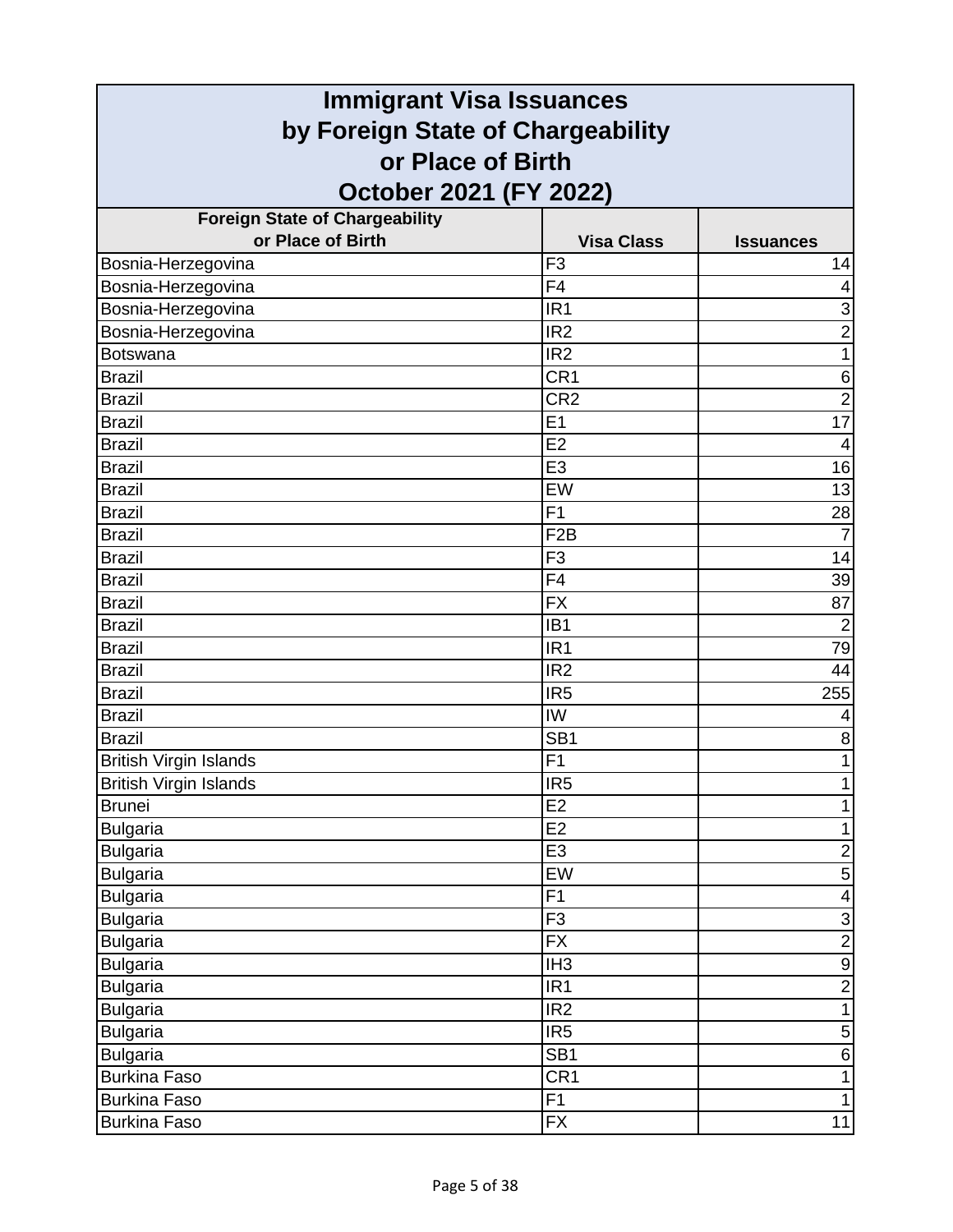| <b>Immigrant Visa Issuances</b>       |                   |                           |
|---------------------------------------|-------------------|---------------------------|
| by Foreign State of Chargeability     |                   |                           |
| or Place of Birth                     |                   |                           |
| October 2021 (FY 2022)                |                   |                           |
| <b>Foreign State of Chargeability</b> |                   |                           |
| or Place of Birth                     | <b>Visa Class</b> | <b>Issuances</b>          |
| <b>Burkina Faso</b>                   | IR <sub>1</sub>   | $\ensuremath{\mathsf{3}}$ |
| <b>Burkina Faso</b>                   | IR <sub>2</sub>   | $\overline{4}$            |
| <b>Burkina Faso</b>                   | IR <sub>5</sub>   | 3                         |
| <b>Burkina Faso</b>                   | <b>SE</b>         | 4                         |
| <b>Burma</b>                          | CR <sub>1</sub>   | 1                         |
| <b>Burma</b>                          | F <sub>1</sub>    | 1                         |
| <b>Burma</b>                          | F <sub>3</sub>    | 1                         |
| <b>Burma</b>                          | F4                | 30                        |
| <b>Burma</b>                          | <b>FX</b>         | $\overline{7}$            |
| <b>Burma</b>                          | IR <sub>1</sub>   | 28                        |
| <b>Burma</b>                          | IR <sub>2</sub>   | 5                         |
| <b>Burma</b>                          | IR <sub>5</sub>   | 27                        |
| <b>Burma</b>                          | SB <sub>1</sub>   | $\overline{2}$            |
| <b>Burma</b>                          | <b>SE</b>         | $\overline{3}$            |
| <b>Burundi</b>                        | IH <sub>3</sub>   | $\overline{3}$            |
| <b>Burundi</b>                        | IR <sub>1</sub>   | $\overline{2}$            |
| <b>Burundi</b>                        | <b>SE</b>         | 1                         |
| Cabo Verde                            | F <sub>1</sub>    | 18                        |
| Cabo Verde                            | F <sub>2</sub> B  | 17                        |
| Cabo Verde                            | <b>FX</b>         | 12                        |
| Cabo Verde                            | IR <sub>1</sub>   | 4                         |
| Cabo Verde                            | IR <sub>2</sub>   | 12                        |
| Cabo Verde                            | IR <sub>5</sub>   | 29                        |
| Cabo Verde                            | SB <sub>1</sub>   |                           |
| Cambodia                              | CR <sub>1</sub>   | $\boldsymbol{9}$          |
| Cambodia                              | CR <sub>2</sub>   | 1                         |
| Cambodia                              | E <sub>3</sub>    | $\overline{2}$            |
| Cambodia                              | EW                | 11                        |
| Cambodia                              | F1                | $\mathbf 2$               |
| Cambodia                              | F <sub>2</sub> B  | $\mathbf{1}$              |
| Cambodia                              | F <sub>3</sub>    | 12                        |
| Cambodia                              | F <sub>4</sub>    | 19                        |
| Cambodia                              | <b>FX</b>         | 17                        |
| Cambodia                              | IR <sub>1</sub>   | 15                        |
| Cambodia                              | IR <sub>2</sub>   | 11                        |
| Cambodia                              | IR <sub>5</sub>   | 97                        |
| Cambodia                              | SB <sub>1</sub>   | $\boldsymbol{2}$          |
| Cambodia                              | <b>SD</b>         | $\mathbf{1}$              |
| Cameroon                              | CR <sub>1</sub>   | 14                        |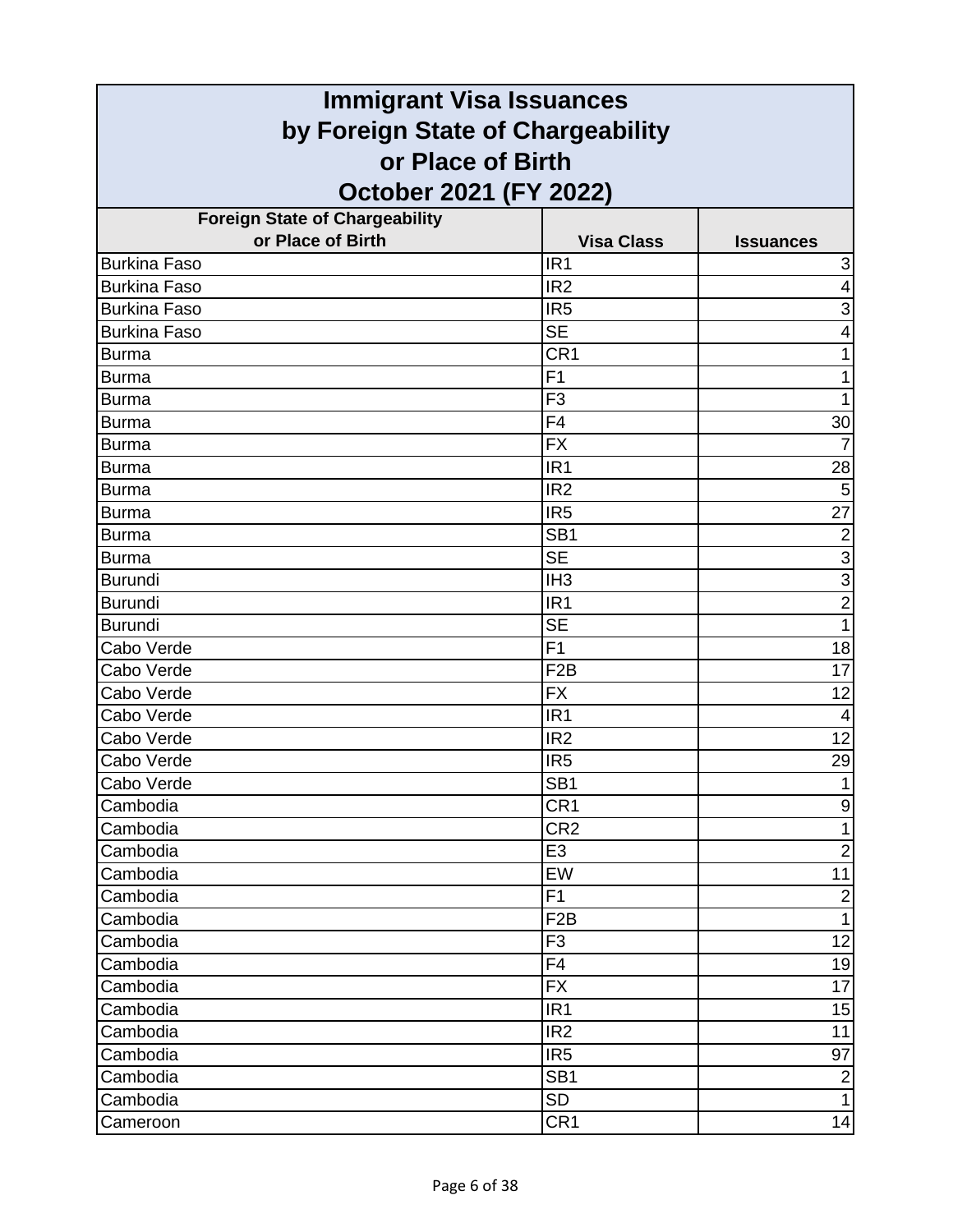| <b>Immigrant Visa Issuances</b>                            |                              |                  |
|------------------------------------------------------------|------------------------------|------------------|
| by Foreign State of Chargeability                          |                              |                  |
| or Place of Birth                                          |                              |                  |
| October 2021 (FY 2022)                                     |                              |                  |
|                                                            |                              |                  |
| <b>Foreign State of Chargeability</b><br>or Place of Birth | <b>Visa Class</b>            | <b>Issuances</b> |
| Cameroon                                                   | CR <sub>2</sub>              |                  |
| Cameroon                                                   | <b>DV</b>                    | 3                |
| Cameroon                                                   | F <sub>1</sub>               | $\overline{15}$  |
| Cameroon                                                   | F <sub>2</sub> B             | 8                |
| Cameroon                                                   | F <sub>4</sub>               | $\boldsymbol{9}$ |
| Cameroon                                                   | <b>FX</b>                    | 144              |
| Cameroon                                                   | IR <sub>1</sub>              | 11               |
| Cameroon                                                   | IR <sub>2</sub>              | 15               |
| Cameroon                                                   | IR <sub>3</sub>              |                  |
| Cameroon                                                   | IR <sub>5</sub>              | 61               |
| Cameroon                                                   | SB <sub>1</sub>              |                  |
| Cameroon                                                   | <b>SE</b>                    | $\overline{2}$   |
| Canada                                                     | CR <sub>1</sub>              | $\overline{13}$  |
| Canada                                                     | E1                           | $\overline{2}$   |
| Canada                                                     | E <sub>2</sub>               | 5                |
| Canada                                                     | E <sub>3</sub>               | 10               |
| Canada                                                     | F <sub>1</sub>               | 1                |
| Canada                                                     | F <sub>2</sub> B             | 1                |
| Canada                                                     | F <sub>3</sub>               | 6                |
| Canada                                                     | F <sub>4</sub>               | 18               |
| Canada                                                     | <b>FX</b>                    | $\overline{4}$   |
| Canada                                                     | IR <sub>1</sub>              | 126              |
| Canada                                                     | IR <sub>2</sub>              | 32               |
| Canada                                                     | IR <sub>5</sub>              | 13               |
| Canada                                                     | IW                           |                  |
| Cayman Islands                                             | IR <sub>2</sub>              | 1                |
| <b>Central African Republic</b>                            | IR <sub>3</sub>              | 1                |
| Chad                                                       | <b>FX</b>                    | 1                |
| Chad                                                       | IR <sub>1</sub>              | 1                |
| Chad                                                       | IR <sub>5</sub>              | $\overline{c}$   |
| Chile                                                      | CR <sub>1</sub>              | $\mathbf{1}$     |
| Chile                                                      | F <sub>3</sub>               | $\mathbf 2$      |
| Chile<br>Chile                                             | <b>FX</b><br>IR <sub>1</sub> | 1                |
| Chile                                                      | IR2                          | 1<br>1           |
| Chile                                                      | IR <sub>5</sub>              | 6                |
| Chile                                                      | SB <sub>1</sub>              | $\mathbf{1}$     |
| China - mainland born                                      | C <sub>5</sub>               | $\,6\,$          |
| China - mainland born                                      | CR <sub>1</sub>              | 20               |
|                                                            |                              |                  |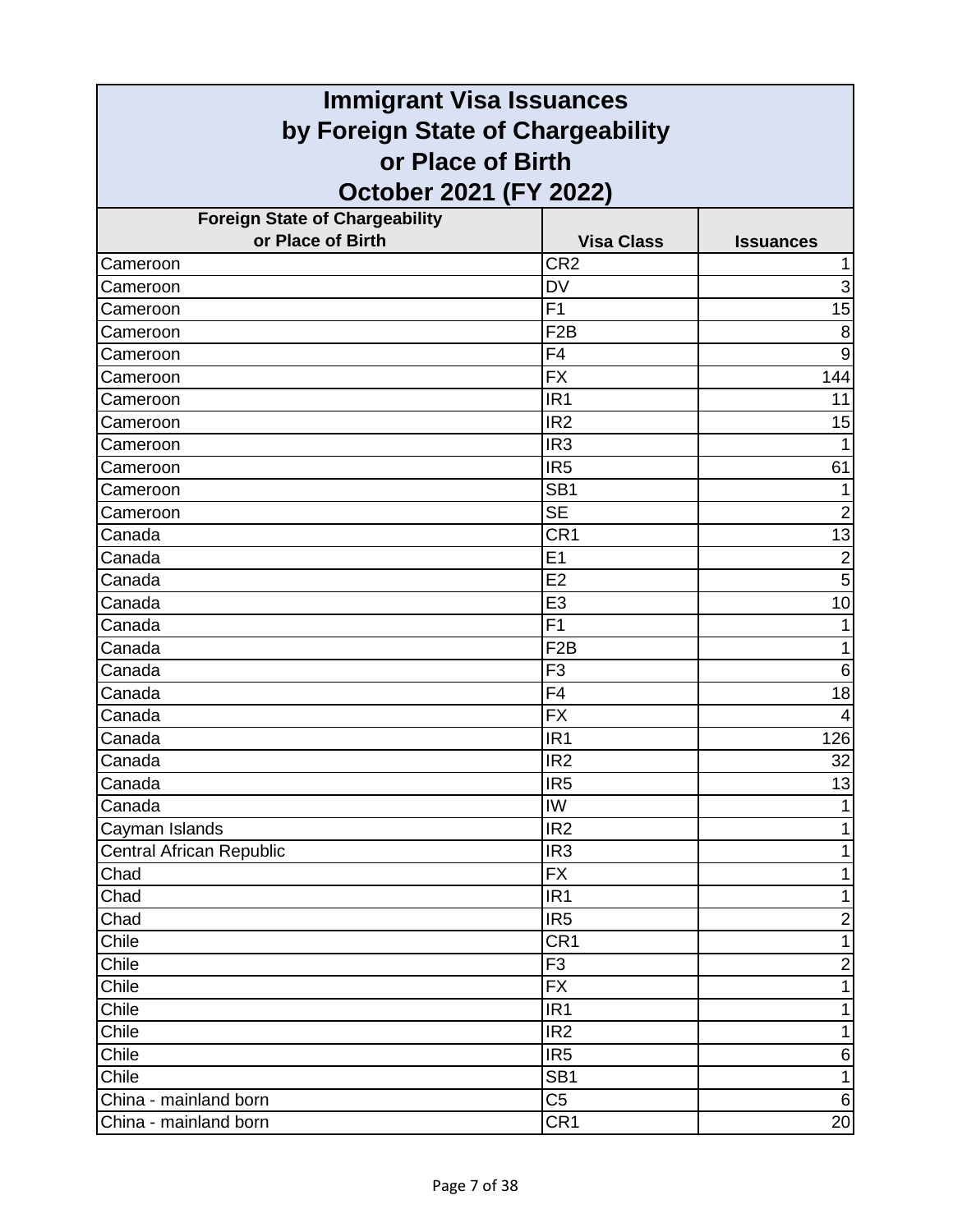| <b>Immigrant Visa Issuances</b>                            |                                    |                     |
|------------------------------------------------------------|------------------------------------|---------------------|
| by Foreign State of Chargeability                          |                                    |                     |
| or Place of Birth                                          |                                    |                     |
|                                                            |                                    |                     |
| October 2021 (FY 2022)                                     |                                    |                     |
| <b>Foreign State of Chargeability</b><br>or Place of Birth |                                    |                     |
| China - mainland born                                      | <b>Visa Class</b>                  | <b>Issuances</b>    |
| China - mainland born                                      | CR <sub>2</sub><br>$\overline{CX}$ | 3<br>$\overline{4}$ |
| China - mainland born                                      | E <sub>1</sub>                     | 76                  |
| China - mainland born                                      | E2                                 | $\overline{2}$      |
| China - mainland born                                      | E <sub>3</sub>                     | $\overline{12}$     |
| China - mainland born                                      | EW                                 | 9                   |
| China - mainland born                                      | F1                                 | 55                  |
| China - mainland born                                      | F <sub>2</sub> B                   | 204                 |
| China - mainland born                                      | F <sub>3</sub>                     | 106                 |
| China - mainland born                                      | F <sub>4</sub>                     | 813                 |
| China - mainland born                                      | <b>FX</b>                          | 436                 |
| China - mainland born                                      | IB <sub>1</sub>                    | 1                   |
| China - mainland born                                      | IR <sub>1</sub>                    | 72                  |
| China - mainland born                                      | IR <sub>2</sub>                    | 27                  |
| China - mainland born                                      | IR <sub>5</sub>                    | 440                 |
| China - mainland born                                      | IW                                 | 5                   |
| China - mainland born                                      | SB <sub>1</sub>                    | 7                   |
| China - mainland born                                      | T <sub>5</sub>                     | 3                   |
| China - Taiwan born                                        | CR <sub>1</sub>                    | 4                   |
| China - Taiwan born                                        | E1                                 | 5                   |
| China - Taiwan born                                        | E2                                 | 11                  |
| China - Taiwan born                                        | E <sub>3</sub>                     | 7                   |
| China - Taiwan born                                        | EW                                 | 3                   |
| China - Taiwan born                                        | F1                                 |                     |
| China - Taiwan born                                        | F <sub>2</sub> B                   | $\frac{5}{2}$       |
| China - Taiwan born                                        | F <sub>3</sub>                     | 10                  |
| China - Taiwan born                                        | F4                                 | 45                  |
| China - Taiwan born                                        | <b>FX</b>                          | 14                  |
| China - Taiwan born                                        | IR <sub>1</sub>                    | $\frac{9}{7}$       |
| China - Taiwan born                                        | IR <sub>3</sub>                    |                     |
| China - Taiwan born                                        | IR <sub>5</sub>                    | 18                  |
| China - Taiwan born                                        | SB <sub>1</sub>                    | 16                  |
| Colombia                                                   | CR <sub>1</sub>                    | 73                  |
| Colombia                                                   | CR <sub>2</sub>                    | 20                  |
| Colombia                                                   | E <sub>3</sub>                     | $\overline{2}$      |
| Colombia                                                   | F1                                 | 21                  |
| Colombia                                                   | F <sub>2</sub> B                   | 12                  |
| Colombia                                                   | F <sub>3</sub>                     | $\sqrt{5}$          |
| Colombia                                                   | F4                                 | 54                  |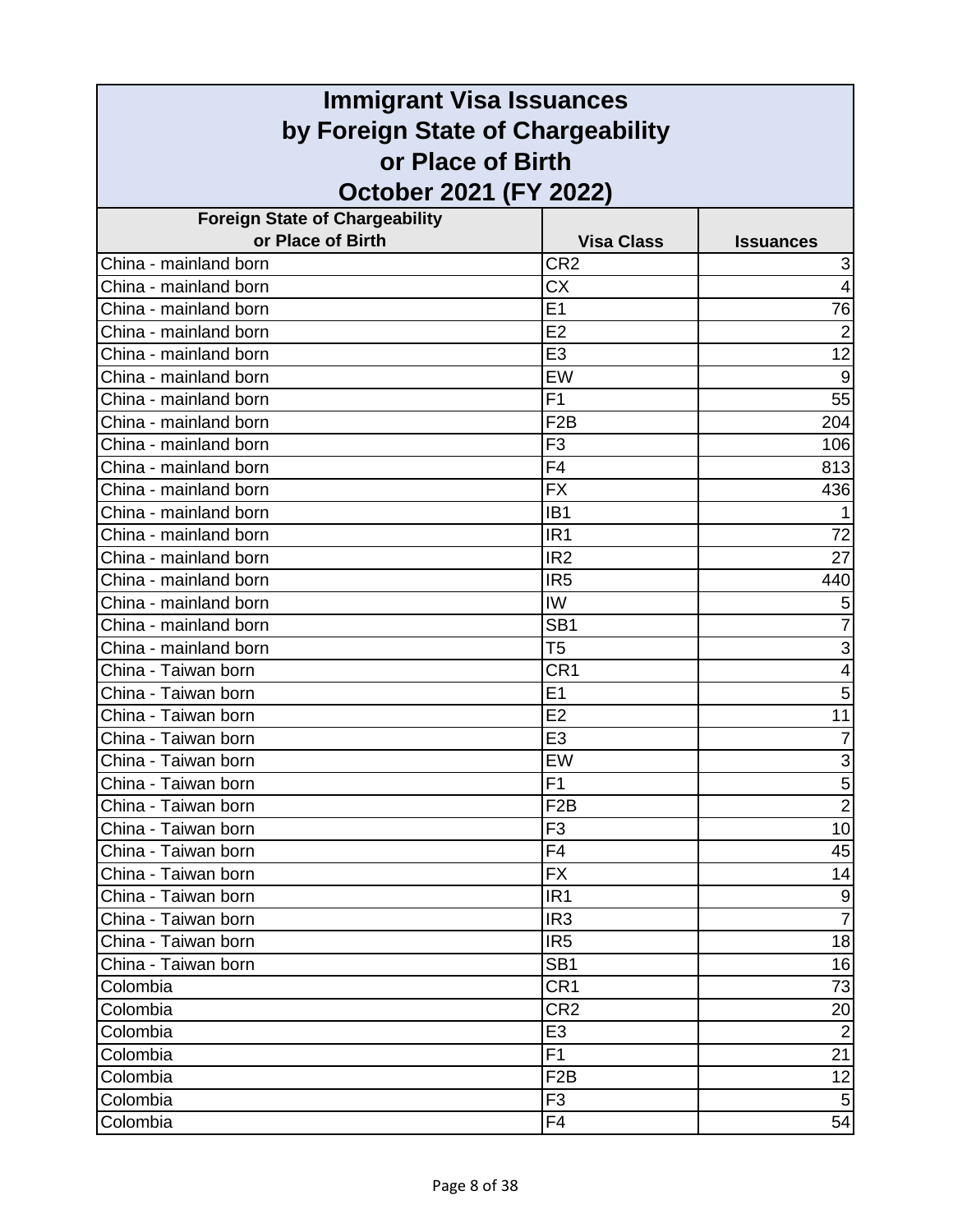| <b>Immigrant Visa Issuances</b>       |                   |                  |
|---------------------------------------|-------------------|------------------|
| by Foreign State of Chargeability     |                   |                  |
| or Place of Birth                     |                   |                  |
| October 2021 (FY 2022)                |                   |                  |
| <b>Foreign State of Chargeability</b> |                   |                  |
| or Place of Birth                     | <b>Visa Class</b> | <b>Issuances</b> |
| Colombia                              | <b>FX</b>         | 25               |
| Colombia                              | IB <sub>1</sub>   | $\mathbf{1}$     |
| Colombia                              | IH <sub>3</sub>   | 23               |
| Colombia                              | IR <sub>1</sub>   | 147              |
| Colombia                              | IR <sub>2</sub>   | 159              |
| Colombia                              | IR <sub>5</sub>   | 304              |
| Colombia                              | IW                | 5                |
| Colombia                              | SB <sub>1</sub>   | 19               |
| Colombia                              | <b>SE</b>         | $\overline{2}$   |
| Congo, Democratic Republic of the     | CR <sub>1</sub>   | $\overline{3}$   |
| Congo, Democratic Republic of the     | F <sub>2</sub> B  | $\mathbf{1}$     |
| Congo, Democratic Republic of the     | <b>FX</b>         | 49               |
| Congo, Democratic Republic of the     | IR <sub>1</sub>   | $\overline{9}$   |
| Congo, Democratic Republic of the     | IR <sub>2</sub>   | $\overline{7}$   |
| Congo, Democratic Republic of the     | IR <sub>5</sub>   | 26               |
| Congo, Democratic Republic of the     | <b>SE</b>         | $\overline{7}$   |
| Congo, Republic of the                | CR <sub>1</sub>   | 1                |
| Congo, Republic of the                | F <sub>2</sub> B  | 1                |
| Congo, Republic of the                | IR <sub>2</sub>   | $\overline{2}$   |
| Congo, Republic of the                | IR <sub>5</sub>   | 1                |
| Costa Rica                            | CR <sub>1</sub>   | $\mathbf{1}$     |
| Costa Rica                            | CR <sub>2</sub>   | $\overline{2}$   |
| Costa Rica                            | E <sub>2</sub>    | $\overline{2}$   |
| Costa Rica                            | E3                | 4                |
| Costa Rica                            | F <sub>1</sub>    | 1                |
| Costa Rica                            | F <sub>2</sub> B  | $\mathbf{1}$     |
| Costa Rica                            | F4                | $\mathsf 9$      |
| Costa Rica                            | <b>FX</b>         | 5                |
| Costa Rica                            | IR <sub>1</sub>   | $\overline{12}$  |
| Costa Rica                            | IR <sub>2</sub>   | $\overline{7}$   |
| Costa Rica                            | IR <sub>5</sub>   | 12               |
| Costa Rica                            | SB <sub>1</sub>   | $\overline{2}$   |
| Cote d'Ivoire                         | F1                | $\overline{3}$   |
| Cote d'Ivoire                         | F <sub>2</sub> B  | دە               |
| Cote d'Ivoire                         | F <sub>4</sub>    |                  |
| Cote d'Ivoire                         | <b>FX</b>         | 10               |
| Cote d'Ivoire                         | IR <sub>1</sub>   | $\mathbf{3}$     |
| Cote d'Ivoire                         | IR <sub>2</sub>   | 12               |
| Cote d'Ivoire                         | IR <sub>5</sub>   | $6 \mid$         |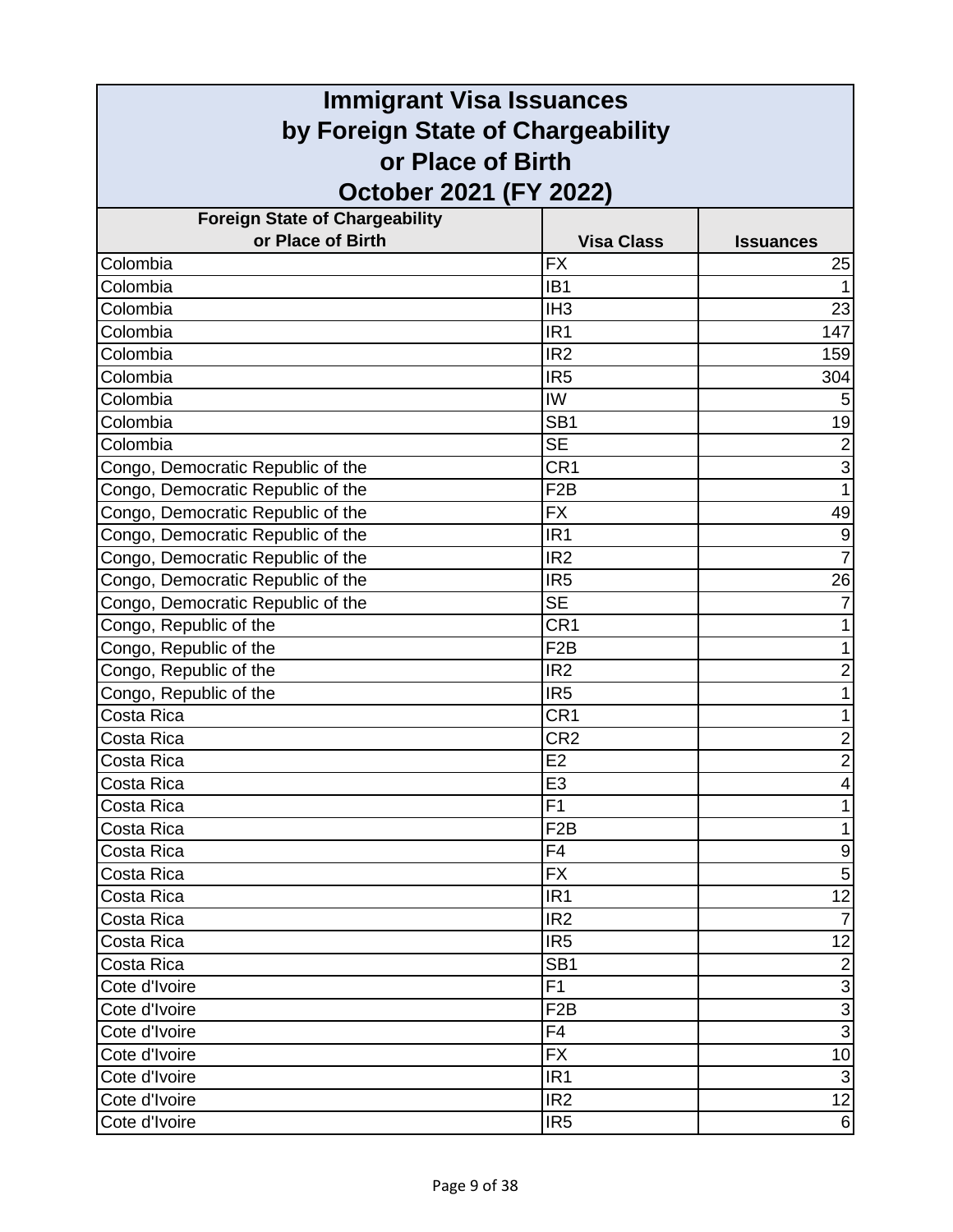| <b>Immigrant Visa Issuances</b>       |                   |                           |
|---------------------------------------|-------------------|---------------------------|
| by Foreign State of Chargeability     |                   |                           |
| or Place of Birth                     |                   |                           |
| October 2021 (FY 2022)                |                   |                           |
| <b>Foreign State of Chargeability</b> |                   |                           |
| or Place of Birth                     | <b>Visa Class</b> | <b>Issuances</b>          |
| Croatia                               | CR <sub>1</sub>   | $\overline{\mathbf{c}}$   |
| Croatia                               | E1                | $\overline{3}$            |
| Croatia                               | F <sub>3</sub>    | 1                         |
| Croatia                               | F4                | 1                         |
| Croatia                               | IR <sub>1</sub>   | 1                         |
| Croatia                               | IR <sub>5</sub>   | $\overline{2}$            |
| Cuba                                  | CR <sub>1</sub>   | 1                         |
| Cuba                                  | F <sub>1</sub>    | 3                         |
| Cuba                                  | F <sub>2</sub> B  | 5                         |
| Cuba                                  | F <sub>3</sub>    | 1                         |
| Cuba                                  | <b>FX</b>         | 109                       |
| Cuba                                  | IR <sub>1</sub>   | 94                        |
| Cuba                                  | IR <sub>2</sub>   | 78                        |
| Cuba                                  | IR <sub>5</sub>   | $\overline{32}$           |
| Curacao                               | F <sub>4</sub>    |                           |
| Curacao                               | IR <sub>1</sub>   |                           |
| Curacao                               | IR <sub>2</sub>   |                           |
| Cyprus                                | IR <sub>2</sub>   | 1                         |
| Cyprus                                | IR <sub>5</sub>   | 1                         |
| <b>Czech Republic</b>                 | CR <sub>1</sub>   | $\overline{\mathbf{c}}$   |
| <b>Czech Republic</b>                 | E2                | 1                         |
| <b>Czech Republic</b>                 | IR <sub>1</sub>   | 3                         |
| <b>Czech Republic</b>                 | IR <sub>5</sub>   | 1                         |
| Denmark                               | E3                |                           |
| Denmark                               | IR <sub>1</sub>   | $\overline{7}$            |
| Denmark                               | IR <sub>5</sub>   | 1                         |
| Djibouti                              | IR <sub>1</sub>   | $\mathbf{1}$              |
| Djibouti                              | IR <sub>2</sub>   | $\ensuremath{\mathsf{3}}$ |
| Djibouti                              | IR <sub>5</sub>   | $\overline{1}$            |
| Dominica                              | F1                | 21                        |
| Dominica                              | F <sub>2</sub> B  | $\overline{2}$            |
| Dominica                              | F <sub>3</sub>    | $\overline{3}$            |
| Dominica                              | F4                | $\overline{7}$            |
| Dominica                              | <b>FX</b>         | 6                         |
| Dominica                              | IR <sub>1</sub>   | $\mathbf{1}$              |
| Dominica                              | IR <sub>2</sub>   | $\overline{2}$            |
| Dominica                              | IR <sub>5</sub>   | 11                        |
| Dominican Republic                    | CR1               | 110                       |
| Dominican Republic                    | CR <sub>2</sub>   | 23                        |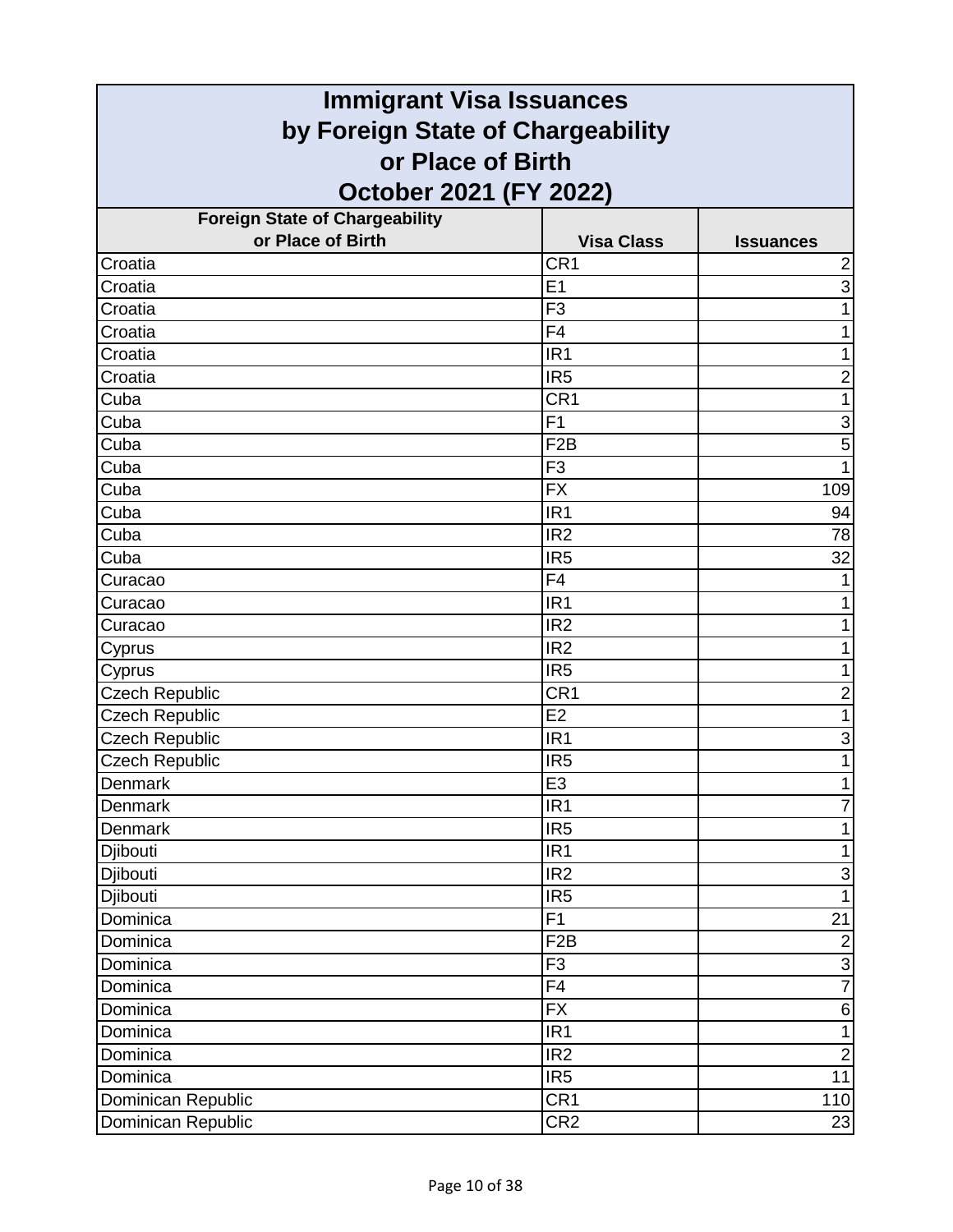| <b>Immigrant Visa Issuances</b>       |                   |                  |
|---------------------------------------|-------------------|------------------|
| by Foreign State of Chargeability     |                   |                  |
| or Place of Birth                     |                   |                  |
| October 2021 (FY 2022)                |                   |                  |
| <b>Foreign State of Chargeability</b> |                   |                  |
| or Place of Birth                     | <b>Visa Class</b> | <b>Issuances</b> |
| <b>Dominican Republic</b>             | E <sub>3</sub>    | 1                |
| Dominican Republic                    | F <sub>1</sub>    | 124              |
| Dominican Republic                    | F <sub>2</sub> B  | 299              |
| Dominican Republic                    | F <sub>3</sub>    | 43               |
| Dominican Republic                    | F <sub>4</sub>    | 108              |
| Dominican Republic                    | <b>FX</b>         | 337              |
| Dominican Republic                    | IH <sub>3</sub>   | 1                |
| Dominican Republic                    | IR <sub>1</sub>   | 629              |
| Dominican Republic                    | IR <sub>2</sub>   | 627              |
| Dominican Republic                    | IR <sub>5</sub>   | 538              |
| Dominican Republic                    | IW                | 4                |
| Dominican Republic                    | SB <sub>1</sub>   | 1                |
| Dominican Republic                    | <b>SD</b>         | $\mathbf{1}$     |
| Ecuador                               | CR <sub>1</sub>   | 14               |
| Ecuador                               | CR <sub>2</sub>   | $\overline{7}$   |
| Ecuador                               | E1                | $\overline{3}$   |
| Ecuador                               | F <sub>1</sub>    | 211              |
| Ecuador                               | F <sub>2</sub> B  | 220              |
| Ecuador                               | F <sub>3</sub>    | 145              |
| Ecuador                               | F <sub>4</sub>    | 214              |
| Ecuador                               | <b>FX</b>         | 442              |
| Ecuador                               | IR <sub>1</sub>   | 59               |
| Ecuador                               | IR <sub>2</sub>   | 48               |
| Ecuador                               | IR <sub>5</sub>   | 82               |
| Ecuador                               | SB <sub>1</sub>   | $\mathbf{1}$     |
| Egypt                                 | CR1               | $\overline{2}$   |
| Egypt                                 | E <sub>2</sub>    | 19               |
| Egypt                                 | E <sub>3</sub>    | $\overline{9}$   |
| Egypt                                 | F <sub>1</sub>    | $\mathbf{1}$     |
| Egypt                                 | F2B               | $\mathbf{1}$     |
| Egypt                                 | F <sub>4</sub>    | 34               |
| Egypt                                 | <b>FX</b>         | 10               |
| Egypt                                 | IR <sub>1</sub>   | 72               |
| Egypt                                 | IR <sub>2</sub>   | 55               |
| Egypt                                 | IR <sub>5</sub>   | 36               |
| Egypt                                 | <b>SD</b>         | 4                |
| Egypt                                 | <b>SE</b>         | $9\,$            |
| El Salvador                           | CR <sub>1</sub>   | 23               |
| El Salvador                           | CR <sub>2</sub>   | 11               |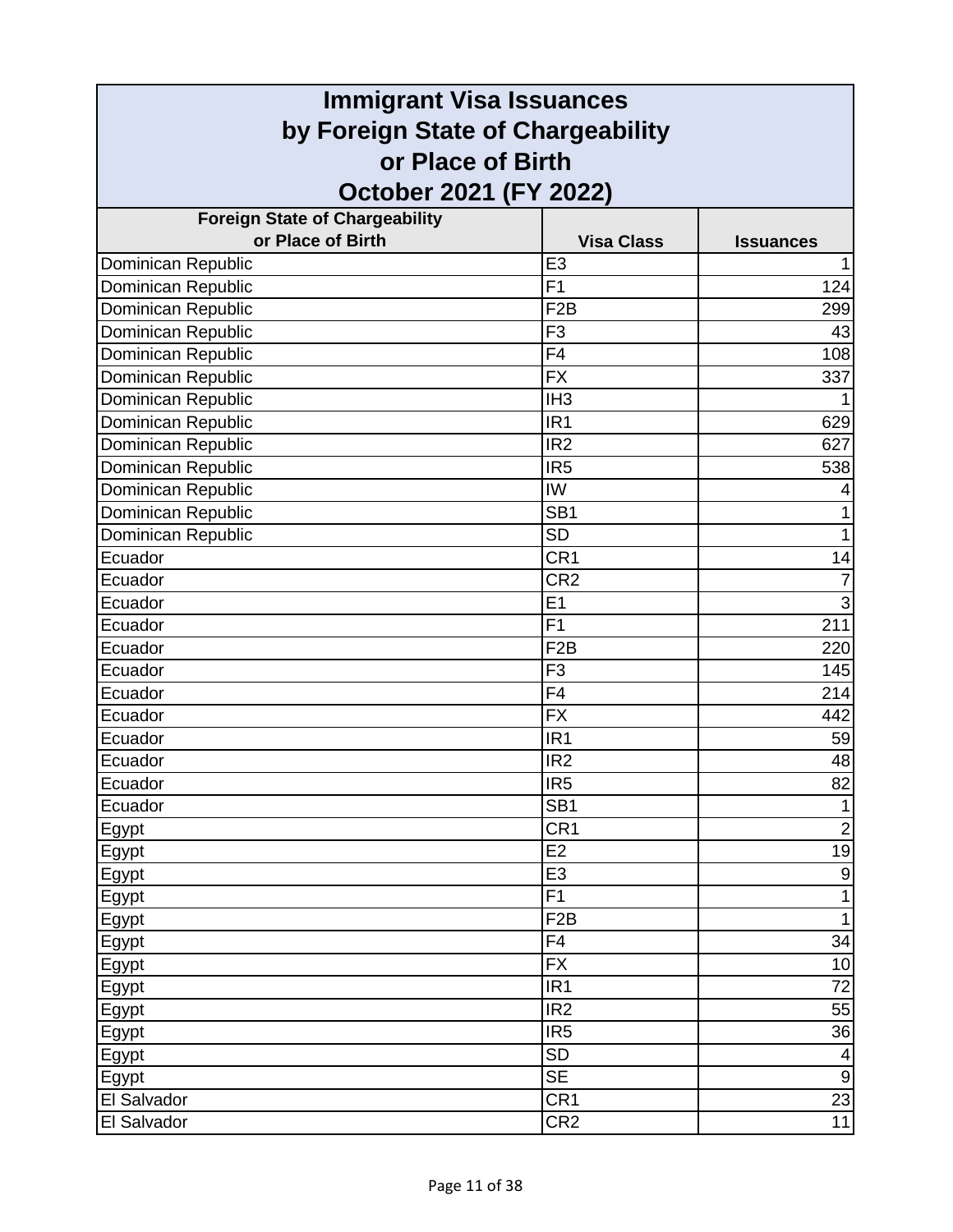| <b>Immigrant Visa Issuances</b>                        |                   |                  |
|--------------------------------------------------------|-------------------|------------------|
| by Foreign State of Chargeability<br>or Place of Birth |                   |                  |
|                                                        |                   |                  |
| <b>Foreign State of Chargeability</b>                  |                   |                  |
| or Place of Birth                                      | <b>Visa Class</b> | <b>Issuances</b> |
| El Salvador                                            | E <sub>3</sub>    | 3                |
| El Salvador                                            | EW                | 5                |
| El Salvador                                            | F <sub>1</sub>    | 220              |
| El Salvador                                            | F <sub>2</sub> B  | 322              |
| El Salvador                                            | F <sub>3</sub>    | 164              |
| El Salvador                                            | F4                | 217              |
| El Salvador                                            | <b>FX</b>         | 830              |
| El Salvador                                            | IB <sub>1</sub>   |                  |
| El Salvador                                            | IH <sub>3</sub>   | 1                |
| El Salvador                                            | IR <sub>1</sub>   | 183              |
| El Salvador                                            | IR <sub>2</sub>   | 99               |
| El Salvador                                            | IR <sub>5</sub>   | 119              |
| El Salvador                                            | IW                | 6                |
| <b>Equatorial Guinea</b>                               | IR <sub>2</sub>   | $\overline{3}$   |
| Eritrea                                                | CR <sub>1</sub>   | $\overline{2}$   |
| Eritrea                                                | F1                | 1                |
| Eritrea                                                | F4                | $\overline{3}$   |
| Eritrea                                                | <b>FX</b>         | 23               |
| Eritrea                                                | IR <sub>1</sub>   | 15               |
| Eritrea                                                | IR <sub>2</sub>   | 11               |
| Eritrea                                                | IR <sub>5</sub>   | $\overline{7}$   |
| Eritrea                                                | SB <sub>1</sub>   | $\mathbf{3}$     |
| Eritrea                                                | <b>SE</b>         | $\mathbf 1$      |
| Estonia                                                | CR <sub>2</sub>   |                  |
| Estonia                                                | E <sub>3</sub>    | 1                |
| Estonia                                                | IR <sub>5</sub>   | $\overline{2}$   |
| Estonia                                                | SB <sub>1</sub>   | $\mathbf{1}$     |
| Eswatini                                               | CR <sub>1</sub>   | $\mathbf{1}$     |
| Ethiopia                                               | CR1               | 11               |
| Ethiopia                                               | F1                | $\overline{4}$   |
| Ethiopia                                               | F <sub>2</sub> B  | 17               |
| Ethiopia                                               | F <sub>3</sub>    | $\mathbf 5$      |
| Ethiopia                                               | $\overline{F4}$   | 14               |
| Ethiopia                                               | <b>FX</b>         | 80               |
| Ethiopia                                               | IR <sub>1</sub>   | 50               |
| Ethiopia                                               | IR <sub>2</sub>   | 36               |
| Ethiopia                                               | IR <sub>5</sub>   | 28               |
| Ethiopia                                               | SB <sub>1</sub>   | $\,6$            |
| Ethiopia                                               | <b>SD</b>         | $\overline{2}$   |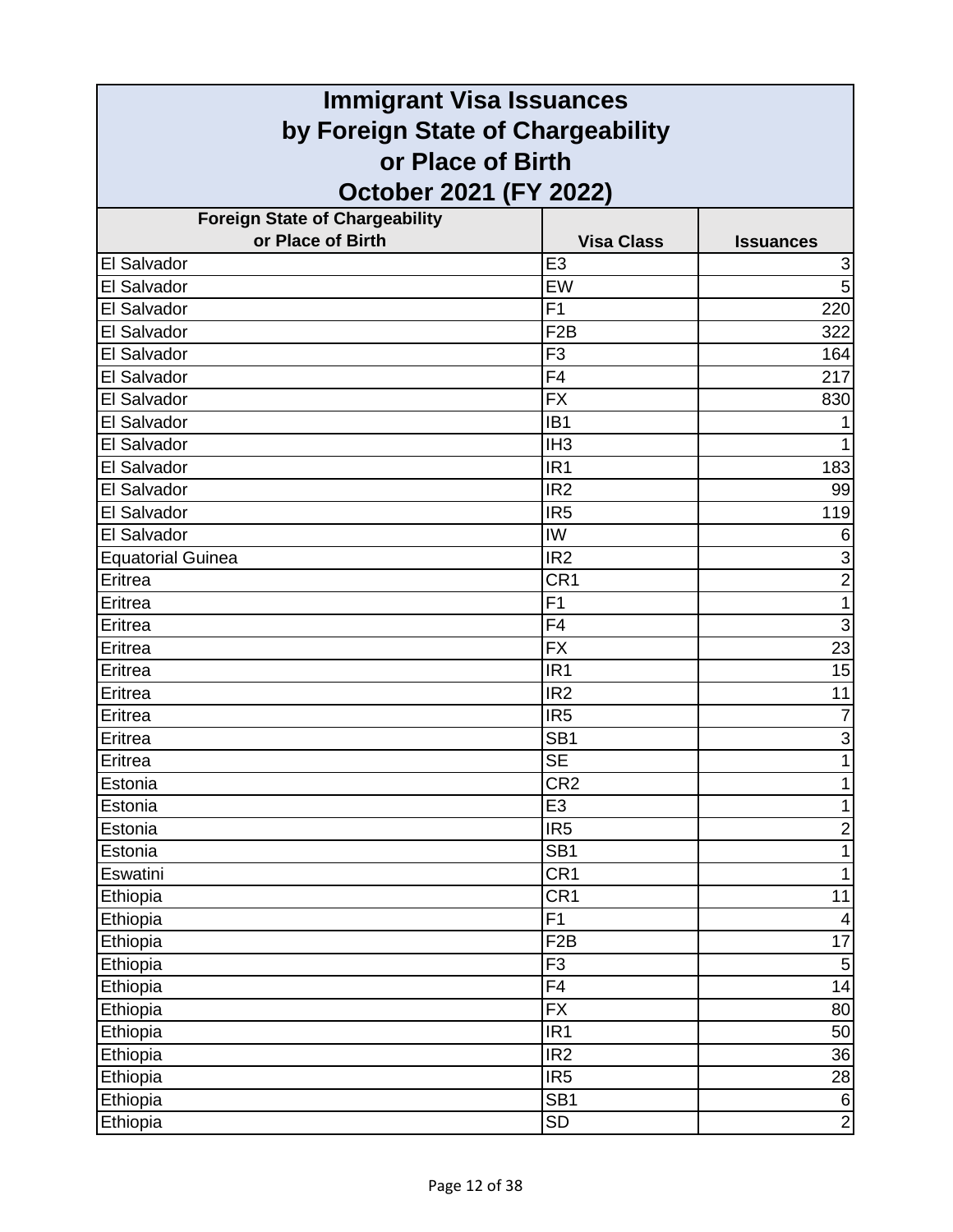| <b>Immigrant Visa Issuances</b>                        |                   |                         |
|--------------------------------------------------------|-------------------|-------------------------|
| by Foreign State of Chargeability<br>or Place of Birth |                   |                         |
|                                                        |                   |                         |
| <b>Foreign State of Chargeability</b>                  |                   |                         |
| or Place of Birth                                      | <b>Visa Class</b> | <b>Issuances</b>        |
| Ethiopia                                               | <b>SE</b>         | 15                      |
| Fiji                                                   | CR <sub>1</sub>   | $\overline{2}$          |
| Fiji                                                   | F <sub>3</sub>    | 8                       |
| Fiji                                                   | F <sub>4</sub>    | 20                      |
| Fiji                                                   | <b>FX</b>         | 3                       |
| Fiji                                                   | IR <sub>1</sub>   | 1                       |
| Fiji                                                   | IR <sub>5</sub>   | $\overline{c}$          |
| Fiji                                                   | SB <sub>1</sub>   | 4                       |
| Finland                                                | CR <sub>1</sub>   | 3                       |
| Finland                                                | IR <sub>1</sub>   | $\mathbf{1}$            |
| Finland                                                | SB <sub>1</sub>   | $\overline{2}$          |
| France                                                 | CR <sub>1</sub>   | 8                       |
| France                                                 | E <sub>1</sub>    | $\overline{\mathbf{4}}$ |
| France                                                 | E2                | 6                       |
| France                                                 | E <sub>3</sub>    | 9                       |
| France                                                 | F <sub>1</sub>    | 11                      |
| France                                                 | F <sub>3</sub>    | 4                       |
| France                                                 | F <sub>4</sub>    | 6                       |
| France                                                 | <b>FX</b>         | 14                      |
| France                                                 | IR <sub>1</sub>   | 14                      |
| France                                                 | IR <sub>2</sub>   | $\overline{2}$          |
| France                                                 | IR <sub>5</sub>   | $\,6$                   |
| France                                                 | SB <sub>1</sub>   | $\overline{3}$          |
| Gabon                                                  | FX                | $\overline{2}$          |
| Gabon                                                  | IR <sub>2</sub>   | $\overline{1}$          |
| Gambia, The                                            | CR1               | $\mathbf{1}$            |
| Gambia, The                                            | <b>FX</b>         | $\mathbf{1}$            |
| Gambia, The                                            | IR1               | $\boldsymbol{9}$        |
| Gambia, The                                            | IR <sub>2</sub>   | 13                      |
| Gambia, The                                            | IR <sub>5</sub>   | $\overline{3}$          |
| Georgia                                                | CR <sub>1</sub>   | $\frac{1}{3}$           |
| Georgia                                                | <b>DV</b>         |                         |
| Georgia                                                | E2                | $\overline{\mathbf{4}}$ |
| Georgia                                                | F <sub>3</sub>    | 10                      |
| Georgia                                                | <b>FX</b>         | $\overline{6}$          |
| Georgia                                                | IR <sub>1</sub>   | $\overline{5}$          |
| Georgia                                                | IR <sub>2</sub>   | $\overline{9}$          |
| Georgia                                                | IR <sub>5</sub>   | 20                      |
| Georgia                                                | SB <sub>1</sub>   | $\overline{2}$          |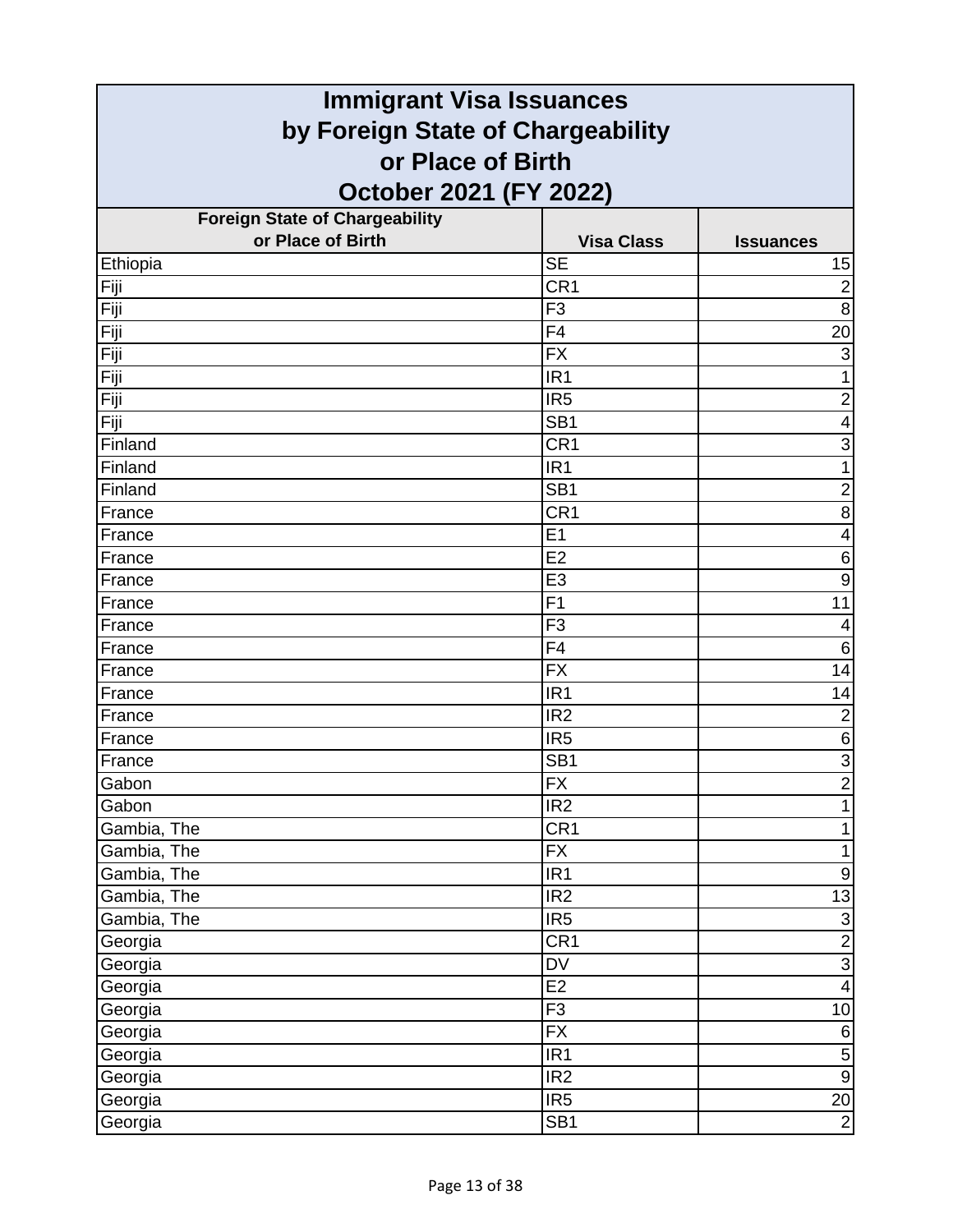| <b>Immigrant Visa Issuances</b>           |                                   |                           |  |
|-------------------------------------------|-----------------------------------|---------------------------|--|
|                                           | by Foreign State of Chargeability |                           |  |
| or Place of Birth                         |                                   |                           |  |
| October 2021 (FY 2022)                    |                                   |                           |  |
| <b>Foreign State of Chargeability</b>     |                                   |                           |  |
| or Place of Birth                         | <b>Visa Class</b>                 | <b>Issuances</b>          |  |
| Georgia                                   | <b>SD</b>                         | 5                         |  |
| Georgia                                   | <b>SE</b>                         | $\overline{2}$            |  |
| Germany                                   | CR1                               | 20                        |  |
| Germany                                   | E1                                | 3                         |  |
| Germany                                   | E2                                | 3                         |  |
| Germany                                   | E <sub>3</sub>                    | 6                         |  |
| Germany                                   | F <sub>2</sub> B                  | 1                         |  |
| Germany                                   | F <sub>3</sub>                    | 5                         |  |
| Germany                                   | F <sub>4</sub>                    | 13                        |  |
| Germany                                   | <b>FX</b>                         | $\overline{7}$            |  |
| Germany                                   | IR <sub>1</sub>                   | 17                        |  |
| Germany                                   | IR <sub>2</sub>                   | 5                         |  |
| Germany                                   | IR <sub>5</sub>                   | 10                        |  |
| Germany                                   | SB <sub>1</sub>                   | 4                         |  |
| Ghana                                     | CR <sub>1</sub>                   |                           |  |
| Ghana                                     | E <sub>3</sub>                    | 3                         |  |
| Ghana                                     | F <sub>1</sub>                    | 6                         |  |
| Ghana                                     | F <sub>2</sub> B                  | 5                         |  |
| Ghana                                     | F <sub>3</sub>                    | 6                         |  |
| Ghana                                     | F <sub>4</sub>                    | 8                         |  |
| Ghana                                     | <b>FX</b>                         | 12                        |  |
| Ghana                                     | IB <sub>1</sub>                   | 3                         |  |
| Ghana                                     | IH <sub>3</sub>                   | $\overline{2}$            |  |
| Ghana                                     | IR1                               | 69                        |  |
| Ghana                                     | IR <sub>2</sub>                   | 54                        |  |
| Ghana                                     | IR <sub>5</sub>                   | 43                        |  |
| Ghana                                     | IW                                |                           |  |
| Ghana                                     | SB <sub>1</sub>                   | $\ensuremath{\mathsf{3}}$ |  |
| Ghana                                     | <b>SE</b>                         | 1                         |  |
| <b>Great Britain and Northern Ireland</b> | CR <sub>1</sub>                   | 44                        |  |
| <b>Great Britain and Northern Ireland</b> | CR <sub>2</sub>                   | $\ensuremath{\mathsf{3}}$ |  |
| <b>Great Britain and Northern Ireland</b> | E1                                | $\bf 8$                   |  |
| <b>Great Britain and Northern Ireland</b> | E2                                | 1                         |  |
| <b>Great Britain and Northern Ireland</b> | E <sub>3</sub>                    | 1                         |  |
| <b>Great Britain and Northern Ireland</b> | F1                                | 11                        |  |
| <b>Great Britain and Northern Ireland</b> | F <sub>2</sub> B                  | 4                         |  |
| <b>Great Britain and Northern Ireland</b> | F <sub>3</sub>                    | $\boldsymbol{9}$          |  |
| <b>Great Britain and Northern Ireland</b> | F <sub>4</sub>                    | $\overline{\mathcal{A}}$  |  |
| <b>Great Britain and Northern Ireland</b> | FX                                | 5                         |  |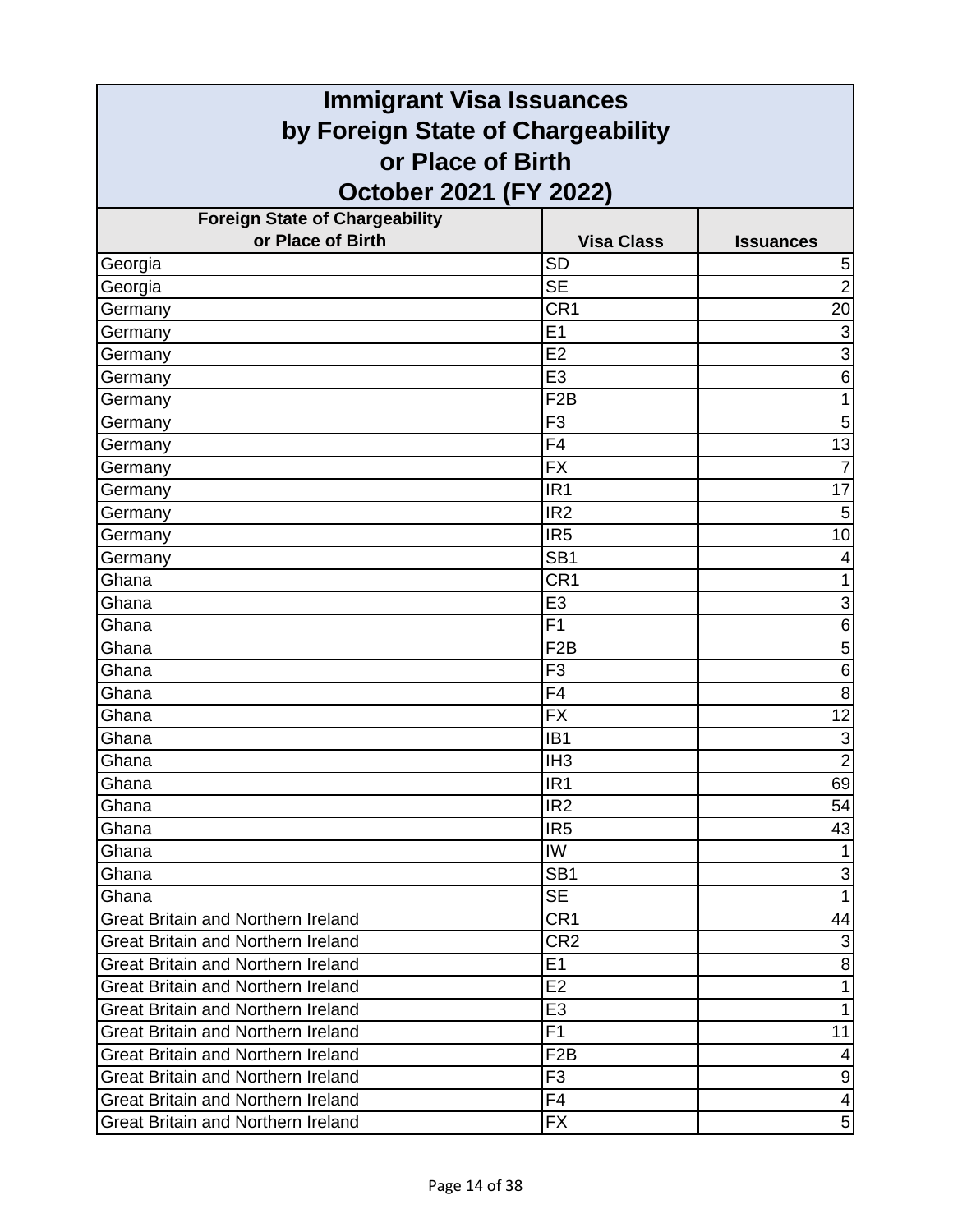| <b>Immigrant Visa Issuances</b>           |                   |                  |
|-------------------------------------------|-------------------|------------------|
| by Foreign State of Chargeability         |                   |                  |
| or Place of Birth                         |                   |                  |
| October 2021 (FY 2022)                    |                   |                  |
| <b>Foreign State of Chargeability</b>     |                   |                  |
| or Place of Birth                         | <b>Visa Class</b> | <b>Issuances</b> |
| <b>Great Britain and Northern Ireland</b> | IH <sub>3</sub>   |                  |
| <b>Great Britain and Northern Ireland</b> | IR <sub>1</sub>   | 47               |
| <b>Great Britain and Northern Ireland</b> | IR <sub>2</sub>   | 9                |
| <b>Great Britain and Northern Ireland</b> | IR <sub>5</sub>   | 43               |
| <b>Great Britain and Northern Ireland</b> | SB <sub>1</sub>   | 3                |
| Greece                                    | CR <sub>1</sub>   | 1                |
| Greece                                    | IR <sub>1</sub>   | 3                |
| Greece                                    | IR <sub>2</sub>   |                  |
| Greece                                    | IR <sub>5</sub>   | 5                |
| Grenada                                   | F <sub>1</sub>    | 11               |
| Grenada                                   | F <sub>2</sub> B  | 6                |
| Grenada                                   | F <sub>3</sub>    | $\overline{c}$   |
| Grenada                                   | F <sub>4</sub>    | $\overline{5}$   |
| Grenada                                   | <b>FX</b>         | $\overline{2}$   |
| Grenada                                   | IR <sub>1</sub>   | $\overline{c}$   |
| Grenada                                   | IR <sub>2</sub>   | 1                |
| Grenada                                   | IR <sub>5</sub>   | 1                |
| Guatemala                                 | CR <sub>1</sub>   | 22               |
| Guatemala                                 | CR <sub>2</sub>   | 6                |
| Guatemala                                 | EW                | 4                |
| Guatemala                                 | F1                | 16               |
| Guatemala                                 | F <sub>2</sub> B  | 5                |
| Guatemala                                 | F <sub>3</sub>    | 23               |
| Guatemala                                 | $\overline{F4}$   | $\overline{22}$  |
| Guatemala                                 | <b>FX</b>         | 59               |
| Guatemala                                 | IB <sub>1</sub>   | $\overline{2}$   |
| Guatemala                                 | IR <sub>1</sub>   | 386              |
| Guatemala                                 | IR <sub>2</sub>   | 181              |
| Guatemala                                 | IR <sub>5</sub>   | 111              |
| Guatemala                                 | IW                |                  |
| Guinea                                    | F1                |                  |
| Guinea                                    | F <sub>4</sub>    | 1                |
| Guinea                                    | IB <sub>1</sub>   | 1                |
| Guinea                                    | IR <sub>1</sub>   | 8                |
| Guinea                                    | IR <sub>2</sub>   | 19               |
| Guinea                                    | IR <sub>5</sub>   | 8                |
| Guinea                                    | <b>SE</b>         | 1                |
| Guyana                                    | CR <sub>1</sub>   | $\mathbf 5$      |
| Guyana                                    | CR <sub>2</sub>   | $\mathbf{1}$     |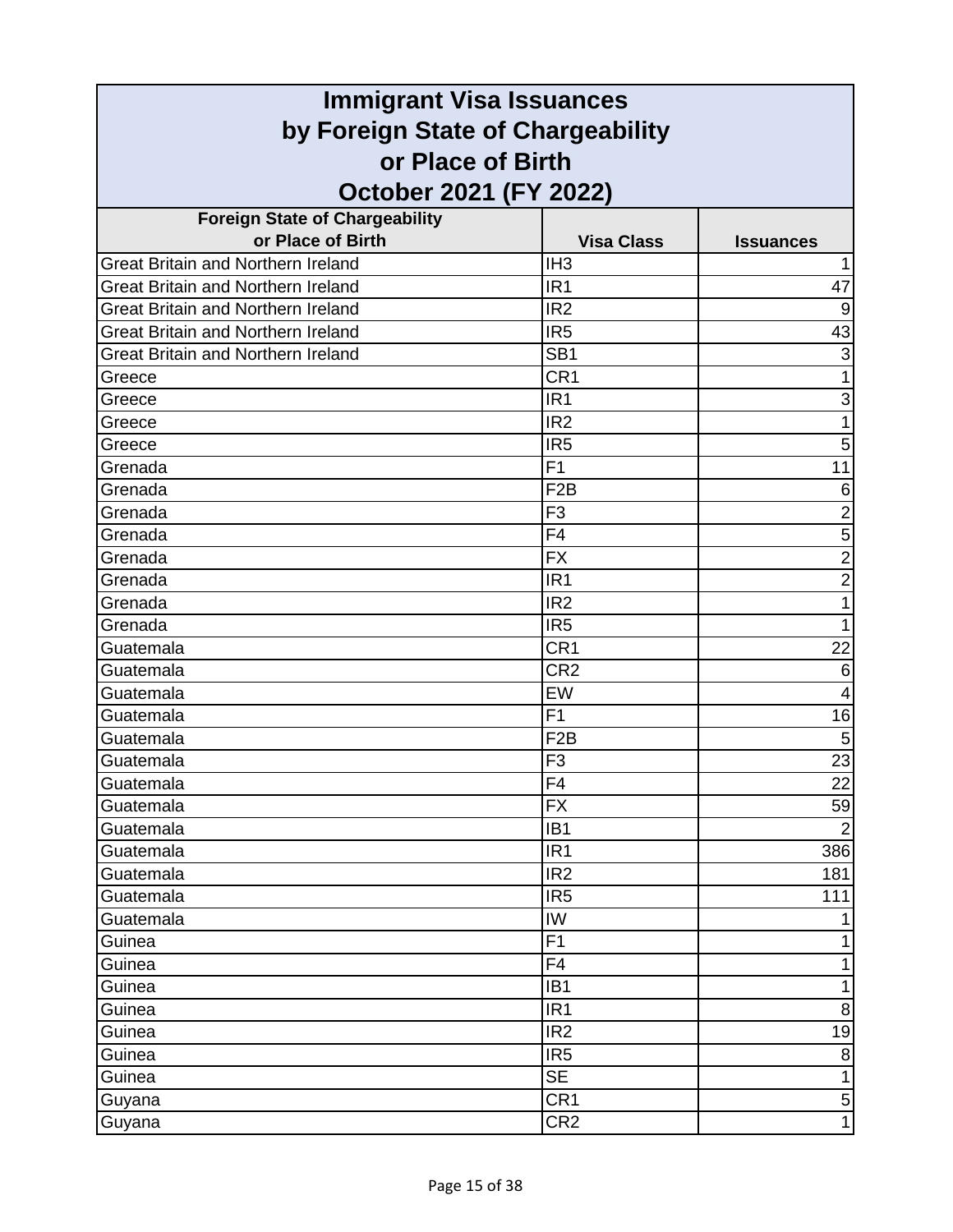| <b>Immigrant Visa Issuances</b>       |                   |                     |
|---------------------------------------|-------------------|---------------------|
| by Foreign State of Chargeability     |                   |                     |
| or Place of Birth                     |                   |                     |
| October 2021 (FY 2022)                |                   |                     |
| <b>Foreign State of Chargeability</b> |                   |                     |
| or Place of Birth                     | <b>Visa Class</b> | <b>Issuances</b>    |
| Guyana                                | F <sub>1</sub>    | 50                  |
| Guyana                                | F <sub>2</sub> B  | 24                  |
| Guyana                                | F <sub>3</sub>    | 25                  |
| Guyana                                | F <sub>4</sub>    | 29                  |
| Guyana                                | <b>FX</b>         | 85                  |
| Guyana                                | IR <sub>1</sub>   | 11                  |
| Guyana                                | IR <sub>2</sub>   | 13                  |
| Guyana                                | IR <sub>5</sub>   | 25                  |
| Guyana                                | IW                | $\mathbf{1}$        |
| Haiti                                 | CR <sub>1</sub>   | $\overline{2}$      |
| Haiti                                 | CR <sub>2</sub>   | $\mathbf{1}$        |
| Haiti                                 | <b>CX</b>         | $\mathbf{1}$        |
| Haiti                                 | F <sub>1</sub>    | 37                  |
| Haiti                                 | F <sub>2</sub> B  | 48                  |
| Haiti                                 | F <sub>3</sub>    | 26                  |
| Haiti                                 | F4                | 12                  |
| Haiti                                 | <b>FX</b>         | 42                  |
| Haiti                                 | IH <sub>3</sub>   | $\overline{\omega}$ |
| Haiti                                 | IR <sub>1</sub>   | 49                  |
| Haiti                                 | IR <sub>2</sub>   | 75                  |
| Haiti                                 | IR <sub>5</sub>   | 78                  |
| Haiti                                 | SB <sub>1</sub>   | 1                   |
| Haiti                                 | <b>SE</b>         | 16                  |
| Honduras                              | CR <sub>1</sub>   | $\vert 4 \vert$     |
| Honduras                              | CR <sub>2</sub>   | $\mathbf{1}$        |
| <b>Honduras</b>                       | E <sub>3</sub>    | $\mathbf{3}$        |
| Honduras                              | EW                | 10                  |
| Honduras                              | F1                | 22                  |
| Honduras                              | F <sub>2</sub> B  | 18                  |
| Honduras                              | F <sub>3</sub>    | 12                  |
| Honduras                              | F <sub>4</sub>    | 21                  |
| Honduras                              | <b>FX</b>         | 55                  |
| Honduras                              | IB <sub>1</sub>   | $\overline{2}$      |
| Honduras                              | IB <sub>2</sub>   | $\mathbf{1}$        |
| Honduras                              | IR <sub>1</sub>   | 256                 |
| Honduras                              | IR <sub>2</sub>   | 160                 |
| Honduras                              | IR <sub>5</sub>   | 63                  |
| Honduras                              | IW                | $\mathbf{1}$        |
| Honduras                              | SU                | $\mathbf{1}$        |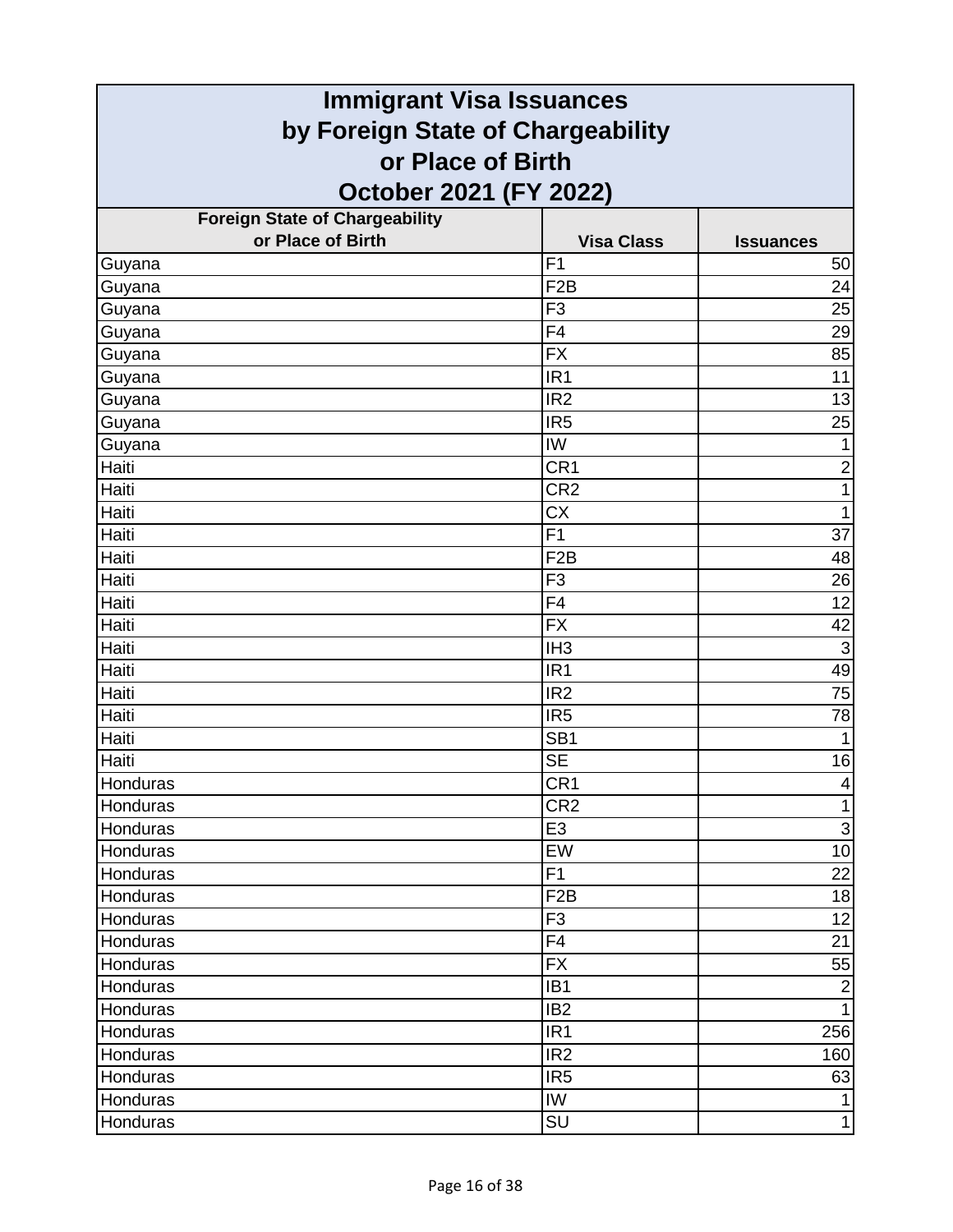| <b>Immigrant Visa Issuances</b>       |                   |                           |
|---------------------------------------|-------------------|---------------------------|
| by Foreign State of Chargeability     |                   |                           |
| or Place of Birth                     |                   |                           |
| October 2021 (FY 2022)                |                   |                           |
| <b>Foreign State of Chargeability</b> |                   |                           |
| or Place of Birth                     | <b>Visa Class</b> | <b>Issuances</b>          |
| Hong Kong S.A.R.                      | CR <sub>1</sub>   | 5                         |
| Hong Kong S.A.R.                      | E <sub>3</sub>    | 1                         |
| Hong Kong S.A.R.                      | F <sub>3</sub>    | 21                        |
| Hong Kong S.A.R.                      | F4                | 30                        |
| Hong Kong S.A.R.                      | <b>FX</b>         | $\ensuremath{\mathsf{3}}$ |
| Hong Kong S.A.R.                      | IH4               | $\overline{2}$            |
| Hong Kong S.A.R.                      | IR <sub>1</sub>   | 13                        |
| Hong Kong S.A.R.                      | IR <sub>2</sub>   |                           |
| Hong Kong S.A.R.                      | IR <sub>5</sub>   | 19                        |
| Hungary                               | CR <sub>1</sub>   | $\overline{2}$            |
| Hungary                               | E1                | 4                         |
| Hungary                               | E2                | 1                         |
| Hungary                               | F <sub>1</sub>    | $\overline{2}$            |
| Hungary                               | F <sub>3</sub>    | 1                         |
| Hungary                               | <b>FX</b>         | $\overline{2}$            |
| Hungary                               | IH <sub>3</sub>   | 1                         |
| Hungary                               | IR <sub>1</sub>   | 3                         |
| Hungary                               | IR <sub>2</sub>   | 3                         |
| Hungary                               | IR <sub>5</sub>   | 4                         |
| Hungary                               | SB <sub>1</sub>   | $\overline{2}$            |
| India                                 | CR <sub>1</sub>   | 17                        |
| India                                 | E1                | 7                         |
| India                                 | E2                | $\mathbf{1}$              |
| India                                 | E3                | 100                       |
| India                                 | F1                | 16                        |
| India                                 | F <sub>2</sub> B  | $\overline{5}$            |
| India                                 | F <sub>3</sub>    | 143                       |
| India                                 | F4                | 203                       |
| India                                 | <b>FX</b>         | 25                        |
| India                                 | IH <sub>3</sub>   | 23                        |
| India                                 | IR <sub>1</sub>   | 111                       |
| India                                 | IR <sub>2</sub>   | 17                        |
| India                                 | IR <sub>5</sub>   | 342                       |
| India                                 | IW                | 1                         |
| India                                 | SB <sub>1</sub>   | 70                        |
| India                                 | <b>SD</b>         | 5                         |
| India                                 | <b>SE</b>         | 14                        |
| India                                 | SQ                | 4<br>$\overline{3}$       |
| Indonesia                             | CR <sub>1</sub>   |                           |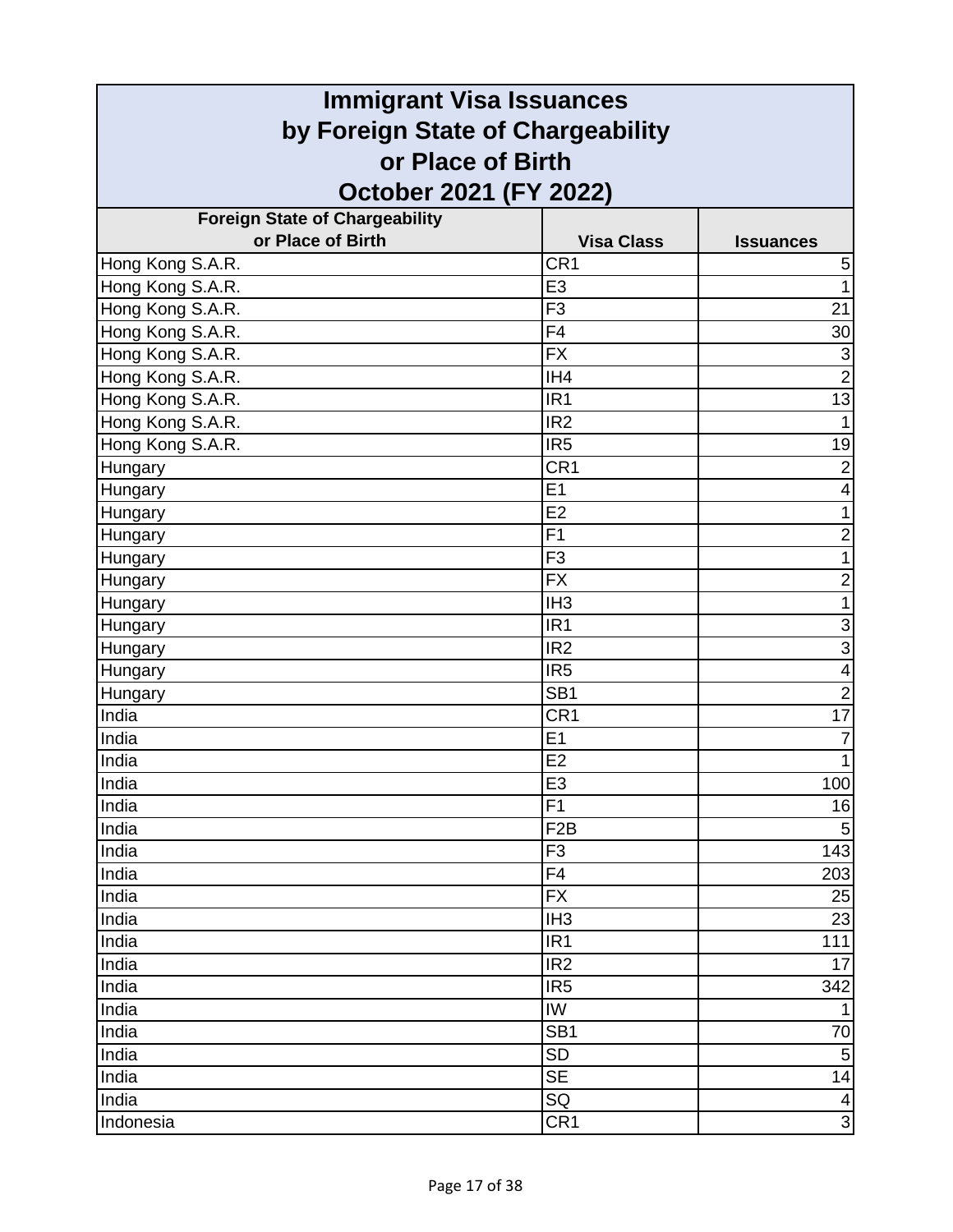| <b>Immigrant Visa Issuances</b>       |                   |                         |
|---------------------------------------|-------------------|-------------------------|
| by Foreign State of Chargeability     |                   |                         |
| or Place of Birth                     |                   |                         |
| October 2021 (FY 2022)                |                   |                         |
| <b>Foreign State of Chargeability</b> |                   |                         |
| or Place of Birth                     | <b>Visa Class</b> | <b>Issuances</b>        |
| Indonesia                             | E <sub>3</sub>    | $\overline{\mathbf{c}}$ |
| Indonesia                             | F1                | $\overline{2}$          |
| Indonesia                             | F <sub>2</sub> B  | 1                       |
| Indonesia                             | F <sub>3</sub>    | 8                       |
| Indonesia                             | F4                | $\overline{c}$          |
| Indonesia                             | <b>FX</b>         | $\overline{3}$          |
| Indonesia                             | IR <sub>1</sub>   | 10                      |
| Indonesia                             | IR <sub>2</sub>   | 7                       |
| Indonesia                             | IR <sub>5</sub>   | $\boldsymbol{9}$        |
| Indonesia                             | SB <sub>1</sub>   | $\overline{5}$          |
| Indonesia                             | <b>SE</b>         | $\overline{2}$          |
| Iran                                  | E1                | $6\phantom{1}6$         |
| Iran                                  | E2                | 14                      |
| Iran                                  | E <sub>3</sub>    | 3                       |
| Iran                                  | EW                | 1                       |
| Iran                                  | F1                | 22                      |
| Iran                                  | F <sub>2</sub> B  | 10                      |
| Iran                                  | F <sub>3</sub>    | 13                      |
| Iran                                  | F4                | 70                      |
| Iran                                  | <b>FX</b>         | 11                      |
| Iran                                  | IR <sub>1</sub>   | 26                      |
| Iran                                  | IR <sub>2</sub>   | 9                       |
| Iran                                  | IR <sub>5</sub>   | 112                     |
| Iran                                  | SB <sub>1</sub>   | 1                       |
| Iraq                                  | CR <sub>1</sub>   | $\overline{2}$          |
| Iraq                                  | F <sub>3</sub>    | $\mathbf{1}$            |
| Iraq                                  | F4                | $\mathbf 5$             |
| Iraq                                  | <b>FX</b>         | $\overline{8}$          |
| Iraq                                  | IR <sub>1</sub>   | 30                      |
| Iraq                                  | IR <sub>2</sub>   | $\overline{2}$          |
| Iraq                                  | IR <sub>5</sub>   | 17                      |
| Iraq                                  | SB <sub>1</sub>   | $\overline{\omega}$     |
| Iraq                                  | SQ                | 15                      |
| Ireland                               | CR1               | $\overline{2}$          |
| Ireland                               | E1                | $\overline{2}$          |
| Ireland                               | E <sub>2</sub>    | $\frac{1}{4}$           |
| Ireland                               | E <sub>3</sub>    |                         |
| Ireland                               | EW                | $\frac{2}{3}$           |
| Ireland                               | F <sub>3</sub>    |                         |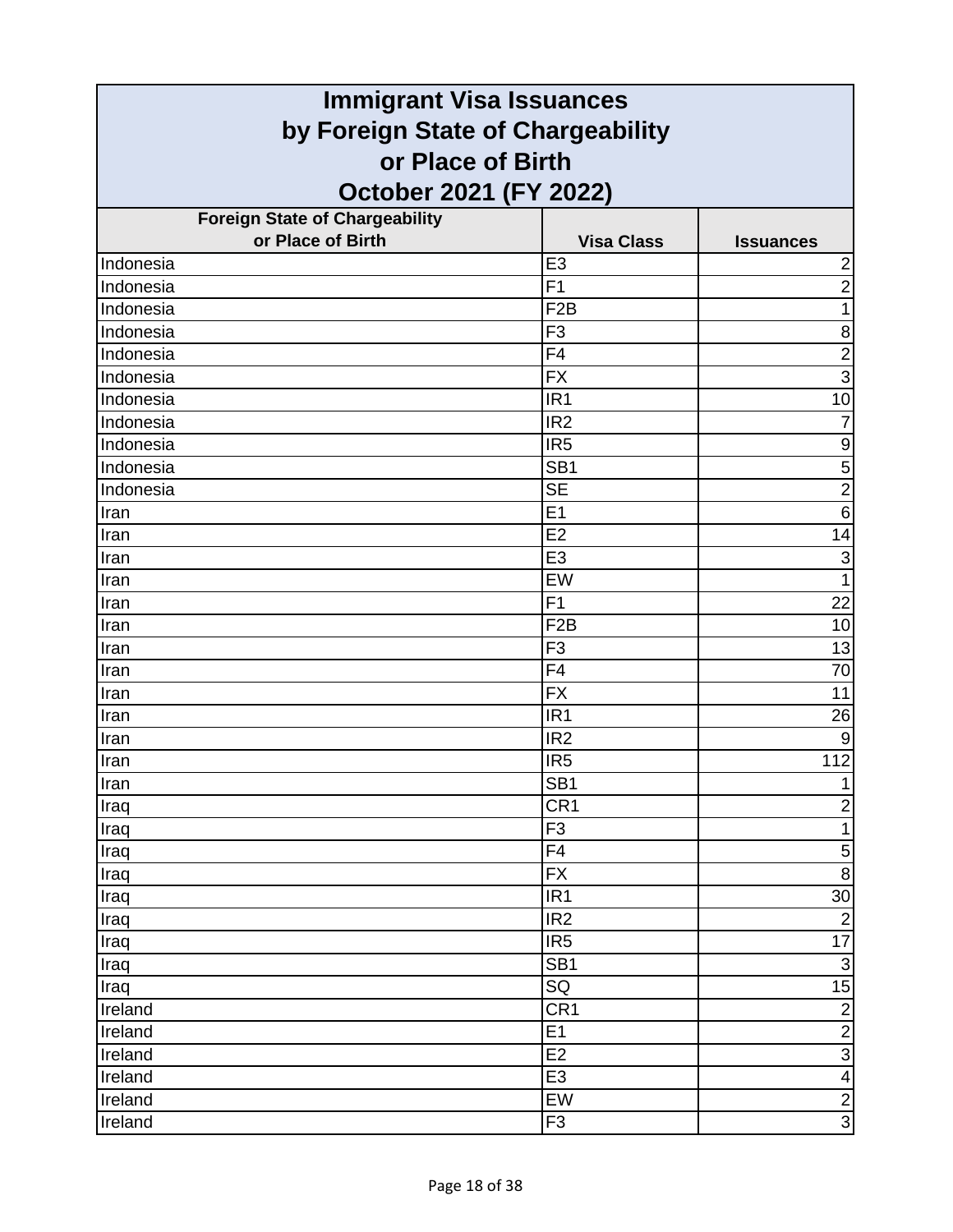| <b>Immigrant Visa Issuances</b>       |                   |                         |
|---------------------------------------|-------------------|-------------------------|
| by Foreign State of Chargeability     |                   |                         |
| or Place of Birth                     |                   |                         |
| October 2021 (FY 2022)                |                   |                         |
| <b>Foreign State of Chargeability</b> |                   |                         |
| or Place of Birth                     | <b>Visa Class</b> | <b>Issuances</b>        |
| Ireland                               | IR <sub>1</sub>   | 5                       |
| <b>Treland</b>                        | IR <sub>2</sub>   | $\overline{\mathbf{4}}$ |
| Ireland                               | IR <sub>5</sub>   | $\overline{2}$          |
| Israel                                | CR <sub>1</sub>   | $\overline{3}$          |
| Israel                                | E2                | $\mathbf{1}$            |
| Israel                                | E <sub>3</sub>    | $\overline{7}$          |
| Israel                                | F <sub>1</sub>    | 1                       |
| Israel                                | F <sub>3</sub>    | 14                      |
| Israel                                | F4                | 1                       |
| Israel                                | <b>FX</b>         | $\overline{2}$          |
| Israel                                | IR <sub>1</sub>   | 10                      |
| Israel                                | IR <sub>2</sub>   | 5                       |
| Israel                                | IR <sub>5</sub>   | $\overline{9}$          |
| Italy                                 | CR <sub>1</sub>   | 12                      |
| Italy                                 | E1                | $\frac{2}{7}$           |
| Italy                                 | E2                |                         |
| Italy                                 | E <sub>3</sub>    | $\bf 8$                 |
| Italy                                 | EW                | $\overline{7}$          |
| Italy                                 | F <sub>1</sub>    | $\mathbf{1}$            |
| Italy                                 | F <sub>3</sub>    | $\overline{2}$          |
| Italy                                 | <b>FX</b>         | $\overline{22}$         |
| Italy                                 | IR <sub>1</sub>   | 15                      |
| Italy                                 | IR <sub>2</sub>   | $\overline{7}$          |
| <b>Italy</b>                          | IR5               | $\overline{23}$         |
| Italy                                 | IW                | $\mathbf{1}$            |
| Italy                                 | SB <sub>1</sub>   | $\mathbf{1}$            |
| Jamaica                               | CR <sub>1</sub>   | $\,$ 6 $\,$             |
| Jamaica                               | CR <sub>2</sub>   | $\mathbf{1}$            |
| Jamaica                               | E1                | $\overline{2}$          |
| Jamaica                               | E <sub>3</sub>    | 40                      |
| Jamaica                               | EW                | $\mathbf{1}$            |
| Jamaica                               | F1                | 44                      |
| Jamaica                               | F <sub>2</sub> B  | 12                      |
| Jamaica                               | F <sub>3</sub>    | 15                      |
| Jamaica                               | $\overline{F4}$   | 14                      |
| Jamaica                               | <b>FX</b>         | 33                      |
| Jamaica                               | IR <sub>1</sub>   | 32                      |
| Jamaica                               | IR <sub>2</sub>   | 77                      |
| Jamaica                               | IR <sub>3</sub>   | $\mathbf{1}$            |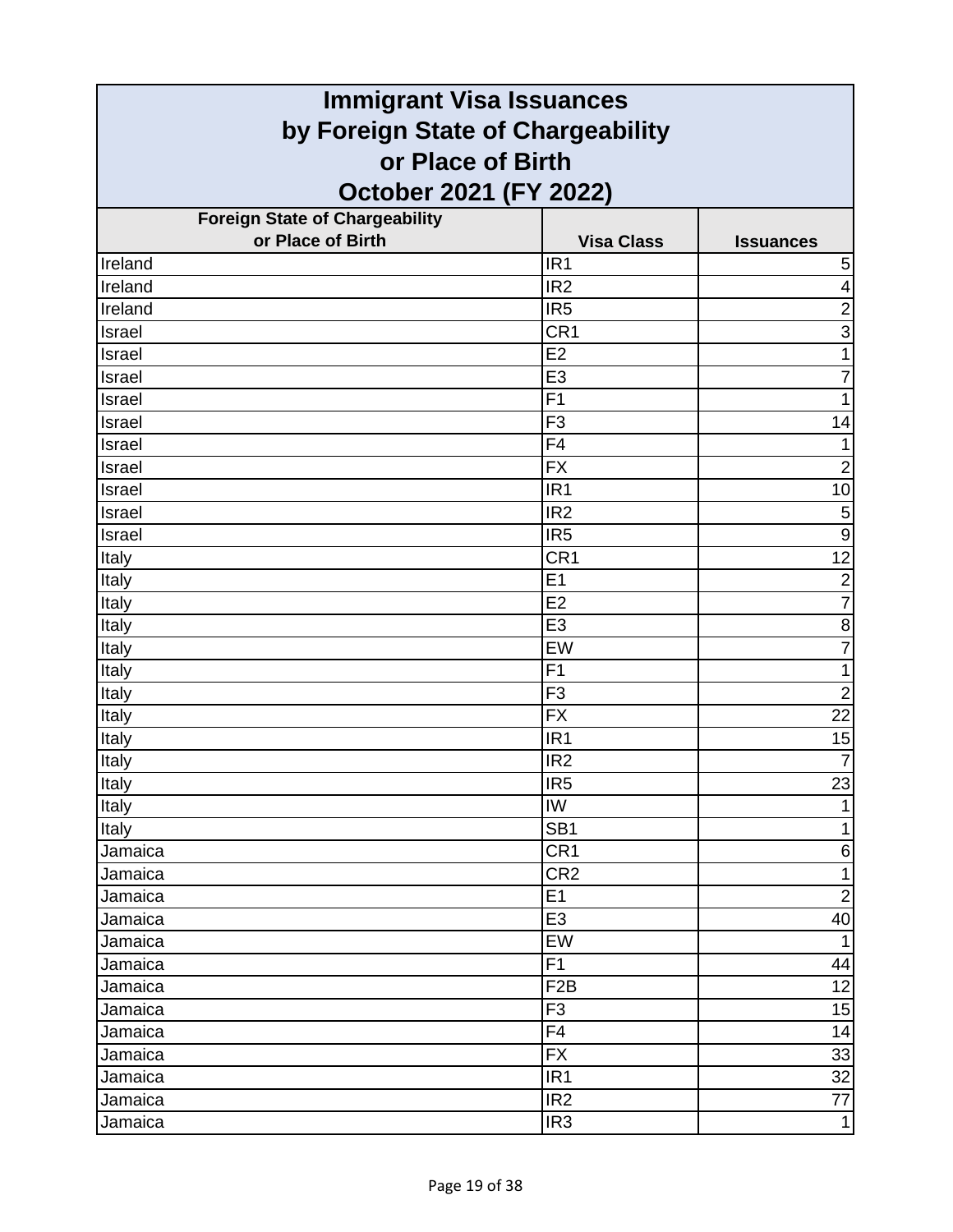| <b>Immigrant Visa Issuances</b>                            |                                    |                  |
|------------------------------------------------------------|------------------------------------|------------------|
| by Foreign State of Chargeability                          |                                    |                  |
| or Place of Birth                                          |                                    |                  |
| October 2021 (FY 2022)                                     |                                    |                  |
|                                                            |                                    |                  |
| <b>Foreign State of Chargeability</b><br>or Place of Birth | <b>Visa Class</b>                  | <b>Issuances</b> |
| Jamaica                                                    | IR4                                | 3                |
| Jamaica                                                    | IR <sub>5</sub>                    | 59               |
| Jamaica                                                    | SB <sub>1</sub>                    | $\overline{3}$   |
| Jamaica                                                    | <b>SE</b>                          | $\overline{2}$   |
| Japan                                                      | CR1                                | $\boldsymbol{9}$ |
| Japan                                                      | <b>CX</b>                          | $\mathbf{1}$     |
| Japan                                                      | E1                                 | 4                |
| Japan                                                      | E2                                 | 4                |
| Japan                                                      | E <sub>3</sub>                     | 26               |
| Japan                                                      | EW                                 | 8                |
| Japan                                                      | F <sub>4</sub>                     | $\mathbf{1}$     |
| Japan                                                      | <b>FX</b>                          | $\boldsymbol{9}$ |
| Japan                                                      | IR <sub>1</sub>                    | 39               |
| Japan                                                      | IR <sub>2</sub>                    | $\overline{3}$   |
| Japan                                                      | IR <sub>5</sub>                    | $\overline{5}$   |
| Japan                                                      | SB <sub>1</sub>                    | 10               |
| Jordan                                                     | CR1                                | 22               |
| Jordan                                                     | E1                                 | 4                |
| Jordan                                                     | E <sub>3</sub>                     | 6                |
| Jordan                                                     | F <sub>1</sub>                     | 6                |
| Jordan                                                     | F <sub>2</sub> B                   | 6                |
| Jordan                                                     | F <sub>3</sub>                     | 40               |
| Jordan                                                     | F4                                 | 25               |
| Jordan                                                     | $\overline{FX}$                    | 18               |
| Jordan                                                     | IR <sub>1</sub>                    | 57               |
| Jordan                                                     | IR <sub>2</sub>                    | 45               |
| Jordan                                                     | IR <sub>5</sub>                    | 28               |
| Jordan                                                     | $\overline{SB1}$                   | $\sigma$         |
| Jordan                                                     | <b>SE</b>                          | $\overline{2}$   |
| Kazakhstan                                                 | CR <sub>1</sub>                    | $\overline{2}$   |
| Kazakhstan                                                 | E <sub>3</sub>                     | $\mathbf{1}$     |
| Kazakhstan                                                 | F <sub>1</sub>                     | $\mathbf{1}$     |
| Kazakhstan                                                 | F <sub>3</sub>                     | $\mathbf{1}$     |
| Kazakhstan                                                 | F4                                 | $\frac{1}{3}$    |
| Kazakhstan                                                 | <b>FX</b>                          |                  |
| Kazakhstan                                                 | IR <sub>1</sub>                    | $\frac{3}{2}$    |
| Kazakhstan<br>Kazakhstan                                   | IR <sub>2</sub><br>IR <sub>5</sub> | $\overline{5}$   |
|                                                            |                                    | $\overline{6}$   |
| Kenya                                                      | CR <sub>1</sub>                    |                  |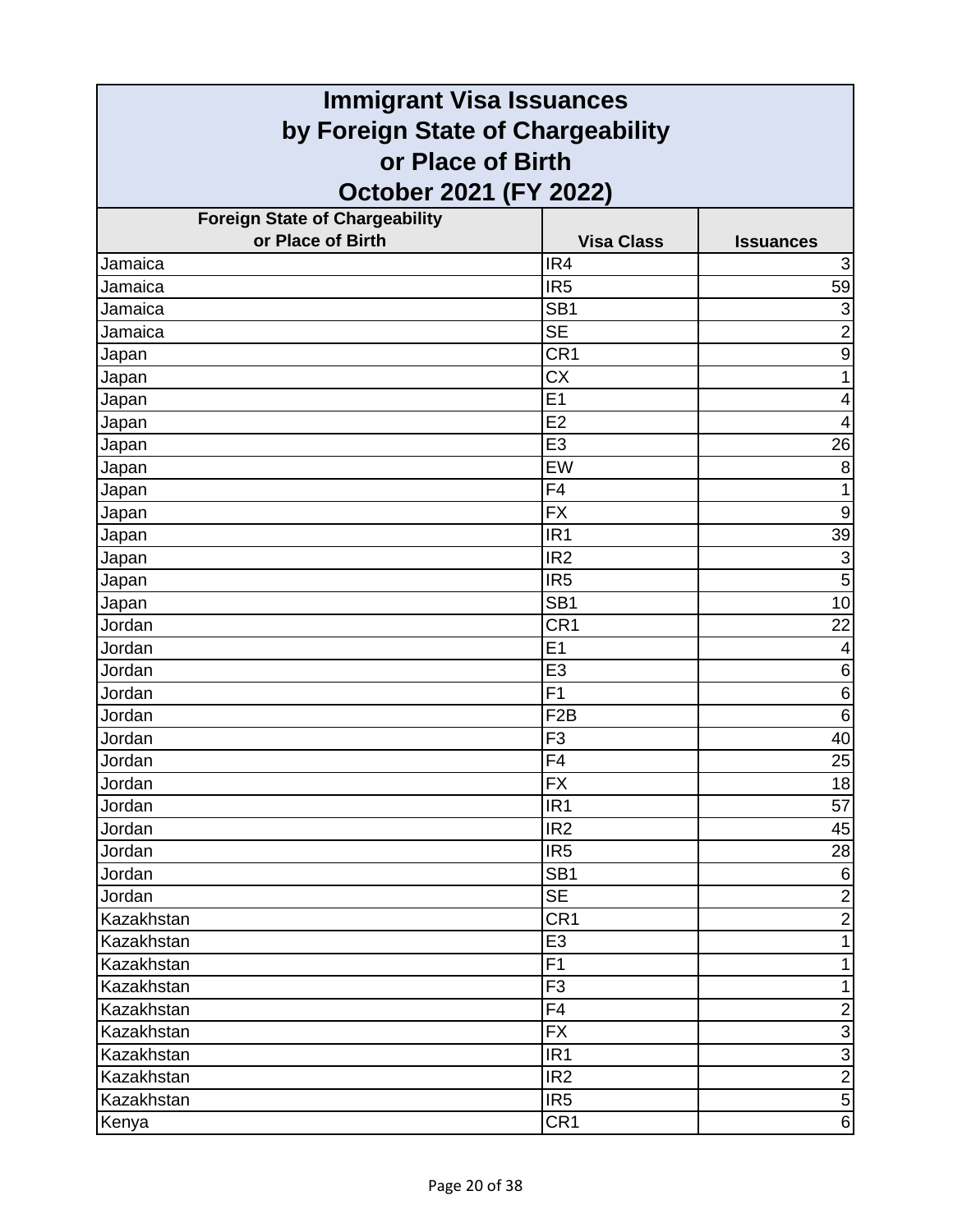| <b>Immigrant Visa Issuances</b>       |                   |                           |
|---------------------------------------|-------------------|---------------------------|
| by Foreign State of Chargeability     |                   |                           |
| or Place of Birth                     |                   |                           |
| October 2021 (FY 2022)                |                   |                           |
| <b>Foreign State of Chargeability</b> |                   |                           |
| or Place of Birth                     | <b>Visa Class</b> | <b>Issuances</b>          |
| Kenya                                 | CR <sub>2</sub>   | 3                         |
| Kenya                                 | E <sub>3</sub>    | 48                        |
| Kenya                                 | F <sub>1</sub>    | 1                         |
| Kenya                                 | F <sub>3</sub>    | 5                         |
| Kenya                                 | F4                | 11                        |
| Kenya                                 | <b>FX</b>         | 11                        |
| Kenya                                 | IR <sub>1</sub>   | 19                        |
| Kenya                                 | IR <sub>2</sub>   | 32                        |
| Kenya                                 | IR <sub>5</sub>   | 24                        |
| Kenya                                 | SB <sub>1</sub>   | $\mathbf 5$               |
| Kenya                                 | <b>SE</b>         | 8                         |
| Korea, North                          | IR <sub>5</sub>   | $\mathbf{1}$              |
| Korea, South                          | BC <sub>1</sub>   | $\mathbf{1}$              |
| Korea, South                          | CR <sub>1</sub>   | 13                        |
| Korea, South                          | E1                | 27                        |
| Korea, South                          | E2                | 138                       |
| Korea, South                          | E <sub>3</sub>    | 53                        |
| Korea, South                          | EW                | 11                        |
| Korea, South                          | F <sub>1</sub>    | 8                         |
| Korea, South                          | F <sub>2</sub> B  | $\overline{7}$            |
| Korea, South                          | F <sub>3</sub>    | 21                        |
| Korea, South                          | F <sub>4</sub>    | 42                        |
| Korea, South                          | <b>FX</b>         | 32                        |
| Korea, South                          | IR1               | 25                        |
| Korea, South                          | IR <sub>2</sub>   | $\overline{3}$            |
| Korea, South                          | IR <sub>3</sub>   | 10                        |
| Korea, South                          | IR <sub>5</sub>   | 67                        |
| Korea, South                          | SB <sub>1</sub>   | $\overline{7}$            |
| Korea, South                          | <b>SD</b>         | 4                         |
| Korea, South                          | <b>SE</b>         | $\ensuremath{\mathsf{3}}$ |
| Kosovo                                | CR <sub>1</sub>   | $\frac{1}{2}$             |
| Kosovo                                | CR <sub>2</sub>   |                           |
| Kosovo                                | EW                | $\,6$                     |
| Kosovo                                | F1                | 1                         |
| Kosovo                                | F <sub>3</sub>    | $\mathbf 5$               |
| Kosovo                                | F4                | $\overline{2}$            |
| Kosovo                                | IR <sub>1</sub>   | $\overline{\mathbf{4}}$   |
| Kosovo                                | IR <sub>2</sub>   | $\overline{2}$            |
| Kosovo                                | IR <sub>5</sub>   | $\overline{9}$            |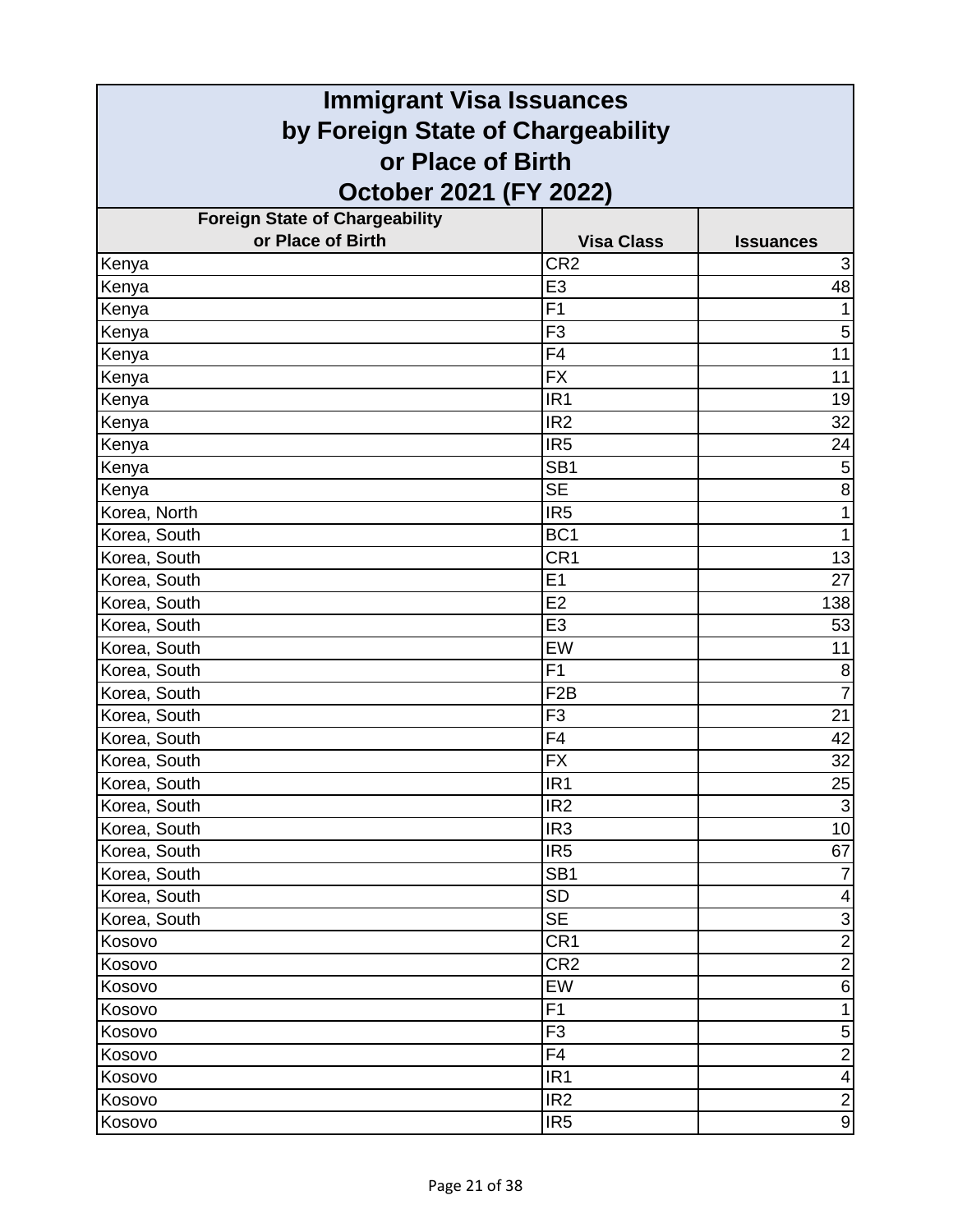| <b>Immigrant Visa Issuances</b>       |                   |                         |
|---------------------------------------|-------------------|-------------------------|
| by Foreign State of Chargeability     |                   |                         |
| or Place of Birth                     |                   |                         |
| October 2021 (FY 2022)                |                   |                         |
| <b>Foreign State of Chargeability</b> |                   |                         |
| or Place of Birth                     | <b>Visa Class</b> | <b>Issuances</b>        |
| Kuwait                                | CR <sub>1</sub>   | $\overline{2}$          |
| Kuwait                                | E <sub>3</sub>    | $\overline{2}$          |
| Kuwait                                | F <sub>3</sub>    | 5                       |
| Kuwait                                | F <sub>4</sub>    | $\overline{3}$          |
| Kuwait                                | <b>FX</b>         | 1                       |
| Kuwait                                | IR <sub>1</sub>   | $\overline{7}$          |
| Kuwait                                | IR <sub>5</sub>   | 5                       |
| Kyrgyzstan                            | F <sub>2</sub> B  |                         |
| Kyrgyzstan                            | <b>FX</b>         | $\overline{2}$          |
| Kyrgyzstan                            | IR <sub>1</sub>   | 1                       |
| Kyrgyzstan                            | IR <sub>5</sub>   | 4                       |
| Laos                                  | F <sub>4</sub>    | 1                       |
| Latvia                                | CR <sub>1</sub>   | $\overline{c}$          |
| Latvia                                | E1                | $\overline{3}$          |
| Latvia                                | F <sub>3</sub>    | 1                       |
| Latvia                                | SB <sub>1</sub>   | 1                       |
| Lebanon                               | CR <sub>1</sub>   | 6                       |
| Lebanon                               | CR <sub>2</sub>   | 1                       |
| Lebanon                               | E <sub>3</sub>    | $\overline{7}$          |
| Lebanon                               | F <sub>1</sub>    | 5                       |
| Lebanon                               | F <sub>3</sub>    | 14                      |
| Lebanon                               | F4                | 37                      |
| Lebanon                               | <b>FX</b>         | 12                      |
| Lebanon                               | IR1               | 20                      |
| Lebanon                               | IR <sub>2</sub>   | $\overline{20}$         |
| Lebanon                               | IR <sub>5</sub>   | 66                      |
| Lebanon                               | SB <sub>1</sub>   | $\sqrt{2}$              |
| Lesotho                               | IR <sub>1</sub>   | $\mathbf{1}$            |
| Liberia                               | F1                | $\overline{7}$          |
| Liberia                               | F <sub>3</sub>    | $\mathbf{1}$            |
| Liberia                               | F4                | 5                       |
| Liberia                               | <b>FX</b>         | $\overline{2}$          |
| Liberia                               | IR <sub>1</sub>   | $\overline{\mathbf{4}}$ |
| Liberia                               | IR <sub>2</sub>   | 15                      |
| Liberia                               | IR <sub>3</sub>   | $\overline{5}$          |
| Liberia                               | IR <sub>5</sub>   | $\frac{3}{3}$           |
| Liberia                               | <b>SE</b>         | $\overline{1}$          |
| Libya                                 | CR <sub>1</sub>   |                         |
| Libya                                 | F4                | $\overline{\mathbf{4}}$ |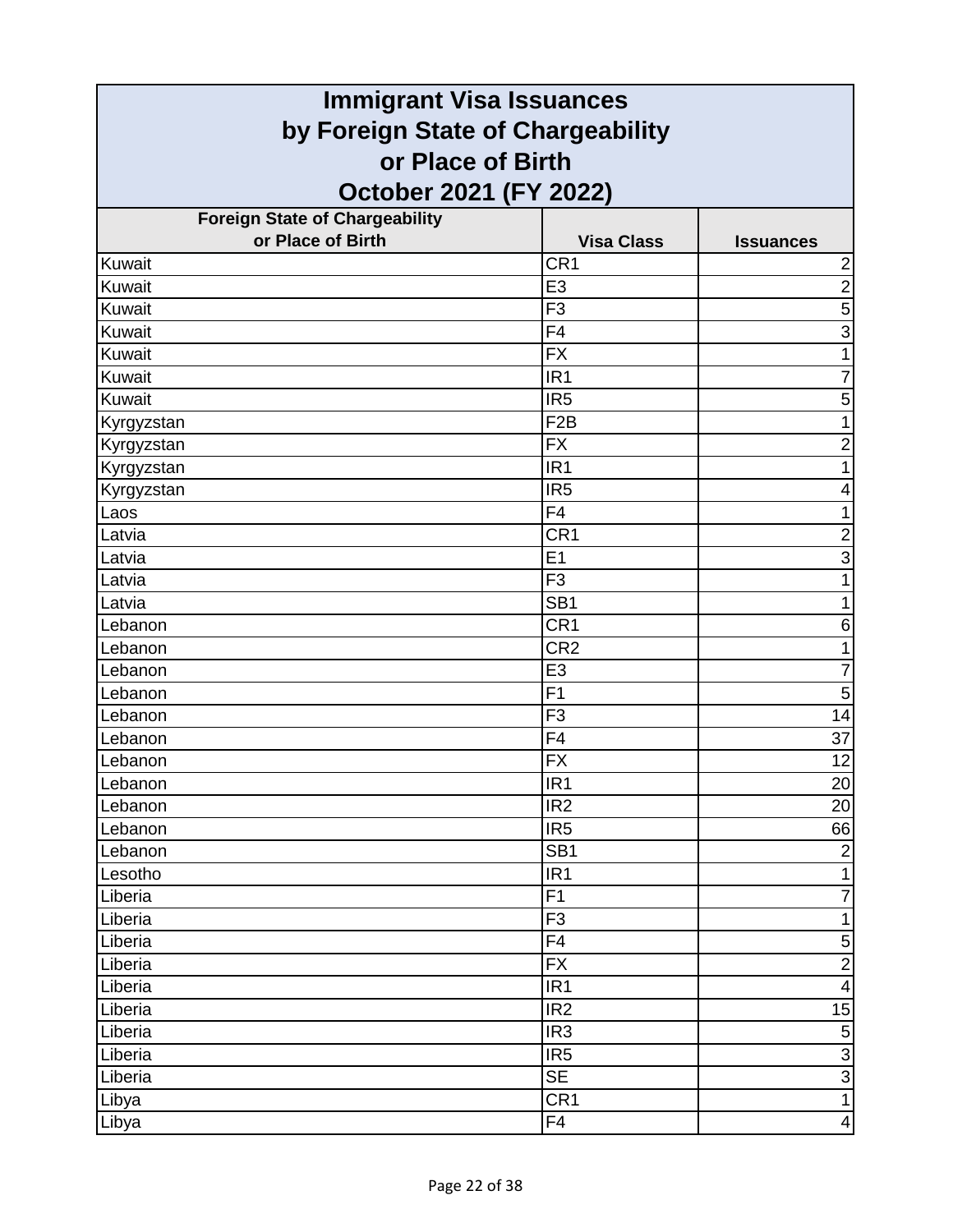| <b>Immigrant Visa Issuances</b>                                                  |                        |                           |                                       |                   |                  |
|----------------------------------------------------------------------------------|------------------------|---------------------------|---------------------------------------|-------------------|------------------|
| by Foreign State of Chargeability<br>or Place of Birth<br>October 2021 (FY 2022) |                        |                           |                                       |                   |                  |
|                                                                                  |                        |                           | <b>Foreign State of Chargeability</b> |                   |                  |
|                                                                                  |                        |                           | or Place of Birth                     | <b>Visa Class</b> | <b>Issuances</b> |
| Libya                                                                            | <b>FX</b>              | 6                         |                                       |                   |                  |
| Libya                                                                            | IR <sub>1</sub>        | 12                        |                                       |                   |                  |
| Libya                                                                            | IR <sub>2</sub>        | 16                        |                                       |                   |                  |
| Libya                                                                            | IR <sub>5</sub>        | 10                        |                                       |                   |                  |
| Lithuania                                                                        | CR <sub>1</sub>        | $\ensuremath{\mathsf{3}}$ |                                       |                   |                  |
| Lithuania                                                                        | E <sub>3</sub>         | $\,6$                     |                                       |                   |                  |
| Lithuania                                                                        | F <sub>2</sub> B       | $\overline{3}$            |                                       |                   |                  |
| Lithuania                                                                        | F <sub>3</sub>         | 4                         |                                       |                   |                  |
| Lithuania                                                                        | F4                     | 1                         |                                       |                   |                  |
| Lithuania                                                                        | <b>FX</b>              | $\overline{\mathbf{c}}$   |                                       |                   |                  |
| Lithuania                                                                        | IR <sub>5</sub>        | $\overline{c}$            |                                       |                   |                  |
| Luxembourg                                                                       | IR <sub>1</sub>        | 1                         |                                       |                   |                  |
| Macau                                                                            | IR <sub>1</sub>        | $\overline{2}$            |                                       |                   |                  |
| Macau                                                                            | IR <sub>5</sub>        | 1                         |                                       |                   |                  |
| Madagascar                                                                       | IR <sub>1</sub>        |                           |                                       |                   |                  |
| Madagascar                                                                       | IR <sub>2</sub>        | 1                         |                                       |                   |                  |
| Madagascar                                                                       | $\overline{\text{SE}}$ | 6                         |                                       |                   |                  |
| Malawi                                                                           | EW                     | 1                         |                                       |                   |                  |
| Malawi                                                                           | F <sub>1</sub>         | 1                         |                                       |                   |                  |
| Malawi                                                                           | IR <sub>2</sub>        | 1                         |                                       |                   |                  |
| Malawi                                                                           | IR <sub>5</sub>        | $\overline{c}$            |                                       |                   |                  |
| Malaysia                                                                         | CR <sub>1</sub>        | $\overline{c}$            |                                       |                   |                  |
| Malaysia                                                                         | E1                     | $\mathbf 1$               |                                       |                   |                  |
| Malaysia                                                                         | E2                     |                           |                                       |                   |                  |
| Malaysia                                                                         | E <sub>3</sub>         | $\mathbf 5$               |                                       |                   |                  |
| Malaysia                                                                         | $\overline{F1}$        | 1                         |                                       |                   |                  |
| Malaysia                                                                         | F <sub>2</sub> B       | 1                         |                                       |                   |                  |
| Malaysia                                                                         | $\overline{F4}$        | 16                        |                                       |                   |                  |
| Malaysia                                                                         | $\overline{FX}$        | $\ensuremath{\mathsf{3}}$ |                                       |                   |                  |
| Malaysia                                                                         | IR <sub>1</sub>        | 4                         |                                       |                   |                  |
| Malaysia                                                                         | IR <sub>2</sub>        | $\mathbf{1}$              |                                       |                   |                  |
| Malaysia                                                                         | IR <sub>5</sub>        | $\mathbf 5$               |                                       |                   |                  |
| Malaysia                                                                         | SB <sub>1</sub>        | $\overline{2}$            |                                       |                   |                  |
| Mali                                                                             | F1                     | 1                         |                                       |                   |                  |
| Mali                                                                             | $\overline{FX}$        | 1                         |                                       |                   |                  |
| Mali                                                                             | IR <sub>2</sub>        | $\overline{\mathbf{c}}$   |                                       |                   |                  |
| Mali                                                                             | IR <sub>5</sub>        | 1                         |                                       |                   |                  |
| Malta                                                                            | <b>FX</b>              | 1                         |                                       |                   |                  |
| Malta                                                                            | IR <sub>1</sub>        | $\mathbf{1}$              |                                       |                   |                  |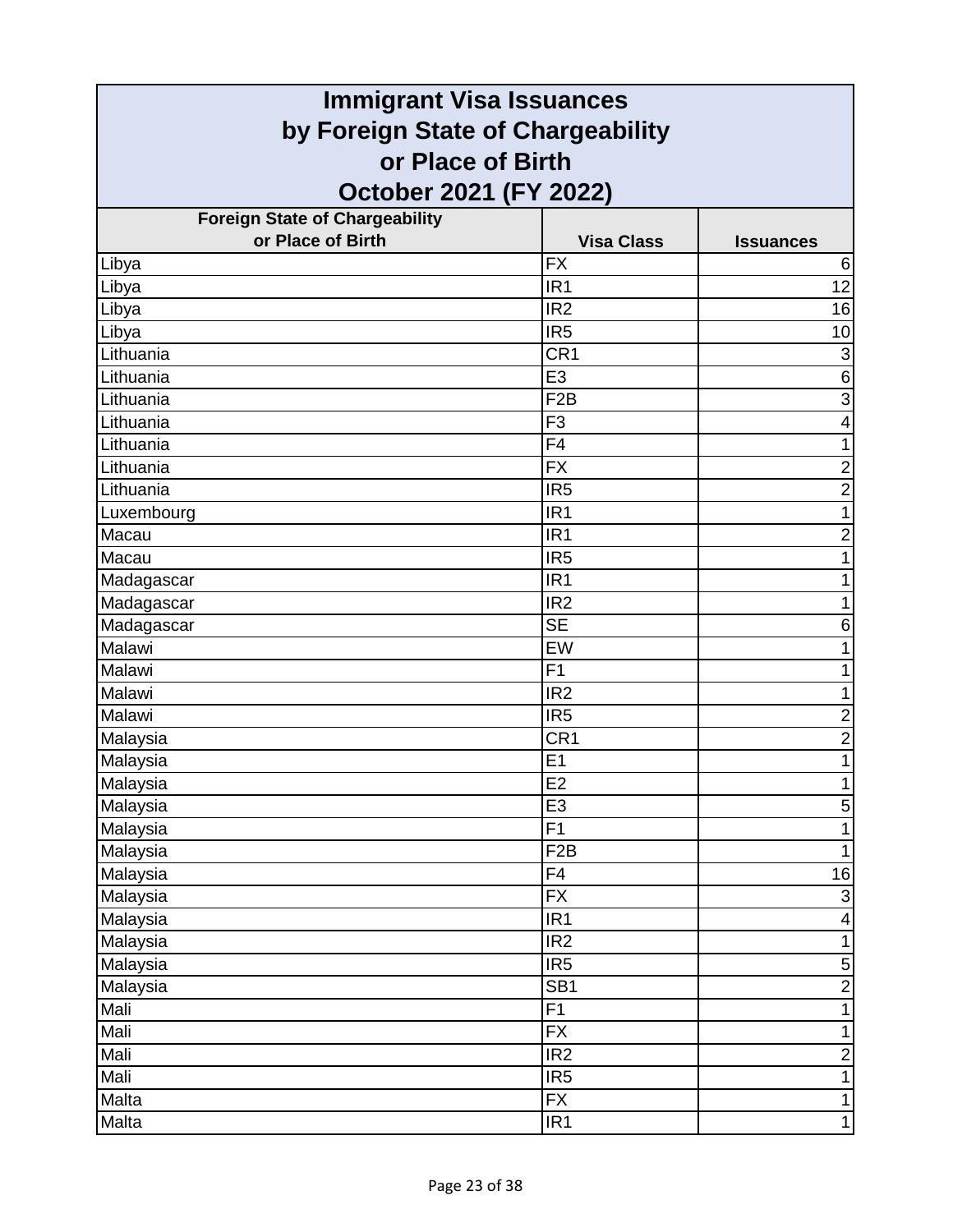| <b>Immigrant Visa Issuances</b>                        |                   |                           |
|--------------------------------------------------------|-------------------|---------------------------|
| by Foreign State of Chargeability<br>or Place of Birth |                   |                           |
|                                                        |                   |                           |
| <b>Foreign State of Chargeability</b>                  |                   |                           |
| or Place of Birth                                      | <b>Visa Class</b> | <b>Issuances</b>          |
| Malta                                                  | IR <sub>2</sub>   |                           |
| Mauritania                                             | CR <sub>1</sub>   | 1                         |
| Mauritania                                             | IR <sub>2</sub>   | 3                         |
| Mauritania                                             | IR <sub>5</sub>   | $\overline{c}$            |
| <b>Mauritius</b>                                       | IR <sub>5</sub>   | 1                         |
| Mexico                                                 | CR <sub>1</sub>   | 42                        |
| Mexico                                                 | CR <sub>2</sub>   | 12                        |
| Mexico                                                 | E <sub>3</sub>    | $\ensuremath{\mathsf{3}}$ |
| Mexico                                                 | EW                | $\overline{3}$            |
| Mexico                                                 | F1                | 288                       |
| Mexico                                                 | F <sub>2</sub> B  | 127                       |
| Mexico                                                 | F <sub>3</sub>    | 607                       |
| Mexico                                                 | F4                | 758                       |
| Mexico                                                 | <b>FX</b>         | 1,718                     |
| Mexico                                                 | IB <sub>1</sub>   |                           |
| Mexico                                                 | IH <sub>3</sub>   | 5                         |
| Mexico                                                 | IR <sub>1</sub>   | 1,933                     |
| Mexico                                                 | IR <sub>2</sub>   | 665                       |
| Mexico                                                 | IR <sub>5</sub>   | 1,248                     |
| Mexico                                                 | IW                | 18                        |
| Micronesia                                             | IR <sub>2</sub>   |                           |
| Moldova                                                | CR <sub>1</sub>   | $\overline{2}$            |
| Moldova                                                | CR <sub>2</sub>   | 1                         |
| Moldova                                                | CX                | $\overline{\mathbf{c}}$   |
| Moldova                                                | EW                | $\overline{1}$            |
| Moldova                                                | F1                | $\overline{c}$            |
| Moldova                                                | F <sub>3</sub>    | 1                         |
| Moldova                                                | F4                | $\overline{7}$            |
| Moldova                                                | $\overline{FX}$   | 13                        |
| Moldova                                                | IR <sub>1</sub>   | 1                         |
| Moldova                                                | IR <sub>2</sub>   | 1                         |
| Moldova                                                | IR <sub>5</sub>   | $\boldsymbol{9}$          |
| Mongolia                                               | E3                | 4                         |
| Mongolia                                               | EW                | 13                        |
| Mongolia                                               | $\overline{F1}$   |                           |
| Mongolia                                               | $\overline{FX}$   | 1                         |
| Mongolia                                               | IR <sub>1</sub>   | 1                         |
| Mongolia                                               | IR2               | 1                         |
| Mongolia                                               | IR <sub>5</sub>   | $\mathbf{2}$              |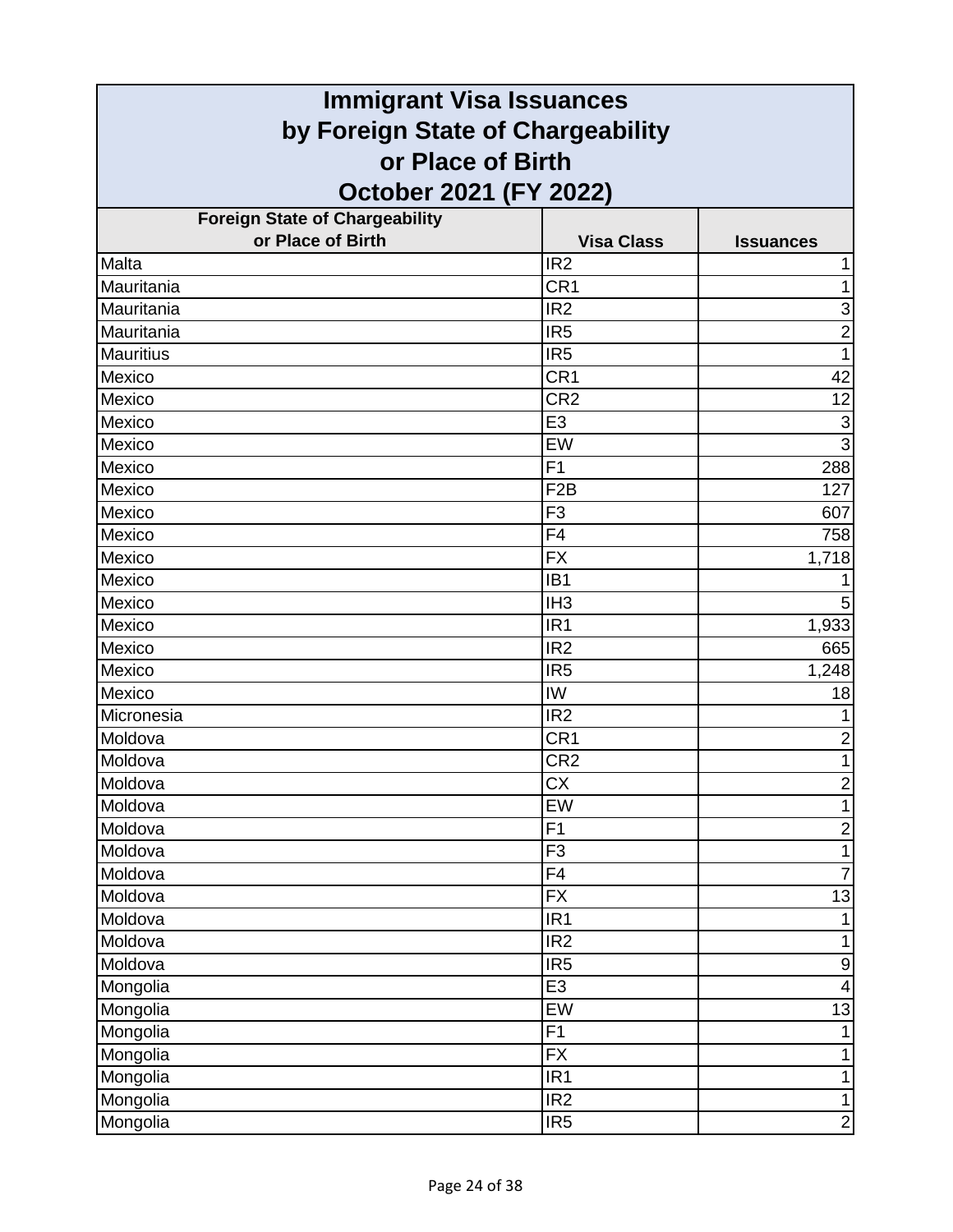| <b>Immigrant Visa Issuances</b>                        |                   |                           |
|--------------------------------------------------------|-------------------|---------------------------|
| by Foreign State of Chargeability<br>or Place of Birth |                   |                           |
|                                                        |                   |                           |
| <b>Foreign State of Chargeability</b>                  |                   |                           |
| or Place of Birth                                      | <b>Visa Class</b> | <b>Issuances</b>          |
| Mongolia                                               | SB <sub>1</sub>   |                           |
| Montenegro                                             | E <sub>3</sub>    | 1                         |
| Montenegro                                             | F4                | 5                         |
| Montenegro                                             | <b>FX</b>         | 4                         |
| Montserrat                                             | IR <sub>5</sub>   | 1                         |
| Morocco                                                | CR <sub>1</sub>   | 22                        |
| Morocco                                                | <b>CX</b>         |                           |
| Morocco                                                | E2                | $\overline{2}$            |
| Morocco                                                | F1                | 1                         |
| Morocco                                                | F <sub>2</sub> B  | $\mathbf 5$               |
| Morocco                                                | F <sub>3</sub>    | 8                         |
| Morocco                                                | F <sub>4</sub>    | 32                        |
| Morocco                                                | <b>FX</b>         | 42                        |
| Morocco                                                | IR <sub>1</sub>   | 25                        |
| Morocco                                                | IR <sub>2</sub>   | 8                         |
| Morocco                                                | IR4               | $\overline{2}$            |
| Morocco                                                | IR <sub>5</sub>   | $\overline{27}$           |
| Morocco                                                | SB <sub>1</sub>   | $\overline{2}$            |
| Mozambique                                             | IR <sub>5</sub>   | $\overline{2}$            |
| Namibia                                                | CR1               | 1                         |
| Namibia                                                | <b>FX</b>         |                           |
| Namibia                                                | IR <sub>1</sub>   |                           |
| Nepal                                                  | CR <sub>1</sub>   | 29                        |
| Nepal                                                  | CR <sub>2</sub>   | 4                         |
| Nepal                                                  | E <sub>3</sub>    | 19                        |
| Nepal                                                  | EW                | $\ensuremath{\mathsf{3}}$ |
| Nepal                                                  | F1                | 1                         |
| Nepal                                                  | F2B               | $\overline{\mathbf{4}}$   |
| Nepal                                                  | F <sub>3</sub>    | $\overline{\mathbf{4}}$   |
| Nepal                                                  | F4                | 44                        |
| Nepal                                                  | <b>FX</b>         | 159                       |
| Nepal                                                  | IR <sub>1</sub>   | 39                        |
| Nepal                                                  | IR <sub>2</sub>   | 12                        |
| Nepal                                                  | IR <sub>5</sub>   | 101                       |
| Nepal                                                  | $\overline{SB1}$  | 16                        |
| Nepal                                                  | <b>SE</b>         | 15                        |
| Netherlands                                            | E1                | $\ensuremath{\mathsf{3}}$ |
| Netherlands                                            | E2                | $\mathbf{1}$              |
| Netherlands                                            | E <sub>3</sub>    | $\mathbf{2}$              |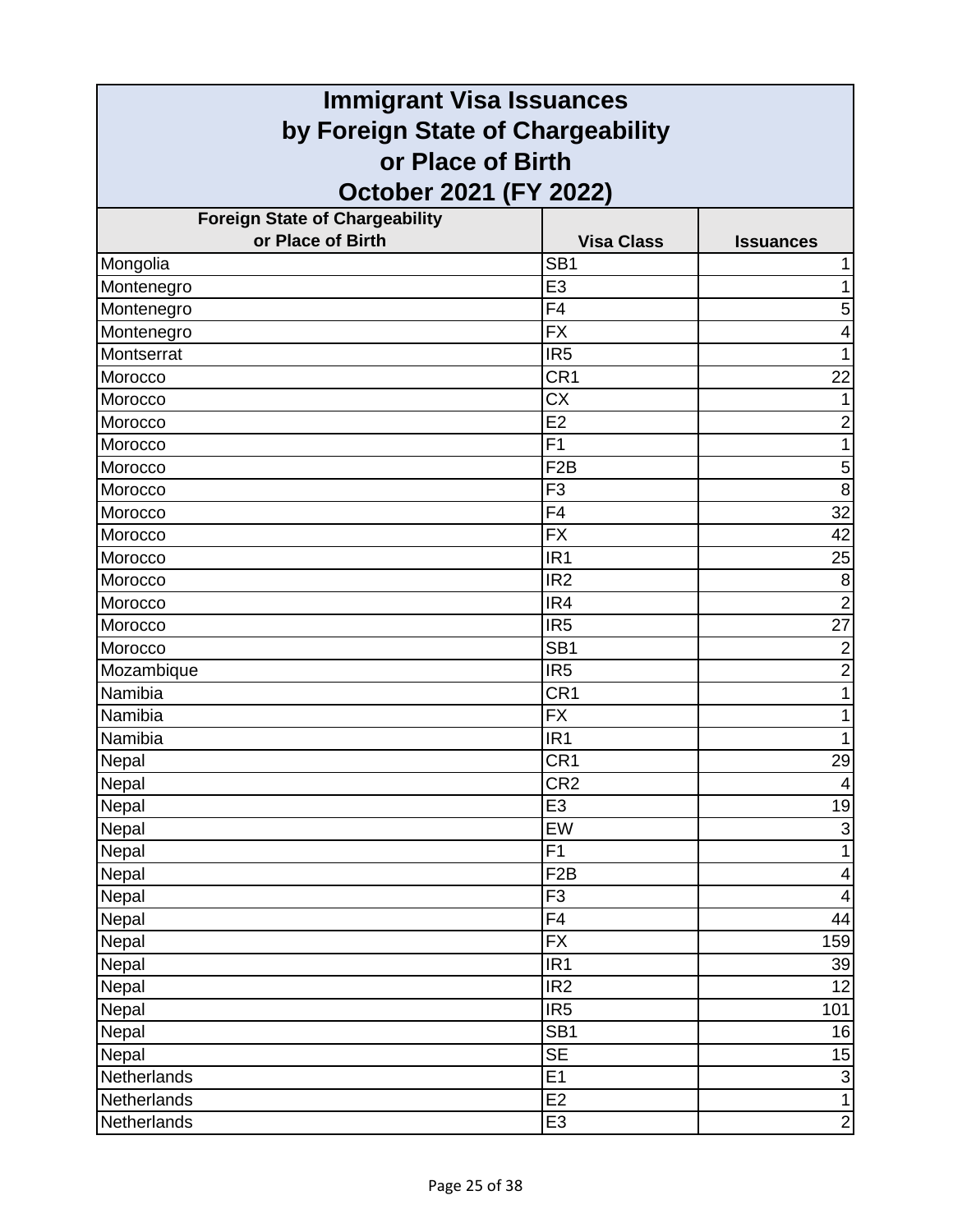| <b>Immigrant Visa Issuances</b>                        |                   |                  |
|--------------------------------------------------------|-------------------|------------------|
| by Foreign State of Chargeability<br>or Place of Birth |                   |                  |
|                                                        |                   |                  |
| <b>Foreign State of Chargeability</b>                  |                   |                  |
| or Place of Birth                                      | <b>Visa Class</b> | <b>Issuances</b> |
| <b>Netherlands</b>                                     | <b>FX</b>         |                  |
| Netherlands                                            | IR <sub>1</sub>   | 3                |
| <b>Netherlands</b>                                     | IR <sub>5</sub>   | $\overline{3}$   |
| Netherlands                                            | SB <sub>1</sub>   | $\overline{2}$   |
| New Zealand                                            | IR <sub>1</sub>   | $\overline{3}$   |
| New Zealand                                            | IR <sub>2</sub>   | 1                |
| New Zealand                                            | IR <sub>5</sub>   |                  |
| New Zealand                                            | SB <sub>1</sub>   |                  |
| Nicaragua                                              | CR <sub>1</sub>   | $\overline{2}$   |
| Nicaragua                                              | CR2               | 1                |
| Nicaragua                                              | E <sub>3</sub>    | $\overline{2}$   |
| Nicaragua                                              | F1                | 48               |
| Nicaragua                                              | F <sub>2</sub> B  | 16               |
| Nicaragua                                              | F <sub>3</sub>    | 17               |
| Nicaragua                                              | F4                | 21               |
| Nicaragua                                              | <b>FX</b>         | 46               |
| Nicaragua                                              | IR <sub>1</sub>   | 22               |
| Nicaragua                                              | IR <sub>2</sub>   | 33               |
| Nicaragua                                              | IR <sub>5</sub>   | 20               |
| Nicaragua                                              | IW                | 6                |
| Nicaragua                                              | $\overline{SB1}$  | 5                |
| Nicaragua                                              | <b>SE</b>         | $\overline{12}$  |
| Niger                                                  | <b>FX</b>         | $\mathbf{1}$     |
| Niger                                                  | IR1               |                  |
| Niger                                                  | IR <sub>2</sub>   | $\overline{2}$   |
| Niger                                                  | SB <sub>1</sub>   | $\overline{3}$   |
| Niger                                                  | <b>SE</b>         | $\overline{1}$   |
| Nigeria                                                | CR <sub>1</sub>   | 5                |
| Nigeria                                                | E <sub>3</sub>    | 66               |
| Nigeria                                                | EW                | 1                |
| Nigeria                                                | F1                | $\frac{3}{1}$    |
| Nigeria                                                | F <sub>2</sub> B  |                  |
| Nigeria                                                | F <sub>3</sub>    | 10               |
| Nigeria                                                | F4                | 32               |
| Nigeria                                                | $\overline{FX}$   | $\overline{3}$   |
| Nigeria                                                | IR <sub>1</sub>   | 31               |
| Nigeria                                                | IR <sub>2</sub>   | 30               |
| Nigeria                                                | IR <sub>3</sub>   | $\sqrt{5}$       |
| Nigeria                                                | IR <sub>5</sub>   | 33               |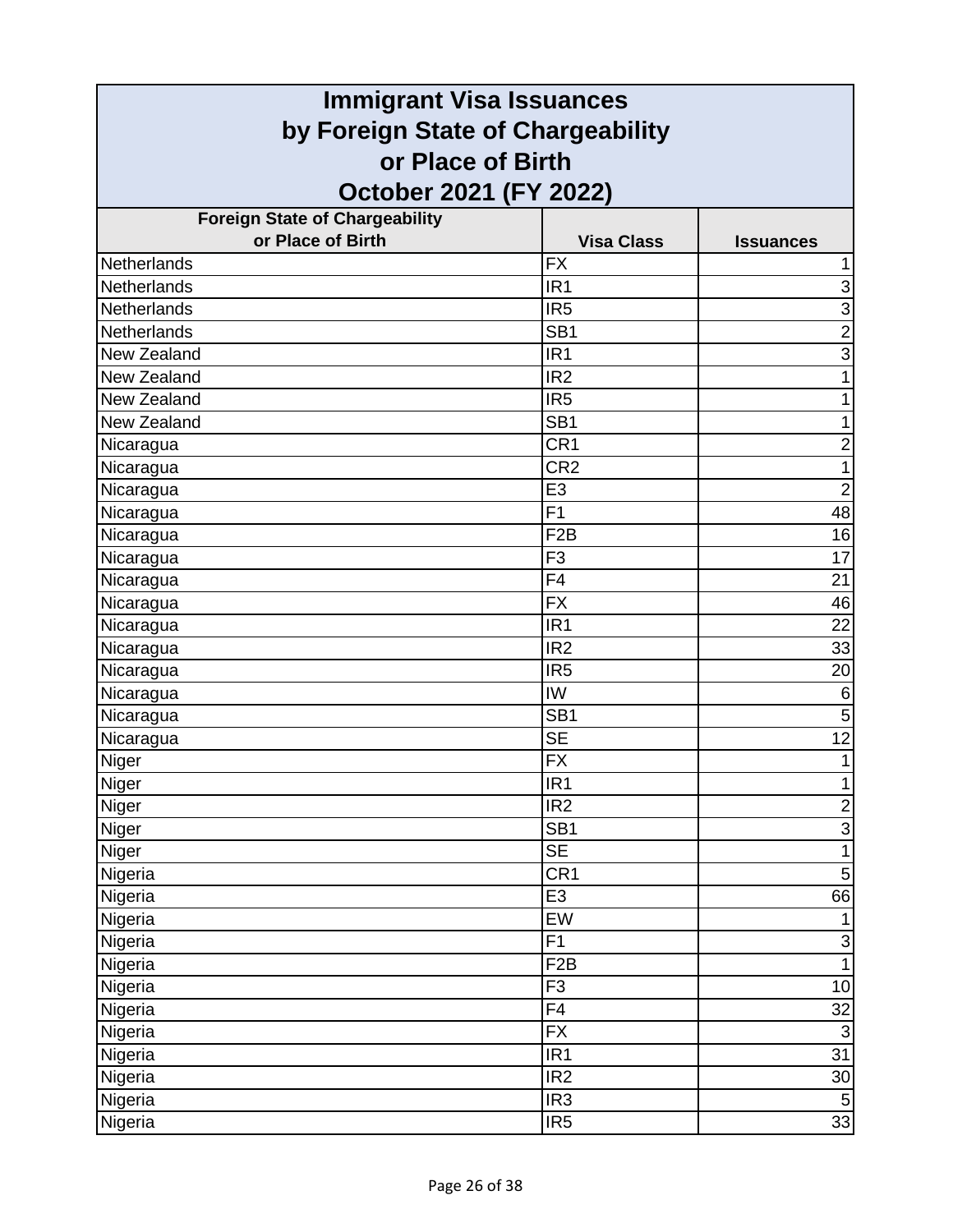| <b>Immigrant Visa Issuances</b>                                                  |                  |                           |                                       |                   |                  |
|----------------------------------------------------------------------------------|------------------|---------------------------|---------------------------------------|-------------------|------------------|
| by Foreign State of Chargeability<br>or Place of Birth<br>October 2021 (FY 2022) |                  |                           |                                       |                   |                  |
|                                                                                  |                  |                           | <b>Foreign State of Chargeability</b> |                   |                  |
|                                                                                  |                  |                           | or Place of Birth                     | <b>Visa Class</b> | <b>Issuances</b> |
| Nigeria                                                                          | SB <sub>1</sub>  | $\overline{2}$            |                                       |                   |                  |
| North Macedonia                                                                  | CR <sub>1</sub>  | 8                         |                                       |                   |                  |
| North Macedonia                                                                  | E <sub>3</sub>   | $\overline{2}$            |                                       |                   |                  |
| North Macedonia                                                                  | EW               | 13                        |                                       |                   |                  |
| North Macedonia                                                                  | F <sub>1</sub>   | $\overline{2}$            |                                       |                   |                  |
| North Macedonia                                                                  | F <sub>3</sub>   | 10                        |                                       |                   |                  |
| North Macedonia                                                                  | F <sub>4</sub>   | 29                        |                                       |                   |                  |
| North Macedonia                                                                  | <b>FX</b>        | 10                        |                                       |                   |                  |
| North Macedonia                                                                  | IR <sub>1</sub>  | 3                         |                                       |                   |                  |
| North Macedonia                                                                  | IR <sub>5</sub>  | $\overline{8}$            |                                       |                   |                  |
| North Macedonia                                                                  | SB <sub>1</sub>  | 3                         |                                       |                   |                  |
| Norway                                                                           | CR <sub>1</sub>  | $\overline{2}$            |                                       |                   |                  |
| Norway                                                                           | E <sub>3</sub>   | 1                         |                                       |                   |                  |
| Norway                                                                           | IR <sub>1</sub>  | $\ensuremath{\mathsf{3}}$ |                                       |                   |                  |
| Norway                                                                           | IR <sub>2</sub>  |                           |                                       |                   |                  |
| Norway                                                                           | SB <sub>1</sub>  |                           |                                       |                   |                  |
| Norway                                                                           | $\overline{SD}$  | 4                         |                                       |                   |                  |
| Oman                                                                             | CR <sub>1</sub>  |                           |                                       |                   |                  |
| Oman                                                                             | IR <sub>1</sub>  |                           |                                       |                   |                  |
| Pakistan                                                                         | CQ               | 1                         |                                       |                   |                  |
| Pakistan                                                                         | CR <sub>1</sub>  | 24                        |                                       |                   |                  |
| Pakistan                                                                         | E <sub>1</sub>   | $\ensuremath{\mathsf{3}}$ |                                       |                   |                  |
| Pakistan                                                                         | E2               | $\overline{5}$            |                                       |                   |                  |
| Pakistan                                                                         | E3               | 20                        |                                       |                   |                  |
| Pakistan                                                                         | EW               | 4                         |                                       |                   |                  |
| Pakistan                                                                         | F1               | 11                        |                                       |                   |                  |
| Pakistan                                                                         | F <sub>2</sub> B | $\overline{7}$            |                                       |                   |                  |
| Pakistan                                                                         | F <sub>3</sub>   | 42                        |                                       |                   |                  |
| Pakistan                                                                         | F <sub>4</sub>   | 246                       |                                       |                   |                  |
| Pakistan                                                                         | <b>FX</b>        | 24                        |                                       |                   |                  |
| Pakistan                                                                         | IR <sub>1</sub>  | 157                       |                                       |                   |                  |
| Pakistan                                                                         | IR <sub>2</sub>  | 17                        |                                       |                   |                  |
| Pakistan                                                                         | IR4              | $\overline{2}$            |                                       |                   |                  |
| Pakistan                                                                         | IR <sub>5</sub>  | 124                       |                                       |                   |                  |
| Pakistan                                                                         | IW               | $\sqrt{5}$                |                                       |                   |                  |
| Pakistan                                                                         | SB <sub>1</sub>  | 14                        |                                       |                   |                  |
| Pakistan                                                                         | <b>SE</b>        | 50                        |                                       |                   |                  |
| Panama                                                                           | CR <sub>1</sub>  | $\overline{2}$            |                                       |                   |                  |
| Panama                                                                           | F <sub>1</sub>   | $\mathbf{1}$              |                                       |                   |                  |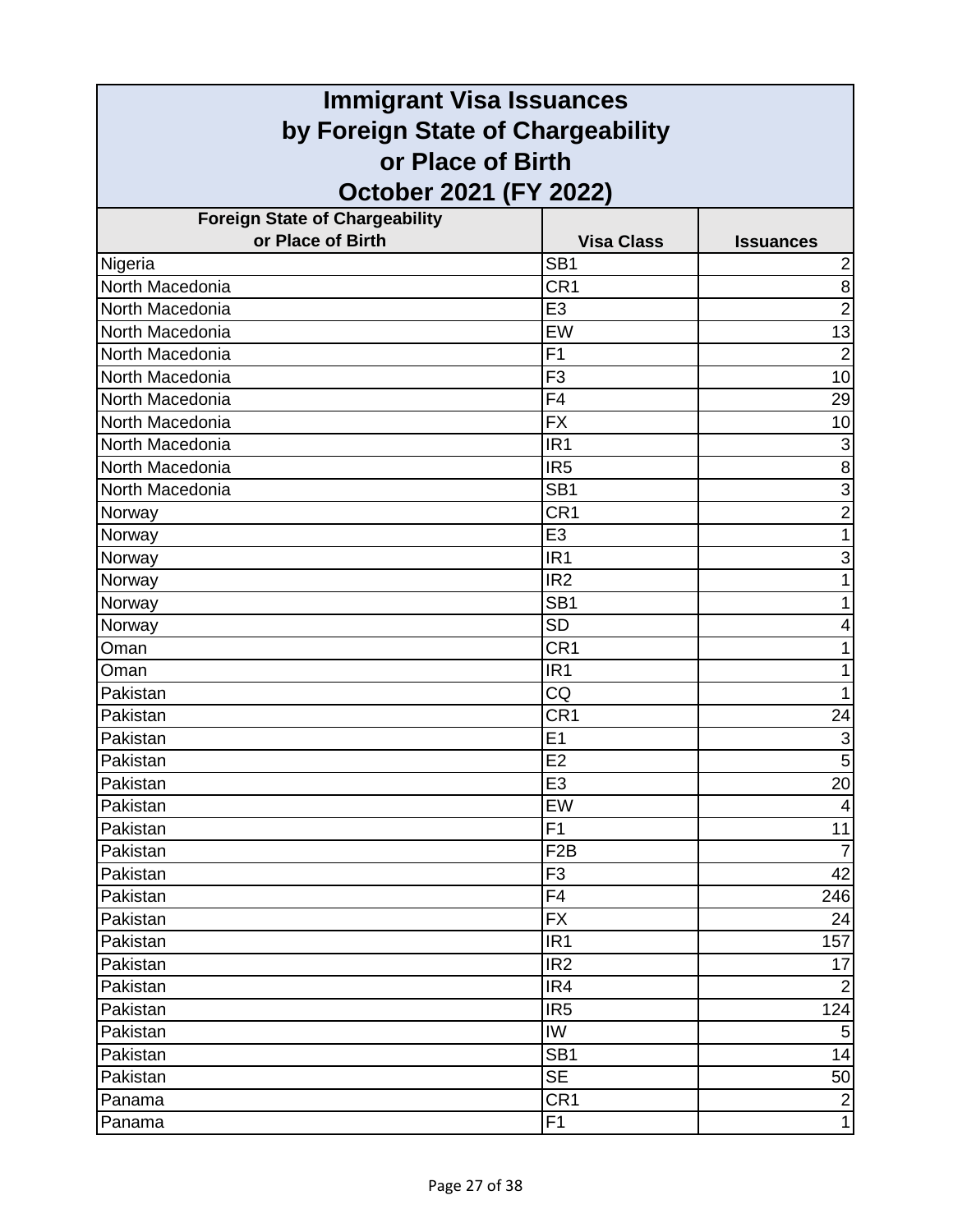| <b>Immigrant Visa Issuances</b>       |                   |                           |
|---------------------------------------|-------------------|---------------------------|
| by Foreign State of Chargeability     |                   |                           |
| or Place of Birth                     |                   |                           |
| October 2021 (FY 2022)                |                   |                           |
| <b>Foreign State of Chargeability</b> |                   |                           |
| or Place of Birth                     | <b>Visa Class</b> | <b>Issuances</b>          |
| Panama                                | F <sub>3</sub>    | $\ensuremath{\mathsf{3}}$ |
| Panama                                | F <sub>4</sub>    | $\overline{3}$            |
| Panama                                | <b>FX</b>         | 5                         |
| Panama                                | IR <sub>1</sub>   | 3                         |
| Panama                                | IR <sub>2</sub>   | 4                         |
| Panama                                | IR <sub>5</sub>   | 6                         |
| Panama                                | SB <sub>1</sub>   | $\overline{2}$            |
| Paraguay                              | F <sub>2</sub> B  |                           |
| Paraguay                              | F4                | 4                         |
| Paraguay                              | <b>FX</b>         | 1                         |
| Paraguay                              | IR <sub>2</sub>   | 1                         |
| Paraguay                              | IR <sub>5</sub>   | $\overline{c}$            |
| Paraguay                              | SB <sub>1</sub>   | 1                         |
| Peru                                  | CR <sub>1</sub>   | $\ensuremath{\mathsf{3}}$ |
| Peru                                  | F <sub>1</sub>    | 5                         |
| Peru                                  | F <sub>2</sub> B  | 10                        |
| Peru                                  | F4                | 36                        |
| Peru                                  | <b>FX</b>         | 9                         |
| Peru                                  | IR <sub>1</sub>   | 41                        |
| Peru                                  | IR <sub>2</sub>   | 32                        |
| Peru                                  | IR <sub>5</sub>   | 31                        |
| Peru                                  | SB <sub>1</sub>   | 31                        |
| Peru                                  | <b>SE</b>         | $\,6\,$                   |
| Philippines                           | CR1               | 30                        |
| Philippines                           | CR <sub>2</sub>   | 11                        |
| Philippines                           | E <sub>3</sub>    | 314                       |
| Philippines                           | EW                | 28                        |
| Philippines                           | F1                | 37                        |
| Philippines                           | F <sub>2</sub> B  | 32                        |
| Philippines                           | F <sub>3</sub>    | 29                        |
| Philippines                           | F4                | 61                        |
| Philippines                           | <b>FX</b>         | 41                        |
| Philippines                           | IH <sub>4</sub>   | 5                         |
| Philippines                           | IR <sub>1</sub>   | 138                       |
| Philippines                           | IR <sub>2</sub>   | 168                       |
| Philippines                           | IR <sub>5</sub>   | 180                       |
| Philippines                           | IW                | $\overline{7}$            |
| Philippines                           | SB <sub>1</sub>   | $\overline{3}$            |
| Philippines                           | <b>SD</b>         | $\overline{2}$            |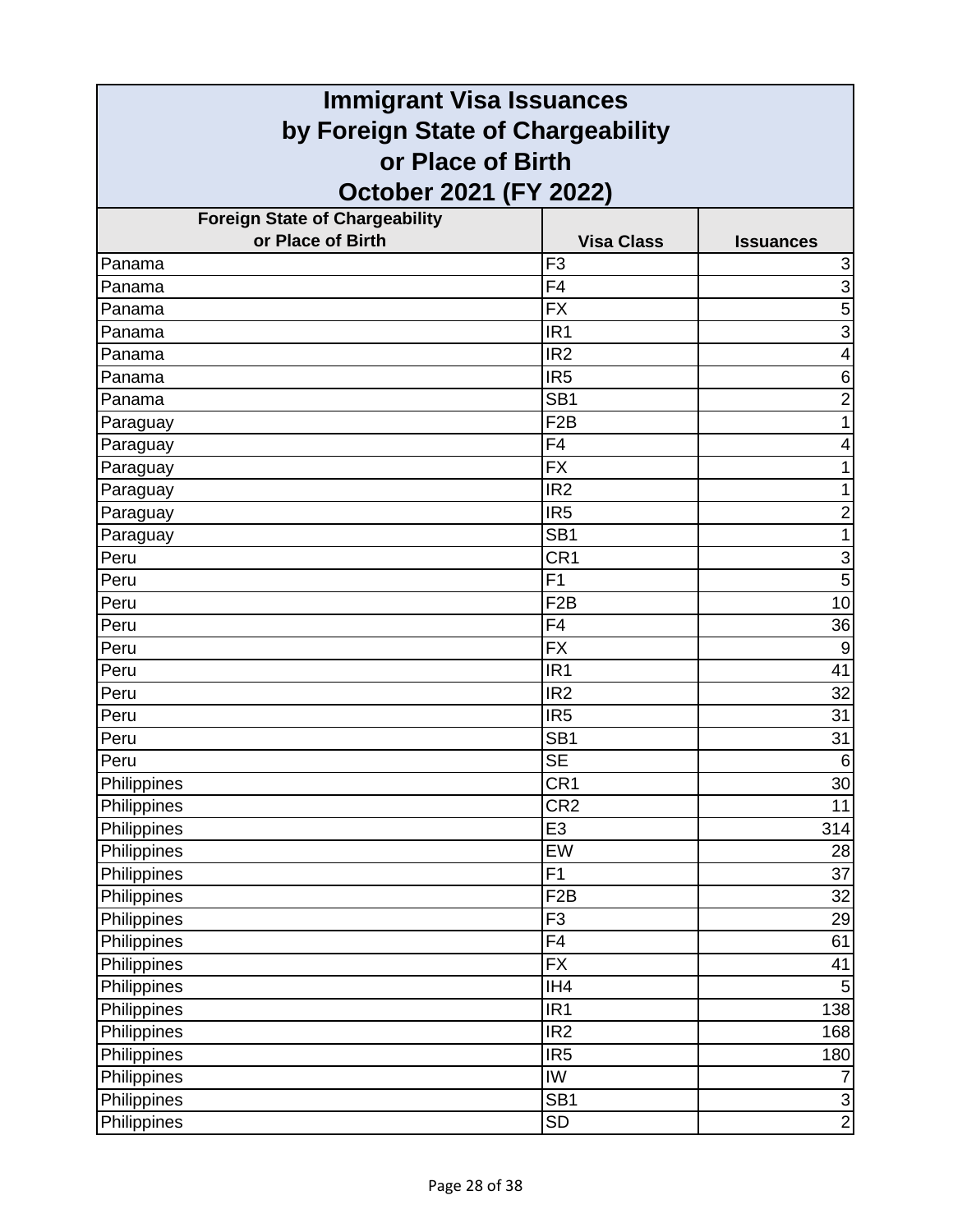| <b>Immigrant Visa Issuances</b>       |                   |                           |
|---------------------------------------|-------------------|---------------------------|
| by Foreign State of Chargeability     |                   |                           |
| or Place of Birth                     |                   |                           |
| October 2021 (FY 2022)                |                   |                           |
| <b>Foreign State of Chargeability</b> |                   |                           |
| or Place of Birth                     | <b>Visa Class</b> | <b>Issuances</b>          |
| Philippines                           | <b>SE</b>         | 6                         |
| Poland                                | CR <sub>1</sub>   | 4                         |
| Poland                                | E1                | 1                         |
| Poland                                | E2                | 1                         |
| Poland                                | E <sub>3</sub>    | 15                        |
| Poland                                | EW                | 19                        |
| Poland                                | F <sub>1</sub>    | 22                        |
| Poland                                | F <sub>2</sub> B  | 12                        |
| Poland                                | F <sub>3</sub>    | 14                        |
| Poland                                | $\overline{F4}$   | 25                        |
| Poland                                | <b>FX</b>         | 13                        |
| Poland                                | IR <sub>1</sub>   | 20                        |
| Poland                                | IR <sub>2</sub>   | $\overline{2}$            |
| Poland                                | IR <sub>5</sub>   | 15                        |
| Poland                                | SB <sub>1</sub>   | 20                        |
| Portugal                              | CR1               |                           |
| Portugal                              | E2                | 1                         |
| Portugal                              | E <sub>3</sub>    | 4                         |
| Portugal                              | F <sub>1</sub>    | 1                         |
| Portugal                              | F <sub>3</sub>    | $\ensuremath{\mathsf{3}}$ |
| Portugal                              | <b>FX</b>         | 4                         |
| Portugal                              | IR <sub>1</sub>   | 1                         |
| Portugal                              | IR <sub>5</sub>   | 1                         |
| Qatar                                 | E3                | 12                        |
| Qatar                                 | F <sub>2</sub> B  | 1                         |
| Qatar                                 | F <sub>4</sub>    | 1                         |
| Qatar                                 | <b>FX</b>         | 1                         |
| Qatar                                 | IR <sub>1</sub>   | 1                         |
| Qatar                                 | IR <sub>2</sub>   | 4                         |
| Romania                               | CR <sub>1</sub>   | $\mathbf 5$               |
| Romania                               | E <sub>2</sub>    | $\overline{2}$            |
| Romania                               | E <sub>3</sub>    | $\overline{3}$            |
| Romania                               | EW                | 1                         |
| Romania                               | F1                | $\ensuremath{\mathsf{3}}$ |
| Romania                               | F <sub>2</sub> B  | $\overline{3}$            |
| Romania                               | F <sub>3</sub>    | $\overline{3}$            |
| Romania                               | <b>FX</b>         | $\overline{2}$            |
| Romania                               | IR <sub>1</sub>   | 4                         |
| Romania                               | IR <sub>2</sub>   | $\mathbf{1}$              |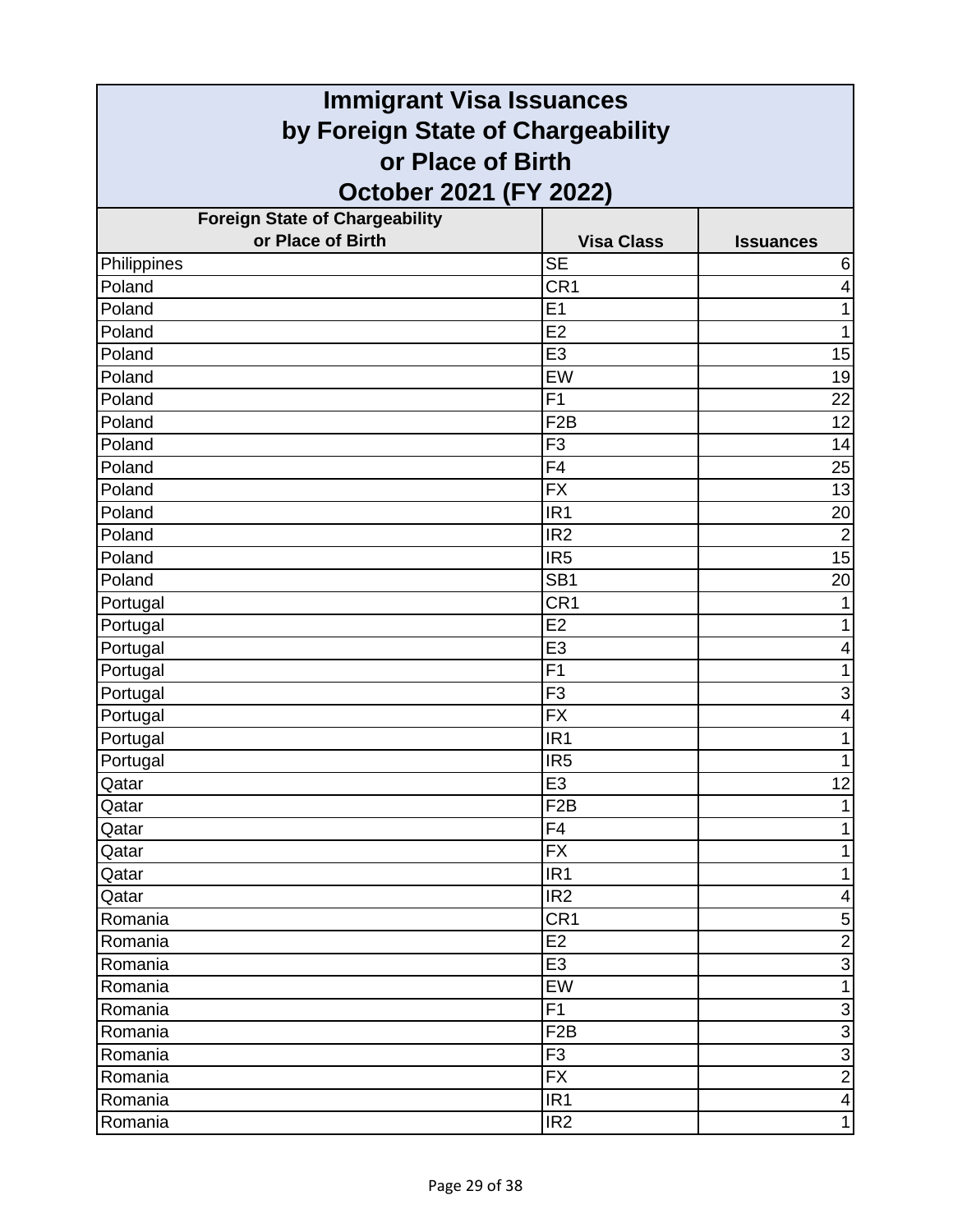| <b>Immigrant Visa Issuances</b>       |                   |                           |
|---------------------------------------|-------------------|---------------------------|
| by Foreign State of Chargeability     |                   |                           |
| or Place of Birth                     |                   |                           |
| October 2021 (FY 2022)                |                   |                           |
| <b>Foreign State of Chargeability</b> |                   |                           |
| or Place of Birth                     | <b>Visa Class</b> | <b>Issuances</b>          |
| Romania                               | IR <sub>5</sub>   | 9                         |
| Romania                               | SB <sub>1</sub>   | $\overline{4}$            |
| Russia                                | CR <sub>1</sub>   | 5                         |
| Russia                                | E1                | 12                        |
| Russia                                | E2                | 5                         |
| Russia                                | E <sub>3</sub>    | 1                         |
| Russia                                | EW                | $\overline{2}$            |
| Russia                                | F <sub>1</sub>    | 4                         |
| Russia                                | F <sub>2</sub> B  | 3                         |
| <b>Russia</b>                         | F <sub>3</sub>    | $\overline{7}$            |
| Russia                                | F <sub>4</sub>    | $\overline{2}$            |
| Russia                                | <b>FX</b>         | 22                        |
| Russia                                | IR <sub>1</sub>   | 14                        |
| Russia                                | IR <sub>2</sub>   | $\overline{2}$            |
| Russia                                | IR <sub>5</sub>   | 38                        |
| Russia                                | SB <sub>1</sub>   | $6\phantom{1}6$           |
| Rwanda                                | F <sub>1</sub>    | 1                         |
| Rwanda                                | <b>FX</b>         | 32                        |
| Rwanda                                | IR <sub>1</sub>   | $\overline{2}$            |
| Rwanda                                | IR <sub>2</sub>   | 3                         |
| Rwanda                                | IR <sub>5</sub>   | $\overline{2}$            |
| <b>Saint Kitts and Nevis</b>          | F <sub>1</sub>    | $\overline{4}$            |
| <b>Saint Kitts and Nevis</b>          | <b>FX</b>         | 5                         |
| Saint Kitts and Nevis                 | IR1               |                           |
| <b>Saint Kitts and Nevis</b>          | IR <sub>2</sub>   | 1                         |
| <b>Saint Kitts and Nevis</b>          | IR <sub>5</sub>   | 3                         |
| Saint Kitts and Nevis                 | SB <sub>1</sub>   | 1                         |
| Saint Lucia                           | E <sub>3</sub>    | $\mathbf{1}$              |
| Saint Lucia                           | F1                | 25                        |
| Saint Lucia                           | F <sub>2</sub> B  | $\ensuremath{\mathsf{3}}$ |
| Saint Lucia                           | F <sub>3</sub>    | $\overline{2}$            |
| Saint Lucia                           | F <sub>4</sub>    | $\overline{2}$            |
| Saint Lucia                           | <b>FX</b>         | 18                        |
| Saint Lucia                           | IR <sub>1</sub>   | $\ensuremath{\mathsf{3}}$ |
| Saint Lucia                           | IR <sub>2</sub>   | $\overline{5}$            |
| Saint Lucia                           | IR <sub>5</sub>   | $\bf 8$                   |
| Saint Maarten                         | FX.               | $\mathbf{1}$              |
| <b>Saint Martin</b>                   | F <sub>2</sub> B  | $\overline{2}$            |
| Saint Vincent and the Grenadines      | F <sub>1</sub>    | 11                        |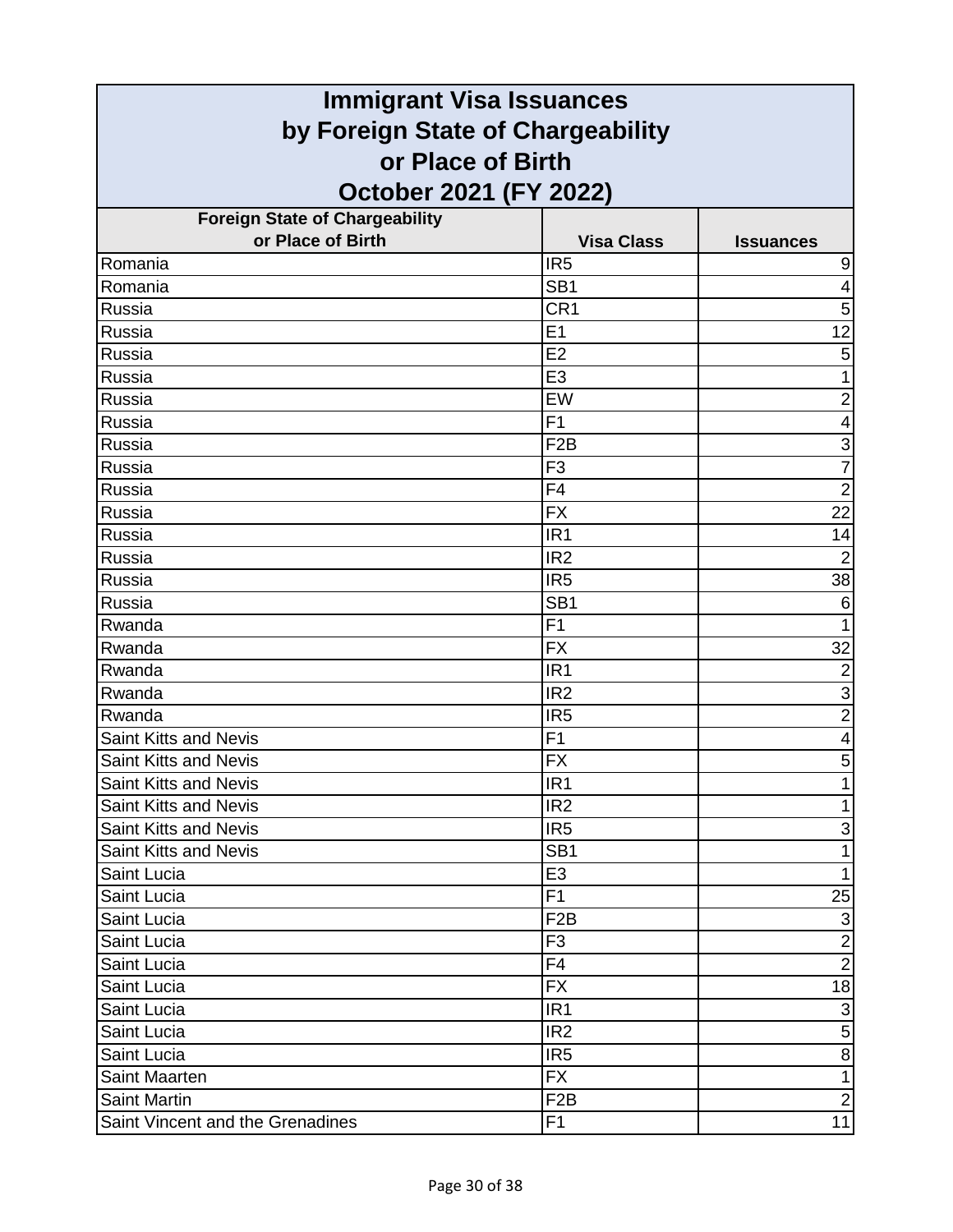| <b>Immigrant Visa Issuances</b>                        |                   |                           |
|--------------------------------------------------------|-------------------|---------------------------|
| by Foreign State of Chargeability<br>or Place of Birth |                   |                           |
|                                                        |                   |                           |
| <b>Foreign State of Chargeability</b>                  |                   |                           |
| or Place of Birth                                      | <b>Visa Class</b> | <b>Issuances</b>          |
| Saint Vincent and the Grenadines                       | F <sub>4</sub>    |                           |
| Saint Vincent and the Grenadines                       | <b>FX</b>         | 4                         |
| Saint Vincent and the Grenadines                       | IR <sub>1</sub>   |                           |
| Saint Vincent and the Grenadines                       | IR <sub>2</sub>   |                           |
| Sao Tome and Principe                                  | IR <sub>5</sub>   | 1                         |
| Saudi Arabia                                           | CR <sub>1</sub>   | 5                         |
| Saudi Arabia                                           | E <sub>3</sub>    | 8                         |
| Saudi Arabia                                           | F <sub>3</sub>    | 3                         |
| Saudi Arabia                                           | F4                | 5                         |
| Saudi Arabia                                           | <b>FX</b>         | $\overline{3}$            |
| Saudi Arabia                                           | IR <sub>1</sub>   | $\overline{17}$           |
| Saudi Arabia                                           | IR <sub>2</sub>   | 6                         |
| Saudi Arabia                                           | IR <sub>5</sub>   | 4                         |
| Saudi Arabia                                           | SB <sub>1</sub>   | 3                         |
| Senegal                                                | CR <sub>1</sub>   | 1                         |
| Senegal                                                | F4                | 1                         |
| Senegal                                                | $\overline{FX}$   | $\overline{3}$            |
| Senegal                                                | IR <sub>1</sub>   | 10                        |
| Senegal                                                | IR <sub>2</sub>   | 24                        |
| Senegal                                                | IR <sub>5</sub>   | 3                         |
| Serbia                                                 | CR <sub>1</sub>   |                           |
| Serbia                                                 | E1                | 3                         |
| Serbia                                                 | EW                | $\overline{3}$            |
| Serbia                                                 | F1                |                           |
| Serbia                                                 | F <sub>2</sub> B  | 1                         |
| Serbia                                                 | F <sub>3</sub>    | $\overline{2}$            |
| Serbia                                                 | F <sub>4</sub>    | $\mathbf 5$               |
| Serbia                                                 | <b>FX</b>         | $\overline{7}$            |
| Serbia                                                 | IR <sub>1</sub>   | 1                         |
| Serbia                                                 | IR <sub>2</sub>   | 5                         |
| Serbia                                                 | IR <sub>5</sub>   | 4                         |
| Sierra Leone                                           | CR <sub>1</sub>   | 17                        |
| Sierra Leone                                           | CR <sub>2</sub>   | $\ensuremath{\mathsf{3}}$ |
| Sierra Leone                                           | EW                | 1                         |
| Sierra Leone                                           | F <sub>1</sub>    | 28                        |
| Sierra Leone                                           | F <sub>2</sub> B  | 4                         |
| Sierra Leone                                           | F <sub>3</sub>    | $\overline{2}$            |
| Sierra Leone                                           | F4                | 28                        |
| Sierra Leone                                           | <b>FX</b>         | 62                        |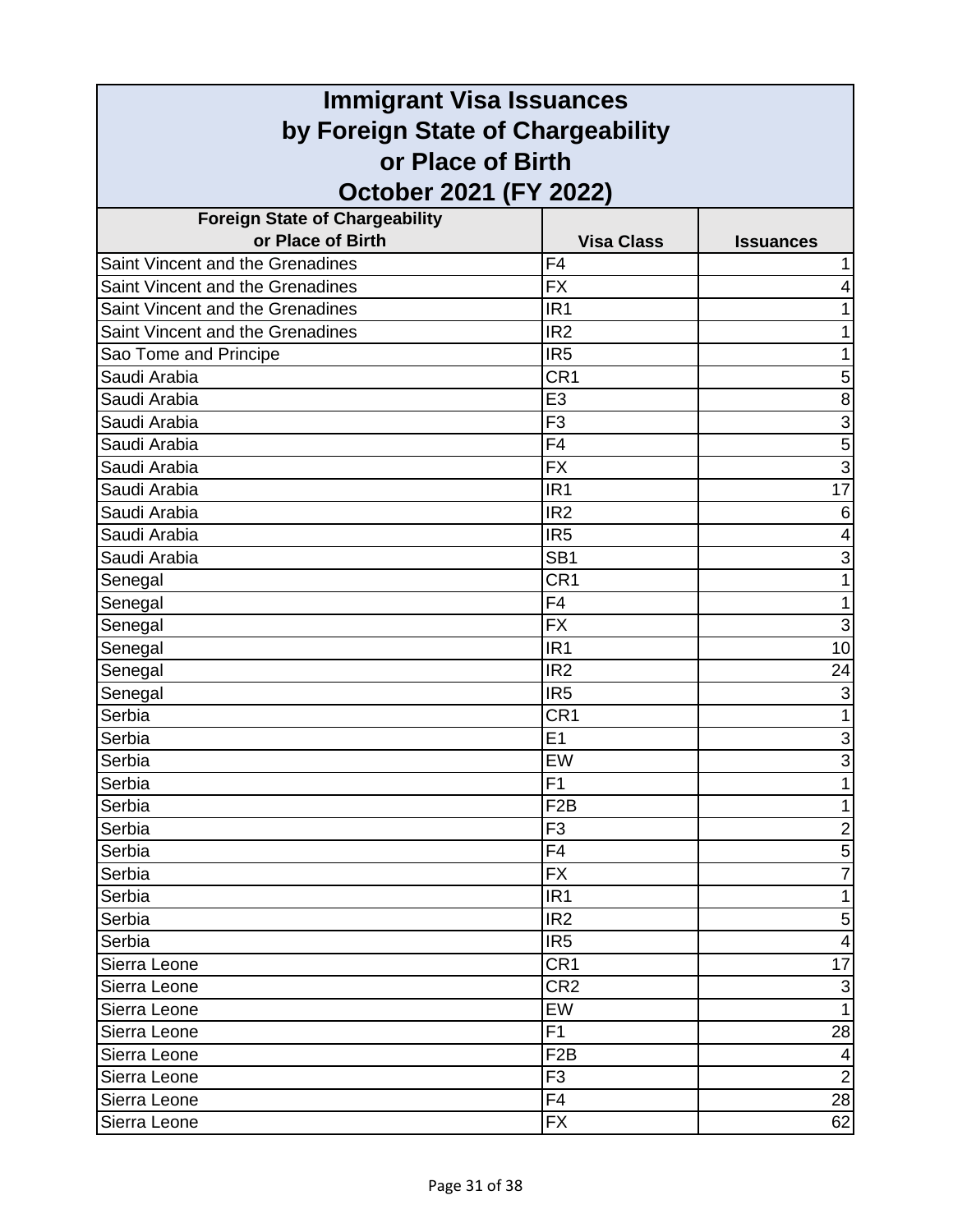| <b>Immigrant Visa Issuances</b>       |                   |                         |
|---------------------------------------|-------------------|-------------------------|
| by Foreign State of Chargeability     |                   |                         |
| or Place of Birth                     |                   |                         |
| October 2021 (FY 2022)                |                   |                         |
| <b>Foreign State of Chargeability</b> |                   |                         |
| or Place of Birth                     | <b>Visa Class</b> | <b>Issuances</b>        |
| Sierra Leone                          | IR <sub>1</sub>   | 47                      |
| Sierra Leone                          | IR <sub>2</sub>   | 118                     |
| Sierra Leone                          | IR <sub>3</sub>   | $\overline{2}$          |
| Sierra Leone                          | IR <sub>5</sub>   | 77                      |
| Sierra Leone                          | <b>SE</b>         | 6                       |
| Singapore                             | CR <sub>1</sub>   | 1                       |
| Singapore                             | E2                | 5                       |
| Singapore                             | E <sub>3</sub>    | $\overline{2}$          |
| Singapore                             | F <sub>2</sub> B  | 1                       |
| Singapore                             | <b>FX</b>         | 3                       |
| Singapore                             | IR <sub>1</sub>   | $\overline{3}$          |
| Singapore                             | IR <sub>2</sub>   | 1                       |
| Singapore                             | SB <sub>1</sub>   | 1                       |
| Slovakia                              | E2                | 1                       |
| Slovakia                              | F <sub>1</sub>    | $\mathbf 2$             |
| Slovakia                              | IR <sub>1</sub>   | $\overline{2}$          |
| Slovakia                              | IR <sub>5</sub>   | $\overline{3}$          |
| Slovenia                              | IR <sub>1</sub>   | $\overline{2}$          |
| Slovenia                              | IR <sub>5</sub>   | $\frac{2}{2}$           |
| Slovenia                              | SB <sub>1</sub>   |                         |
| Somalia                               | CR <sub>1</sub>   | $\overline{3}$          |
| Somalia                               | F1                | $\overline{5}$          |
| Somalia                               | F <sub>2</sub> B  | $\mathbf{1}$            |
| Somalia                               | $\overline{FX}$   | 15                      |
| Somalia                               | IR <sub>1</sub>   | 17                      |
| Somalia                               | IR <sub>2</sub>   | 32                      |
| Somalia                               | IR <sub>5</sub>   | 12                      |
| Somalia                               | SB <sub>1</sub>   | $\mathbf{1}$            |
| South Africa                          | CR <sub>1</sub>   | $\mathbf{3}$            |
| South Africa                          | E1                | $\mathbf{1}$            |
| South Africa                          | F1                | $\,$ 6 $\,$             |
| South Africa                          | F <sub>3</sub>    | $\overline{3}$          |
| South Africa                          | F <sub>4</sub>    | $\mathbf{1}$            |
| South Africa                          | <b>FX</b>         | $\overline{3}$          |
| South Africa                          | IR <sub>1</sub>   | $\overline{7}$          |
| South Africa                          | IR <sub>2</sub>   | $\overline{\mathbf{4}}$ |
| South Africa                          | IR <sub>5</sub>   | 16                      |
| South Sudan                           | IR <sub>1</sub>   | $\mathsf 3$             |
| South Sudan                           | IR <sub>2</sub>   | $\overline{1}$          |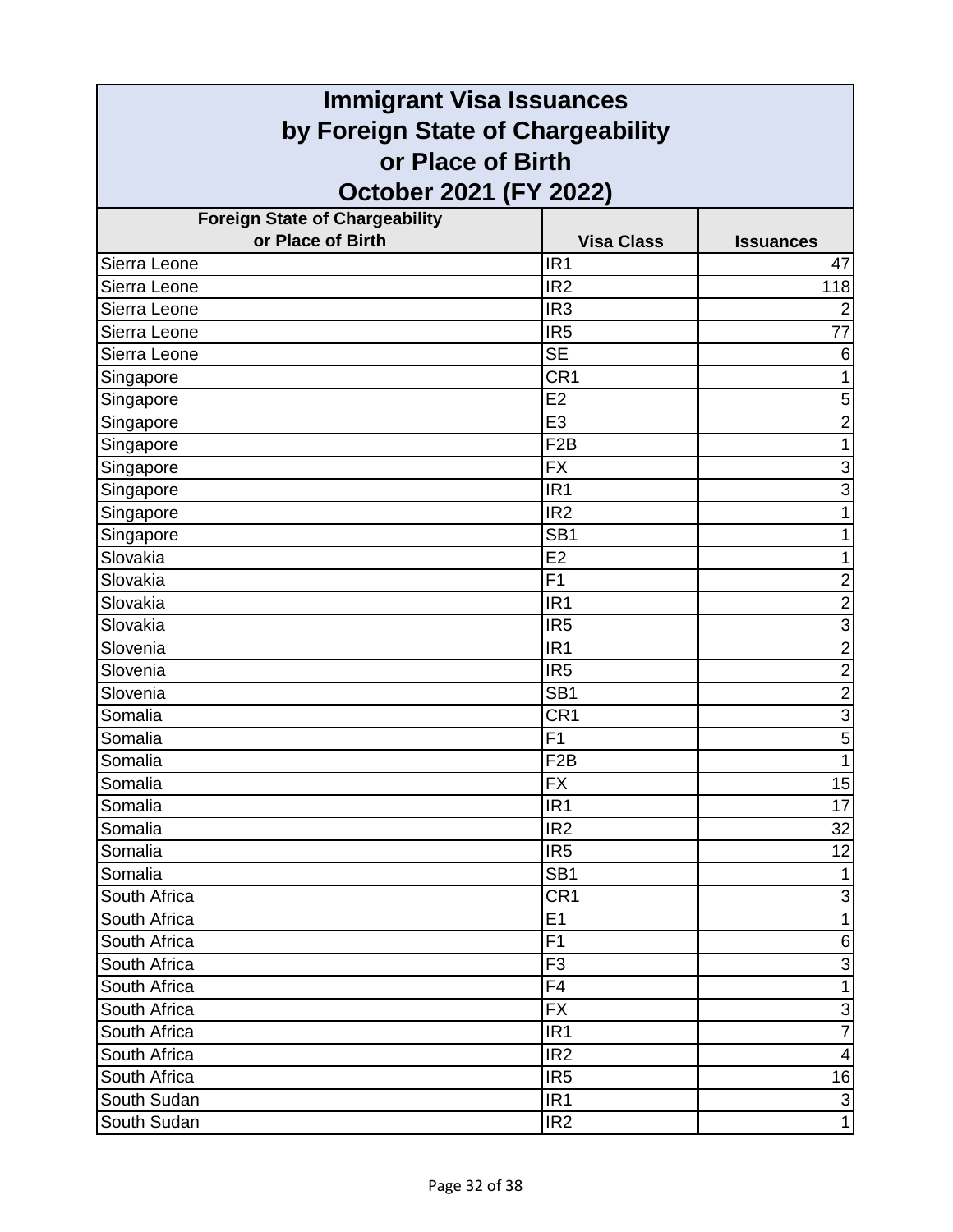| <b>Immigrant Visa Issuances</b>                        |                   |                           |
|--------------------------------------------------------|-------------------|---------------------------|
| by Foreign State of Chargeability<br>or Place of Birth |                   |                           |
|                                                        |                   |                           |
| <b>Foreign State of Chargeability</b>                  |                   |                           |
| or Place of Birth                                      | <b>Visa Class</b> | <b>Issuances</b>          |
| Spain                                                  | CR <sub>1</sub>   | $\ensuremath{\mathsf{3}}$ |
| Spain                                                  | F1                | $\overline{3}$            |
| Spain                                                  | F4                | 5                         |
| Spain                                                  | IR <sub>1</sub>   | 5                         |
| Spain                                                  | IR <sub>2</sub>   | $\overline{3}$            |
| Spain                                                  | IR <sub>5</sub>   | $\overline{\mathbf{4}}$   |
| Sri Lanka                                              | E <sub>3</sub>    | 6                         |
| Sri Lanka                                              | F <sub>1</sub>    | $\overline{2}$            |
| Sri Lanka                                              | F <sub>3</sub>    | 1                         |
| Sri Lanka                                              | $\overline{F4}$   | 28                        |
| Sri Lanka                                              | <b>FX</b>         | 20                        |
| Sri Lanka                                              | IR <sub>1</sub>   |                           |
| Sri Lanka                                              | IR <sub>5</sub>   | 16                        |
| Sudan                                                  | F4                |                           |
| Sudan                                                  | <b>FX</b>         | 4                         |
| Sudan                                                  | IR <sub>1</sub>   | 16                        |
| Sudan                                                  | IR <sub>2</sub>   | 11                        |
| Sudan                                                  | IR <sub>5</sub>   | $\overline{7}$            |
| Suriname                                               | F1                | $\overline{2}$            |
| Suriname                                               | <b>FX</b>         | $\overline{2}$            |
| Suriname                                               | IR <sub>1</sub>   | 1                         |
| Suriname                                               | IR <sub>2</sub>   | 1                         |
| Sweden                                                 | E1                | $\overline{\mathbf{c}}$   |
| Sweden                                                 | E3                | $\frac{2}{2}$             |
| Sweden                                                 | IR <sub>1</sub>   |                           |
| Switzerland                                            | F <sub>2</sub> B  | $\mathbf{1}$              |
| Switzerland                                            | IR <sub>1</sub>   | 4                         |
| Switzerland                                            | IR <sub>2</sub>   | $\mathbf 5$               |
| Syria                                                  | CR <sub>1</sub>   | $\overline{2}$            |
| Syria                                                  | F <sub>2</sub> B  | $\overline{2}$            |
| Syria                                                  | F <sub>3</sub>    | $\mathbf{1}$              |
| Syria                                                  | F4                | 22                        |
| Syria                                                  | <b>FX</b>         | $\overline{4}$            |
| Syria                                                  | IR <sub>1</sub>   | 12                        |
| Syria                                                  | IR2               | $\, 8$                    |
| Syria                                                  | IR <sub>5</sub>   | 45                        |
| Syria                                                  | SB <sub>1</sub>   | $\mathbf{1}$              |
| Tajikistan                                             | CR <sub>1</sub>   | $\mathbf{1}$              |
| Tajikistan                                             | E <sub>2</sub>    | 4                         |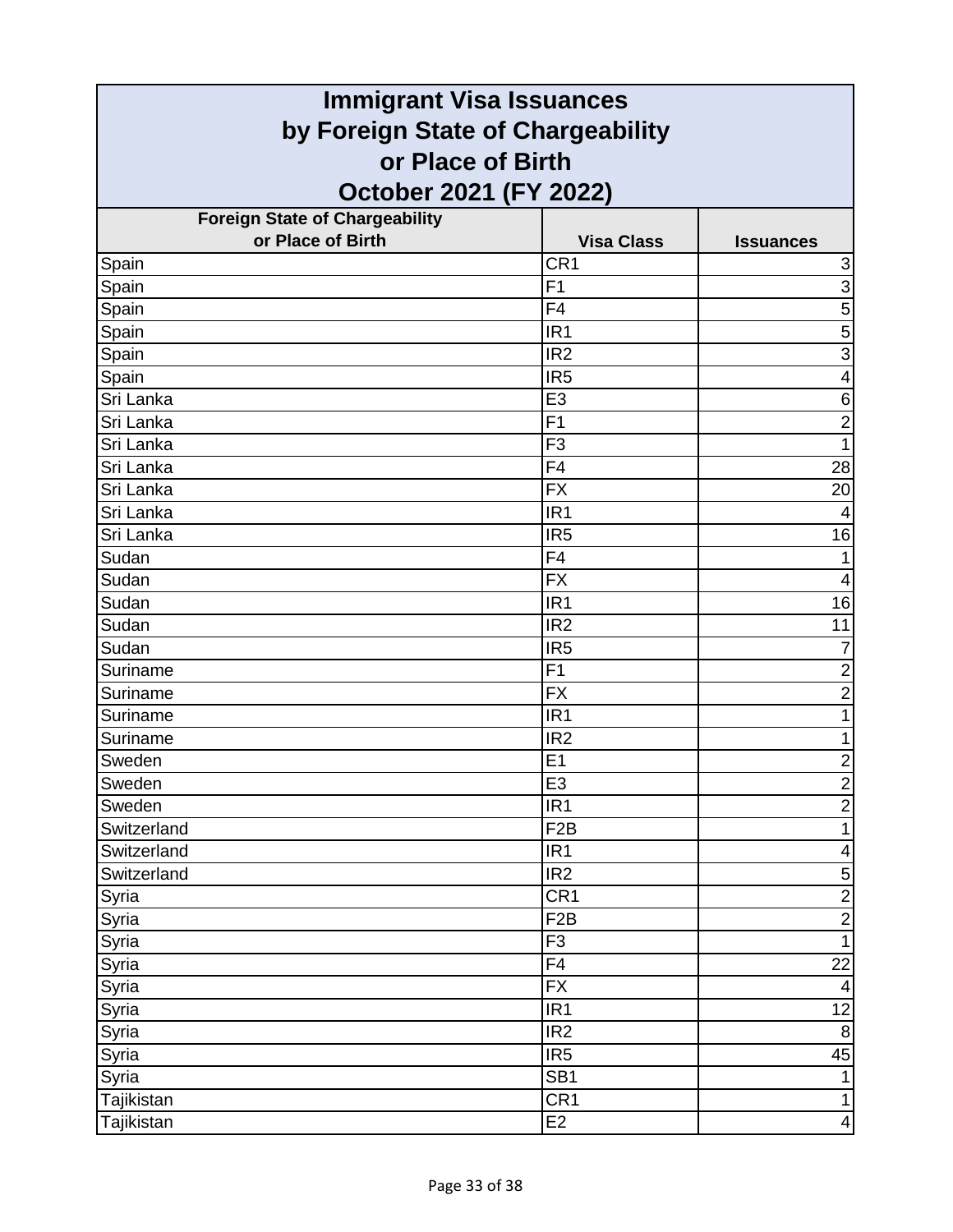| <b>Immigrant Visa Issuances</b>                        |                   |                           |
|--------------------------------------------------------|-------------------|---------------------------|
| by Foreign State of Chargeability<br>or Place of Birth |                   |                           |
|                                                        |                   |                           |
| <b>Foreign State of Chargeability</b>                  |                   |                           |
| or Place of Birth                                      | <b>Visa Class</b> | <b>Issuances</b>          |
| Tajikistan                                             | F <sub>1</sub>    | $\overline{\mathbf{c}}$   |
| Tajikistan                                             | <b>FX</b>         | $\overline{3}$            |
| Tajikistan                                             | IR <sub>1</sub>   | 1                         |
| Tajikistan                                             | IR <sub>5</sub>   | 6                         |
| Tanzania                                               | CR1               | 1                         |
| Tanzania                                               | <b>FX</b>         | $\mathsf 3$               |
| Tanzania                                               | IR <sub>1</sub>   | 4                         |
| Tanzania                                               | IR <sub>2</sub>   | $\overline{2}$            |
| Tanzania                                               | IR <sub>5</sub>   | $\overline{4}$            |
| Tanzania                                               | <b>SE</b>         | $\,6$                     |
| <b>Thailand</b>                                        | CR1               | 16                        |
| <b>Thailand</b>                                        | CR <sub>2</sub>   | $\ensuremath{\mathsf{3}}$ |
| Thailand                                               | EW                | 1                         |
| <b>Thailand</b>                                        | F <sub>3</sub>    | 4                         |
| <b>Thailand</b>                                        | F4                | 1                         |
| <b>Thailand</b>                                        | <b>FX</b>         | $\overline{2}$            |
| <b>Thailand</b>                                        | IH <sub>3</sub>   | 1                         |
| Thailand                                               | IR <sub>1</sub>   | 45                        |
| <b>Thailand</b>                                        | IR <sub>2</sub>   | 35                        |
| Thailand                                               | IR <sub>5</sub>   | 24                        |
| Thailand                                               | IW                | $\mathbf{1}$              |
| Thailand                                               | SB <sub>1</sub>   | 12                        |
| <u>Togo</u>                                            | CR <sub>1</sub>   | $\,6$                     |
| Togo                                                   | E3                |                           |
| Togo                                                   | $\overline{F1}$   | 13                        |
| Togo                                                   | F <sub>4</sub>    | $\overline{2}$            |
| Togo                                                   | <b>FX</b>         | 45                        |
| Togo                                                   | IR1               | $\overline{17}$           |
| Togo                                                   | IR <sub>2</sub>   | 28                        |
| Togo                                                   | IR <sub>5</sub>   | 20                        |
| Togo                                                   | SB <sub>1</sub>   |                           |
| Togo                                                   | SE                | $\overline{3}$            |
| Trinidad and Tobago                                    | CR <sub>1</sub>   | $\overline{\mathbf{4}}$   |
| Trinidad and Tobago                                    | CR <sub>2</sub>   | $\mathbf{1}$              |
| Trinidad and Tobago                                    | E3                | $\overline{\mathbf{4}}$   |
| Trinidad and Tobago                                    | EW                | $\overline{2}$            |
| Trinidad and Tobago                                    | F1                | 19                        |
| <b>Trinidad and Tobago</b>                             | F3                | $\,6$                     |
| Trinidad and Tobago                                    | F4                | 15                        |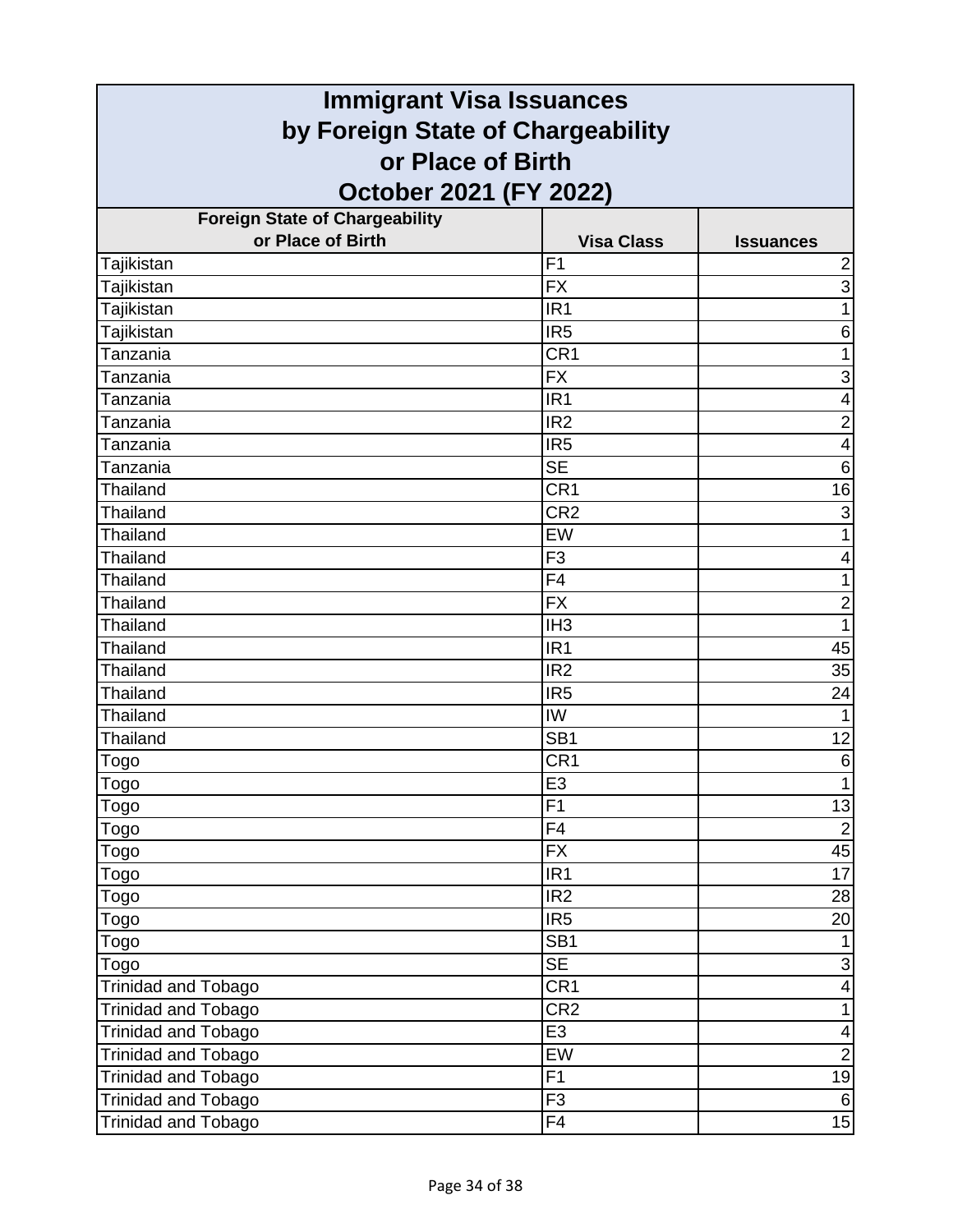| <b>Immigrant Visa Issuances</b>       |                          |                           |
|---------------------------------------|--------------------------|---------------------------|
| by Foreign State of Chargeability     |                          |                           |
| or Place of Birth                     |                          |                           |
| October 2021 (FY 2022)                |                          |                           |
| <b>Foreign State of Chargeability</b> |                          |                           |
| or Place of Birth                     | <b>Visa Class</b>        | <b>Issuances</b>          |
| <b>Trinidad and Tobago</b>            | <b>FX</b>                | 8                         |
| Trinidad and Tobago                   | IR <sub>1</sub>          | 10                        |
| <b>Trinidad and Tobago</b>            | IR <sub>2</sub>          | 8                         |
| <b>Trinidad and Tobago</b>            | IR <sub>5</sub>          | 22                        |
| <b>Trinidad and Tobago</b>            | IW                       |                           |
| Trinidad and Tobago                   | SB <sub>1</sub>          | 16                        |
| <b>Trinidad and Tobago</b>            | <b>SE</b>                |                           |
| Tunisia                               | E <sub>3</sub>           | 5                         |
| Tunisia                               | F <sub>3</sub>           | 6                         |
| Tunisia                               | IR <sub>1</sub>          | 3                         |
| Tunisia                               | IR <sub>2</sub>          | 1                         |
| Tunisia                               | IR <sub>5</sub>          | 1                         |
| Turkey                                | CR <sub>1</sub>          | 6                         |
| Turkey                                | E1                       | 4                         |
| Turkey                                | E <sub>2</sub>           | 7                         |
| Turkey                                | E <sub>3</sub>           | 6                         |
| Turkey                                | EW                       | $\overline{2}$            |
| Turkey                                | F <sub>1</sub>           | $\,6$                     |
| Turkey                                | F <sub>2</sub> B         | $\overline{5}$            |
| Turkey                                | F <sub>4</sub>           | 23                        |
| Turkey                                | <b>FX</b>                | $\overline{42}$           |
| <b>Turkey</b>                         | IR <sub>1</sub>          | 10                        |
| <b>Turkey</b>                         | IR <sub>2</sub>          | $\overline{2}$            |
| Turkey                                | IR <sub>5</sub>          | 16                        |
| Turkey                                | SB <sub>1</sub>          |                           |
| <b>Turkey</b>                         | <b>SE</b>                | 4                         |
| Turkey                                | SQ                       | $\overline{c}$            |
| Turkmenistan                          | $\overline{F1}$          | 1                         |
| Turkmenistan                          | F <sub>2</sub> B         | $\mathbf{1}$              |
| Turkmenistan                          | F4                       | $\ensuremath{\mathsf{3}}$ |
| Turkmenistan                          | <b>FX</b>                | $\overline{2}$            |
| Turkmenistan                          | IR <sub>1</sub>          | $\mathbf{1}$              |
| Turkmenistan                          | IR <sub>2</sub>          | 1                         |
| Turkmenistan                          | IR <sub>5</sub>          | $\mathbf{3}$              |
| Turkmenistan                          | SB <sub>1</sub>          | 1                         |
| Turkmenistan                          | $\overline{\mathsf{SE}}$ | 4                         |
| Uganda                                | CR <sub>1</sub>          | $\mathbf{1}$              |
| Uganda                                | F1                       | $\overline{c}$            |
| Uganda                                | F <sub>3</sub>           | $\mathbf{1}$              |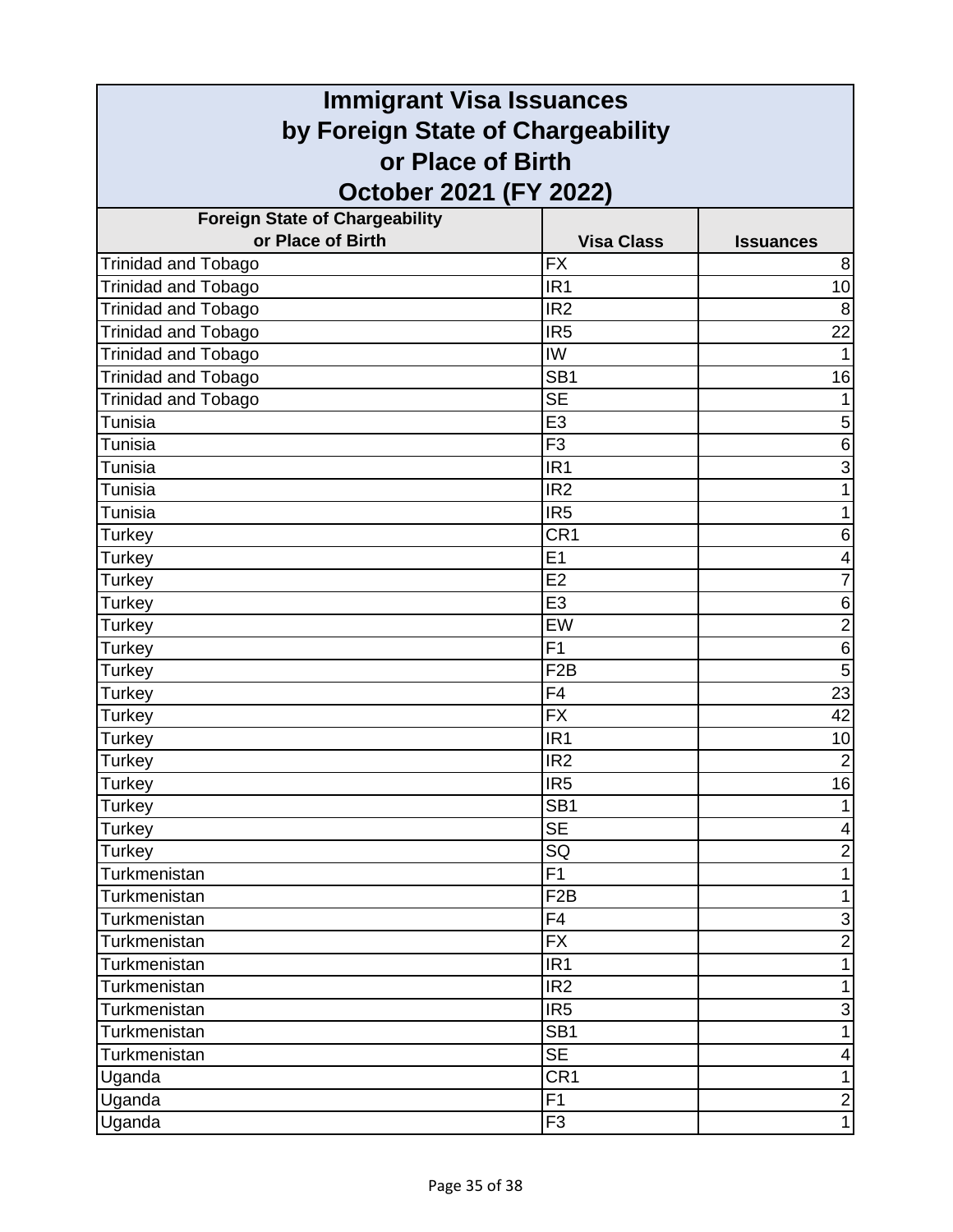| <b>Immigrant Visa Issuances</b>       |                   |                           |
|---------------------------------------|-------------------|---------------------------|
| by Foreign State of Chargeability     |                   |                           |
| or Place of Birth                     |                   |                           |
| October 2021 (FY 2022)                |                   |                           |
| <b>Foreign State of Chargeability</b> |                   |                           |
| or Place of Birth                     | <b>Visa Class</b> | <b>Issuances</b>          |
| Uganda                                | <b>FX</b>         | $\ensuremath{\mathsf{3}}$ |
| Uganda                                | IR <sub>1</sub>   | 9                         |
| Uganda                                | IR <sub>2</sub>   | 13                        |
| Uganda                                | IR <sub>3</sub>   |                           |
| Uganda                                | IR <sub>5</sub>   | $\ensuremath{\mathsf{3}}$ |
| Uganda                                | <b>SE</b>         | 4                         |
| <b>Ukraine</b>                        | CR1               | 4                         |
| Ukraine                               | CR <sub>2</sub>   | 5                         |
| <b>Ukraine</b>                        | E <sub>3</sub>    | 10                        |
| Ukraine                               | EW                | 6                         |
| Ukraine                               | F <sub>1</sub>    | 51                        |
| Ukraine                               | F <sub>2</sub> B  | 28                        |
| Ukraine                               | F <sub>3</sub>    | 66                        |
| Ukraine                               | F <sub>4</sub>    | 37                        |
| Ukraine                               | <b>FX</b>         | 236                       |
| <b>Ukraine</b>                        | IR <sub>1</sub>   | 11                        |
| Ukraine                               | IR <sub>2</sub>   | 3                         |
| Ukraine                               | IR <sub>3</sub>   | 10                        |
| Ukraine                               | IR4               | 5                         |
| Ukraine                               | IR <sub>5</sub>   | 134                       |
| Ukraine                               | SB <sub>1</sub>   | 4                         |
| <b>United Arab Emirates</b>           | E1                |                           |
| <b>United Arab Emirates</b>           | E <sub>2</sub>    | 1                         |
| <b>United Arab Emirates</b>           | E3                | 9                         |
| <b>United Arab Emirates</b>           | F1                | $\mathbf{1}$              |
| <b>United Arab Emirates</b>           | F <sub>3</sub>    | $\ensuremath{\mathsf{3}}$ |
| <b>United Arab Emirates</b>           | F4                | $\overline{\mathbf{4}}$   |
| <b>United Arab Emirates</b>           | <b>FX</b>         | $\overline{\mathbf{4}}$   |
| <b>United Arab Emirates</b>           | IR <sub>1</sub>   | 5                         |
| <b>United Arab Emirates</b>           | IR <sub>2</sub>   | 1                         |
| <b>United Arab Emirates</b>           | IR <sub>5</sub>   | 1                         |
| <b>United Arab Emirates</b>           | SQ                | 4                         |
| Uruguay                               | F1                | $\ensuremath{\mathsf{3}}$ |
| Uruguay                               | <b>FX</b>         | 1                         |
| Uruguay                               | IR <sub>1</sub>   | $\overline{2}$            |
| Uruguay                               | IR <sub>5</sub>   | $\mathbf 2$               |
| Uruguay                               | SB <sub>1</sub>   | $\mathbf{1}$              |
| <b>Uzbekistan</b>                     | CR <sub>1</sub>   | $\overline{\mathbf{4}}$   |
| Uzbekistan                            | CR <sub>2</sub>   | $\overline{2}$            |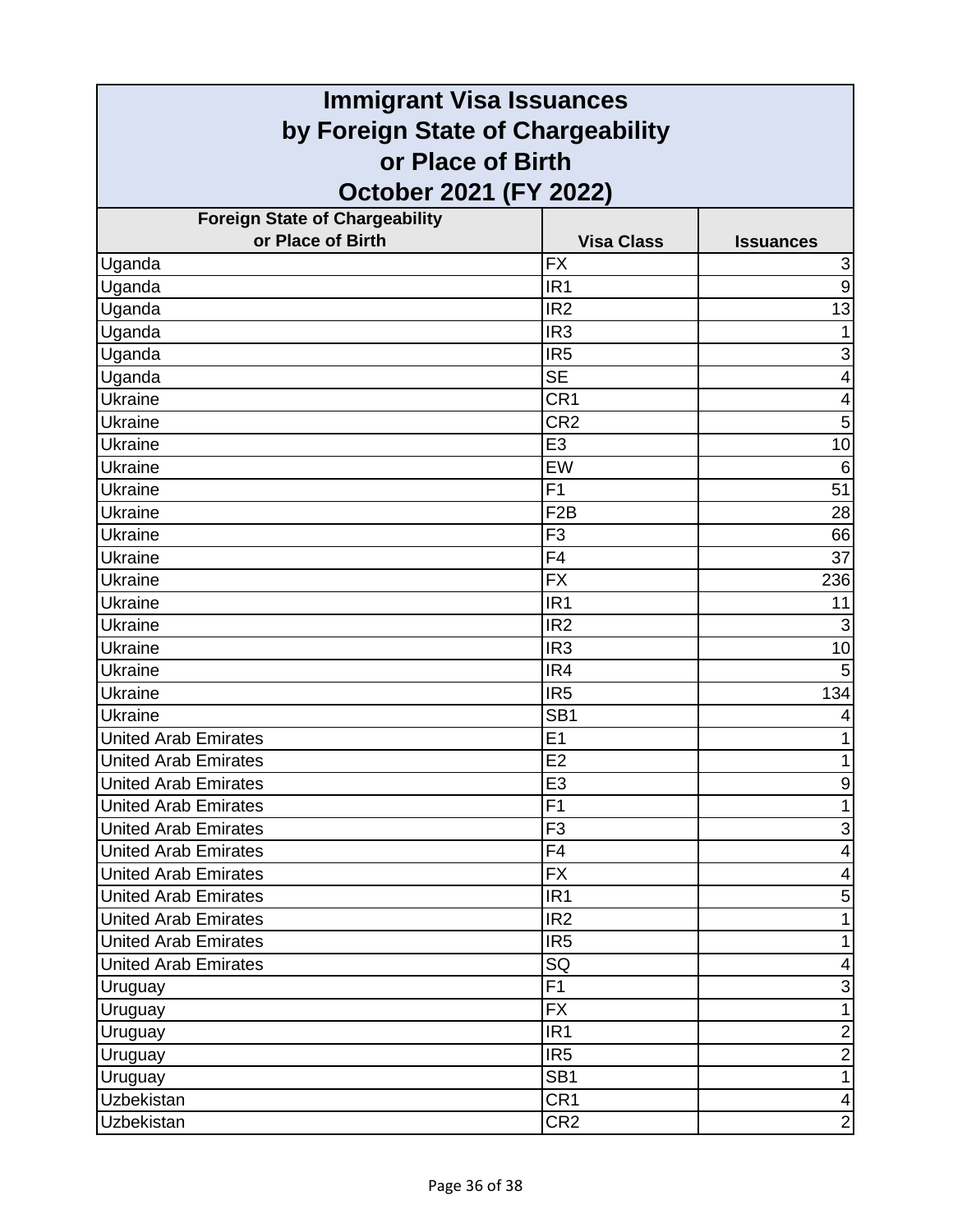| <b>Immigrant Visa Issuances</b>                        |                   |                         |  |
|--------------------------------------------------------|-------------------|-------------------------|--|
| by Foreign State of Chargeability<br>or Place of Birth |                   |                         |  |
|                                                        |                   |                         |  |
| <b>Foreign State of Chargeability</b>                  |                   |                         |  |
| or Place of Birth                                      | <b>Visa Class</b> | <b>Issuances</b>        |  |
| Uzbekistan                                             | F <sub>2</sub> B  | 8                       |  |
| Uzbekistan                                             | F <sub>3</sub>    | $\overline{4}$          |  |
| Uzbekistan                                             | F4                | $9\,$                   |  |
| <b>Uzbekistan</b>                                      | <b>FX</b>         | 65                      |  |
| Uzbekistan                                             | IR <sub>1</sub>   | 11                      |  |
| Uzbekistan                                             | IR <sub>2</sub>   | 13                      |  |
| <b>Uzbekistan</b>                                      | IR <sub>5</sub>   | 47                      |  |
| Uzbekistan                                             | SB <sub>1</sub>   | 6                       |  |
| Uzbekistan                                             | <b>SE</b>         | 3                       |  |
| Venezuela                                              | CR <sub>1</sub>   | $\overline{7}$          |  |
| Venezuela                                              | CR <sub>2</sub>   | $\overline{2}$          |  |
| Venezuela                                              | E1                | 1                       |  |
| Venezuela                                              | E2                | 10                      |  |
| Venezuela                                              | E <sub>3</sub>    |                         |  |
| Venezuela                                              | EW                | 5                       |  |
| Venezuela                                              | F1                | 12                      |  |
| Venezuela                                              | F <sub>2</sub> B  | 6                       |  |
| Venezuela                                              | F <sub>3</sub>    | $\overline{7}$          |  |
| Venezuela                                              | F <sub>4</sub>    | $\overline{7}$          |  |
| Venezuela                                              | <b>FX</b>         | 25                      |  |
| Venezuela                                              | IR <sub>1</sub>   | 30                      |  |
| Venezuela                                              | IR <sub>2</sub>   | 35                      |  |
| Venezuela                                              | IR <sub>5</sub>   | 102                     |  |
| Venezuela                                              | SB <sub>1</sub>   | $\overline{c}$          |  |
| Vietnam                                                | AM                | $\,6$                   |  |
| Vietnam                                                | CR <sub>1</sub>   | 20                      |  |
| Vietnam                                                | CR <sub>2</sub>   | $\mathbf 5$             |  |
| Vietnam                                                | E1                | $\overline{\mathbf{4}}$ |  |
| Vietnam                                                | E <sub>2</sub>    | $\mathbf{1}$            |  |
| Vietnam                                                | E <sub>3</sub>    | $\mathsf 3$             |  |
| Vietnam                                                | EW                | 14                      |  |
| Vietnam                                                | F <sub>1</sub>    | $\boldsymbol{9}$        |  |
| Vietnam                                                | F <sub>2</sub> B  | 19                      |  |
| Vietnam                                                | F <sub>3</sub>    | 36                      |  |
| Vietnam                                                | F <sub>4</sub>    | 125                     |  |
| Vietnam                                                | <b>FX</b>         | 16                      |  |
| Vietnam                                                | IR <sub>1</sub>   | 33                      |  |
| Vietnam                                                | IR <sub>2</sub>   | 11                      |  |
| Vietnam                                                | IR <sub>5</sub>   | 179                     |  |